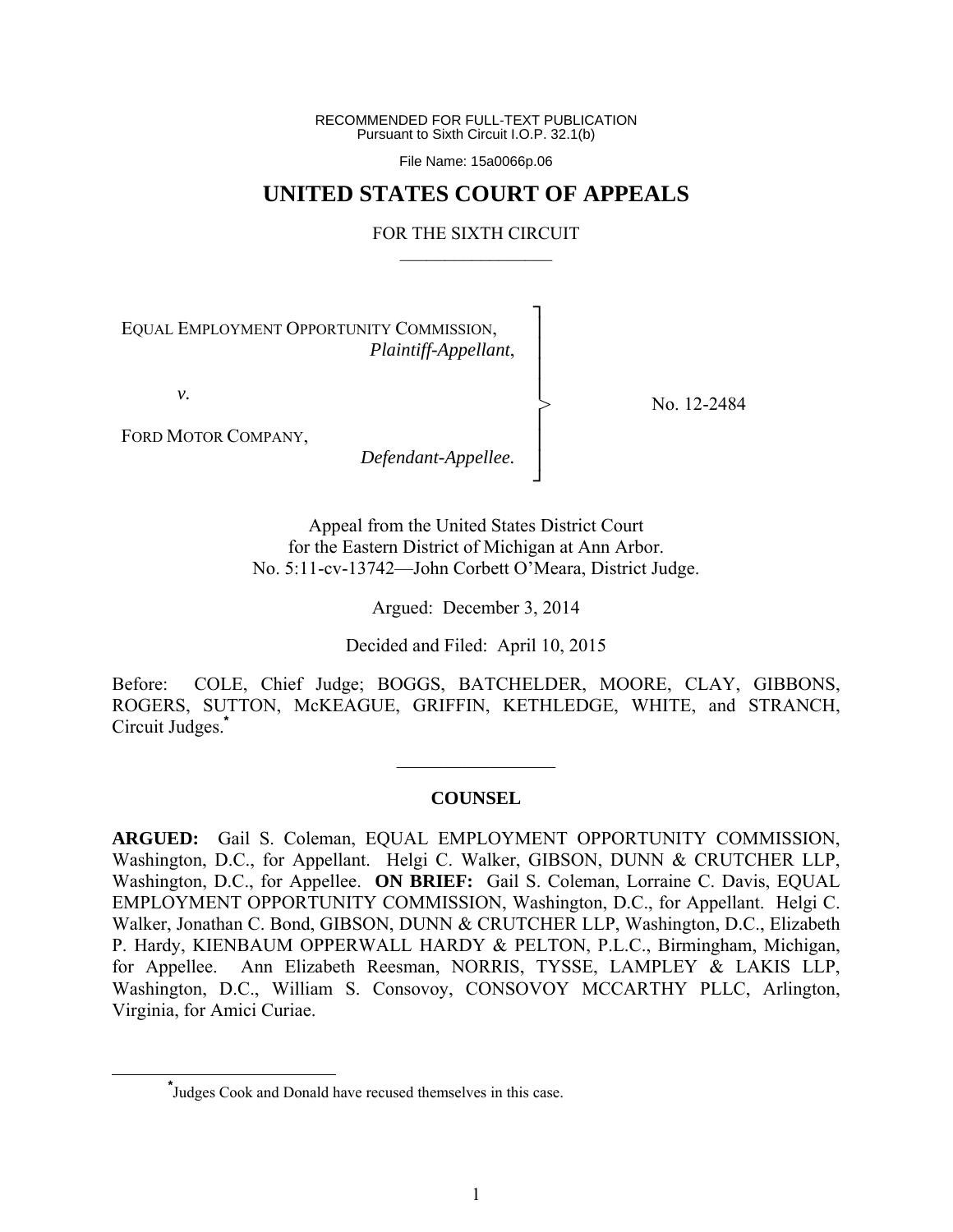McKEAGUE, J., delivered the opinion of the court in which BOGGS, BATCHELDER, GIBBONS, ROGERS, SUTTON, GRIFFIN, and KETHLEDGE, JJ., joined. MOORE, J. (pp. 21–43), delivered a separate dissenting opinion in which COLE, C.J., CLAY, WHITE, and STRANCH, JJ., joined.

# **OPINION**  $\frac{1}{2}$

 $\mathcal{L}_\text{max}$ 

McKEAGUE, Circuit Judge. The Americans with Disabilities Act (ADA) requires employers to reasonably accommodate their disabled employees; it does not endow all disabled persons with a job—or job schedule—of their choosing. Jane Harris, a Ford Motor Company employee with irritable bowel syndrome, sought a job schedule of her choosing: to work from home on an as-needed basis, up to four days per week. Ford denied her request, deeming regular and predictable on-site attendance essential to Harris's highly interactive job. Ford's papers and practices—and Harris's three past telecommuting failures—backed up its business judgment.

Nevertheless, the federal Equal Employment Opportunity Commission (EEOC) sued Ford under the ADA. It alleged that Ford failed to reasonably accommodate Harris by denying her telecommuting request and retaliated against her for bringing the issue to the EEOC's attention. The district court granted summary judgment to Ford on both claims. We affirm.

I

The Ford Motor Company employs about 224,000 employees worldwide. True to its founder's vision, Ford uses its employees in assembly lines to perform independent yet interconnected tasks. Resale buyers of steel come early on the lines—before any assembling begins. They purchase raw steel from steel suppliers and then, as their name suggests, resell the steel to parts manufacturers known as "stampers." The stampers then supply the steel parts to the vehicle assemblers, who put together the vehicles.

As an intermediary between steel and parts suppliers, the resale buyer's job is highly interactive. Some of the interactions occur by email and telephone. But many require good, oldfashioned interpersonal skills. During core business hours, for example, resale buyers meet with suppliers at their sites and with Ford employees and stampers at Ford's site—meetings that Ford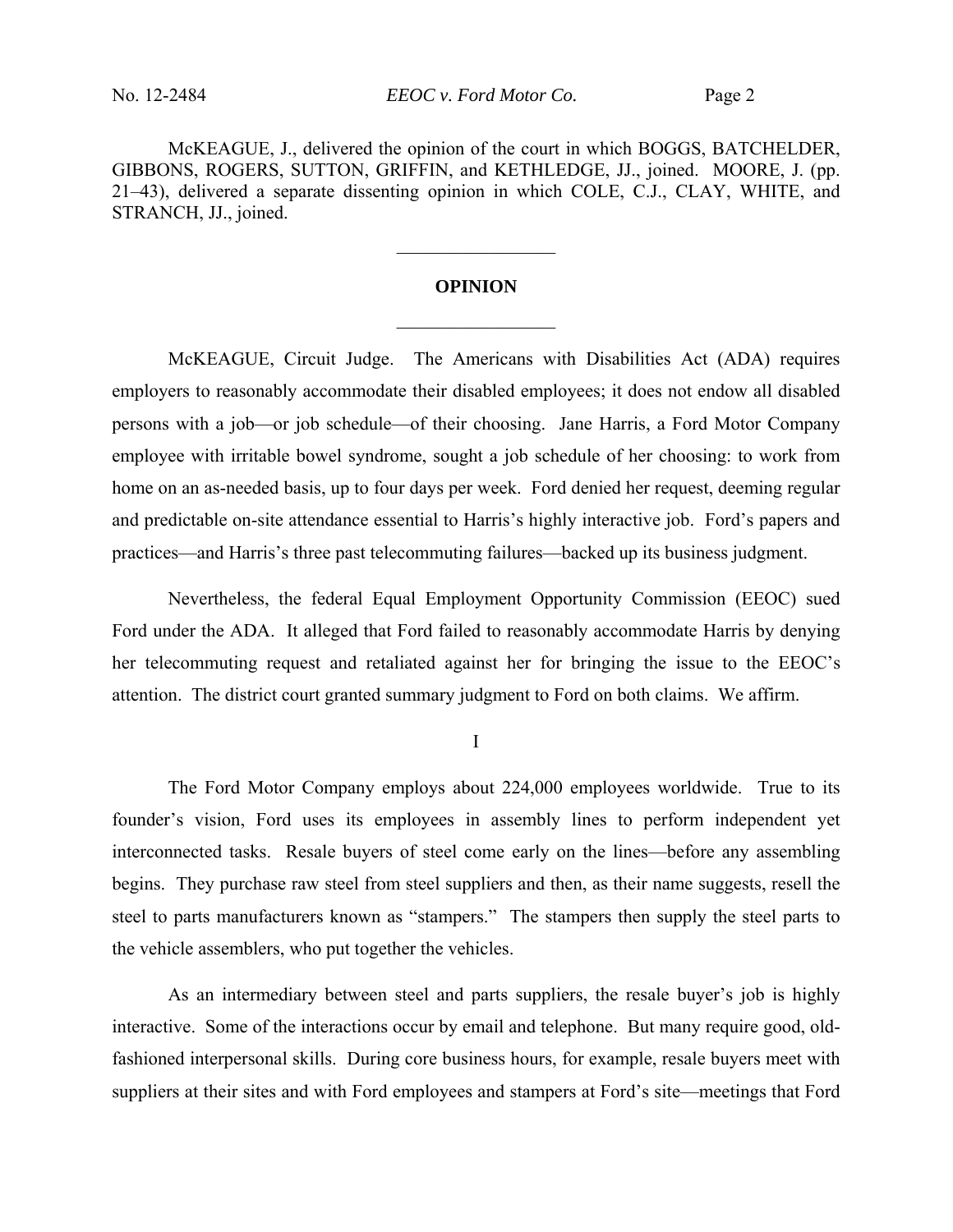says are most effectively performed face to face. And Ford's practice aligns with its preaching: It requires resale buyers to work in the same building as stampers so they can meet on a moment's notice. This high level of interactivity and teamwork is why, in Ford's judgment, "a resale buyer's regular and predictable attendance in the workplace" is "essential to being a fully functioning member of the resale team." R. 60-2 at  $\P$  11.

A former Ford resale buyer with irritable bowel syndrome takes center stage in this case: Jane Harris. Her job performance was, on the whole, subpar. Early on in her six-plus year tenure, she won a few awards, and Ford recognized her for her "strong commodity knowledge" and "diligent[]" work effort. R. 66-2 at 2; R. 60-14 at 6. But over time, the awards and compliments morphed into low ratings and criticisms. Harris placed in the bottom 22% of her peer group in her fourth full year (2007) and in the bottom 10% in her fifth year (2008). It got worse. By her last year (2009), Harris "was not performing the basic functions of her position." R. 60-2 at ¶ 14. Ford said she lacked interpersonal skills, delivered work late, didn't show a concern for quality, and failed to properly communicate with the suppliers. She again ranked in the bottom 10% of her peers.

In addition to performing poorly while at work, she repeatedly missed work entirely. In 2008, she missed an average of 1.5 work days per week; in 2009, she was absent *more* than she was present. And when she didn't miss work, she would often come in late and leave early. As her coworkers and supervisors put it, Harris worked on a "sporadic and unpredictable basis," R. 60-8 at  $\P$  4, and had "chronic attendance issues," R. 60-2 at  $\P$  8; R. 60-4 at  $\P$  3.

Harris's poor performance and high absenteeism harmed those around her. When she missed work, her teammates had to pick up the slack, including by taking on the functions that Harris could not perform at home. Her supervisors also had to assume her job responsibilities. Her absences caused the resale-buyer team "stress and frustration," R. 60-8 at  $\P$  4–5, further compounded Harris's mistakes, and frustrated suppliers.

Harris's irritable bowel syndrome of course contributed to the situation. It gave her uncontrollable diarrhea and fecal incontinence, sometimes so bad that "it" could "start[] pouring out of [her]" at work. R. 41-4 at 1. She occasionally couldn't even make the one-hour drive to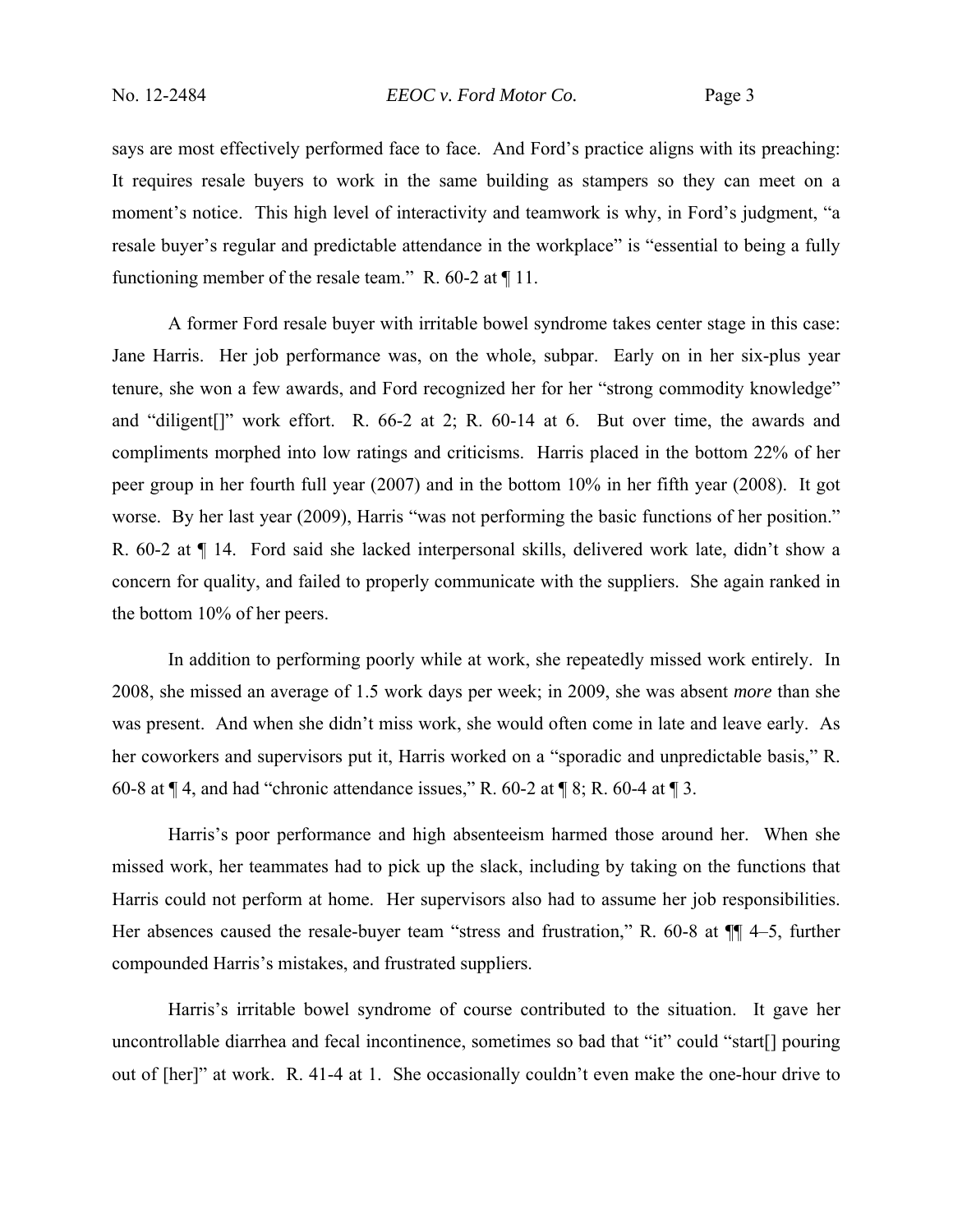work without having an accident. The vicious cycle continued, as her symptoms increased her stress, and the increased stress worsened her symptoms—making her less likely to come to work.

Ford tried to help. Harris's first supervisor, Dawn Gontko, for example, adjusted Harris's schedule to help her establish regular and predictable attendance. Most significantly, Gontko allowed Harris two opportunities to "telecommute on an ad hoc basis" in an "Alternative Work Schedule." R. 60-3 at  $\P$  3. Under this schedule, Harris worked four 10-hour days (known as flex time) and could telecommute as needed on her work days. Each trial lasted one to two months. But neither succeeded: Despite the *ad hoc* telecommuting and flexible schedules, Harris "was unable to establish regular and consistent work hours" and failed "to perform the core objectives of the job." *Id.*; R. 60-7 at 2.

Ford next tried its "Workplace Guidelines"—a reporting tool specially designed to help employees with attendance issues tied to illnesses. These also failed to improve Harris's attendance or illness. So did the efforts of Harris's next supervisor, John Gordon, which included allowing Harris to telecommute both during and after core business hours. R. 60-2 at ¶ 8. When this third telecommuting attempt failed, the act repeated itself: The new supervisor, like the old, employed the "Workplace Guidelines," and the guidelines again failed to remedy Harris's attendance problems or illness.

Undeterred by these three failed telecommuting attempts, Harris requested leave "to work up to four days per week from home." R. 60-10 at 1. Gontko had told her, after all, that her job would be appropriate for telecommuting. Ford's telecommuting policy generally said the same thing. And several of her coworkers telecommuted. So why couldn't Harris?

Ford's practice and policy limited telecommuting for resale buyers. In practice, Ford's buyers telecommuted, at most, on *one* set day per week. That aligned with its policy, which makes clear that those jobs that require "face-to-face contact"—and those individuals who were not "strong performers" and who had poor time-management skills—were among those not "appropriate for telecommuting." R. 60-11 at 4.

Before making a decision on the request, two of Ford's human-resources representatives and Gordon met with Harris. In the meeting, Gordon went through Harris's ten main job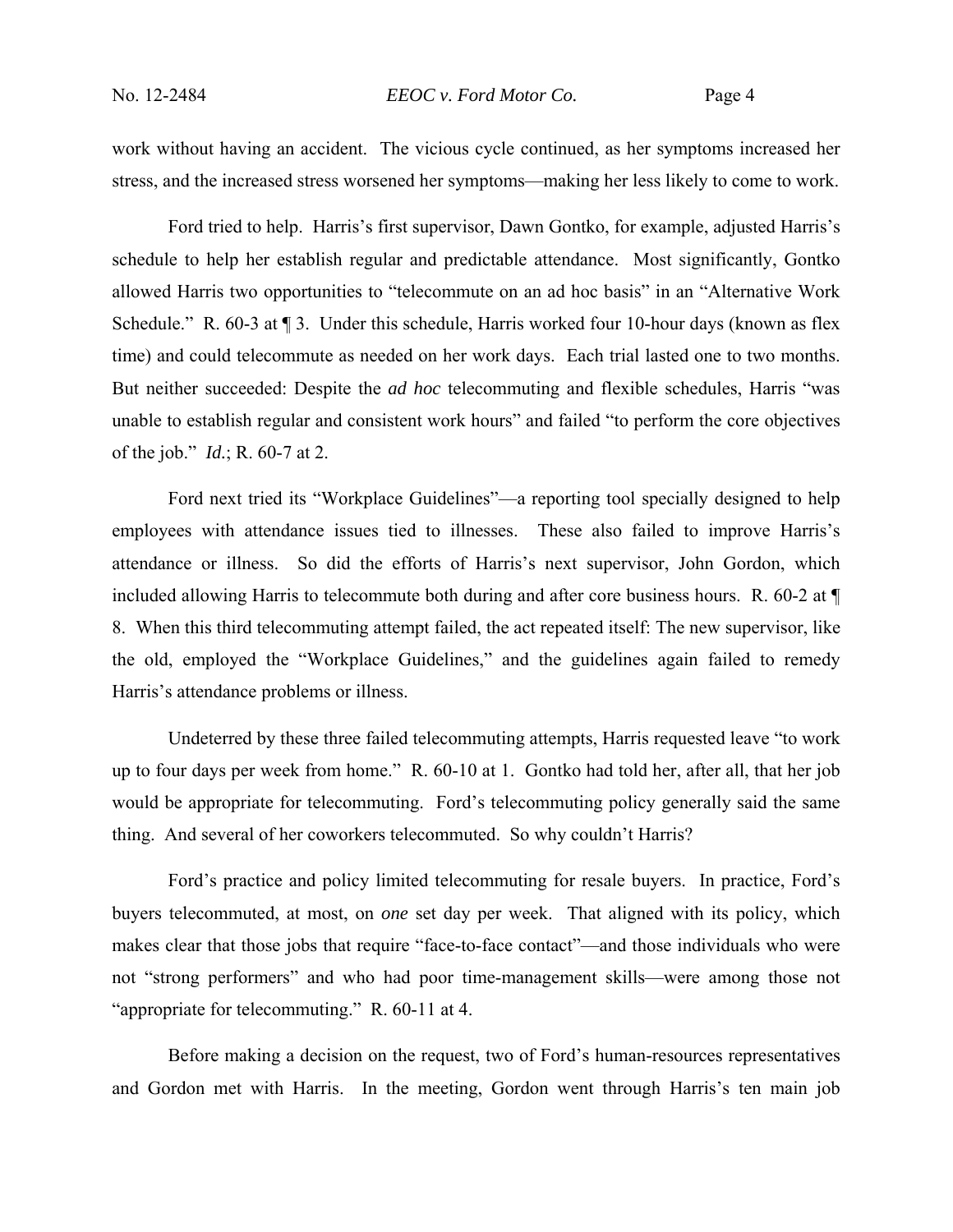responsibilities and asked Harris to comment on how she could perform those tasks from home. Of the ten tasks, Harris admitted that she could not perform four of them from home, including meetings with suppliers, making price quotes to stampers, and attending some required internal meetings. Harris added, however, that she did not envision needing to stay home four days per week, only that she wanted the freedom of "*up to* 4 days." R. 66-10 at 3 (emphasis added). Harris's higher-ups told her that they would get back to her about her request.

Ford determined that Harris's proposed accommodation was unreasonable. Management met with Harris to inform her of the decision. Gordon again listed Harris's ten job responsibilities: four that could *not* be performed at home; four that could not *effectively* be performed from home; and two that were "not significant enough to support telecommut[ing]." *Id.* at 4–5. Gordon explained the circumstances under which telecommuting *could* work: on a predictable schedule where the strong-performing employee agrees to come to the worksite as needed even on days set for telecommuting. Harris's coworkers who telecommuted fit that bill. But Harris didn't, and neither did her proposed schedule.

Even though Ford did not grant her requested telecommuting schedule, management told Harris that they could accommodate her in other ways, such as moving her closer to the restroom or looking for jobs better suited for telecommuting. Harris turned down each alternative accommodation. The second meeting ended as Ford informed Harris that it would "talk with her again if she identifie[d] another accommodation." R. 66-10 at 6. Harris never did. Rather, she sent an email one week later claiming that the denial of her request violated the ADA. And she filed a charge of discrimination with the EEOC a day after that.

The rest of Harris's time at Ford did not go well. She felt threatened by Gordon in their weekly meetings scheduled to improve her attendance and performance. And in July of 2009, she ranked in the bottom 10% of her peers for the second evaluation in a row. She disputed the evaluation, claiming that it represented retaliation by Ford for her filing of the discrimination charge. Though asked to elaborate, Harris never did. She instead began a Performance Enhancement Plan. Designed so that the tasks could be "easily" completed within a 30-day deadline, R. 60-15 at ¶ 6, Harris had to complete a one-page spreadsheet, resolve "material claims," develop a plan to complete work that had been outstanding since the previous year, and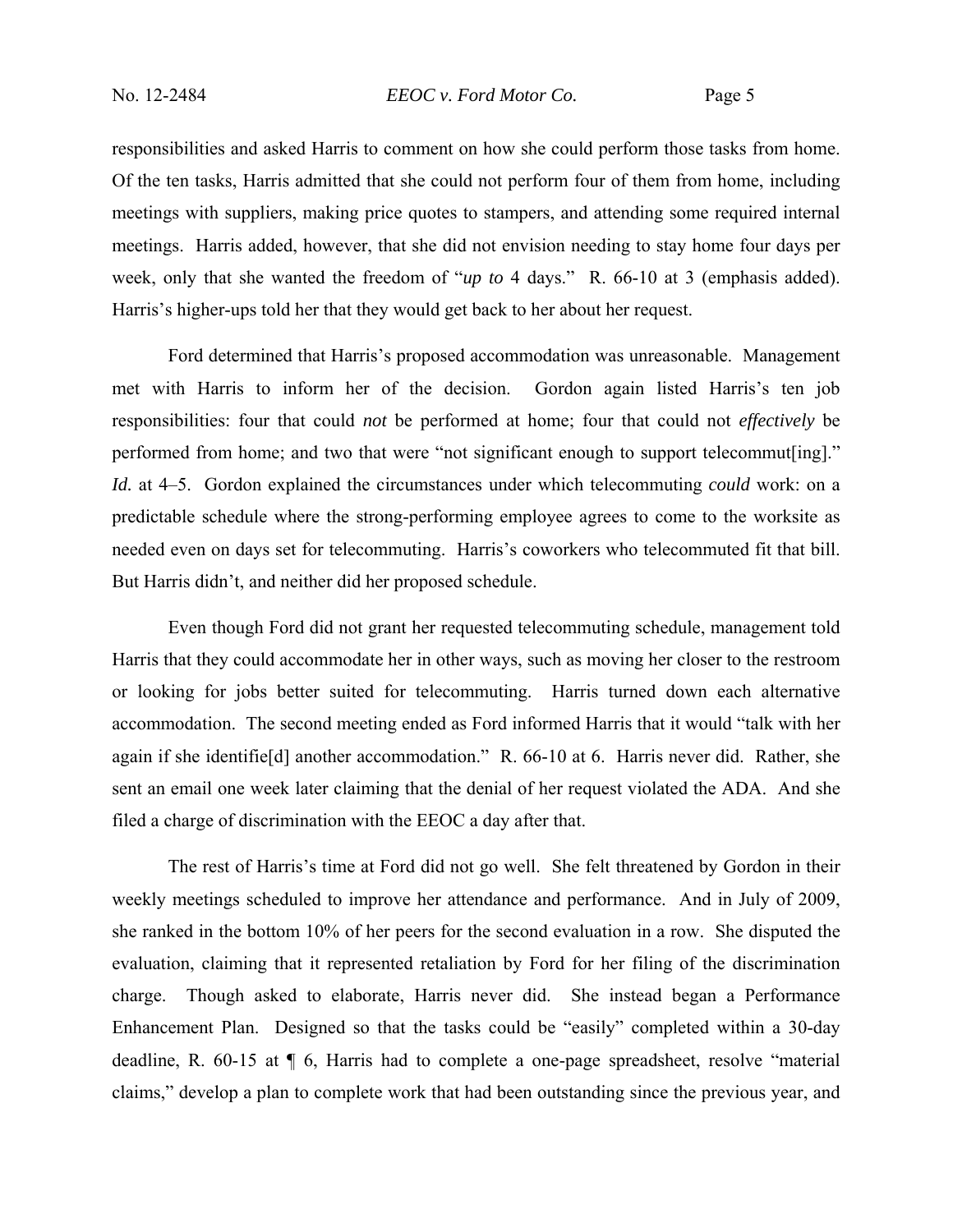the like. R. 60-2 at ¶¶ 20–22. Harris did not satisfy the requirements of the Plan, failing to complete the tasks either entirely or on time. After several years of subpar performance and high absences, this was apparently the last straw: Mike Kane (the Senior Purchasing Manager for Raw Materials) and Lisa King (his manager) decided to terminate Harris on September 10, 2009.

Almost two years later, on August 25, 2011, the EEOC sued Ford under the ADA. It alleged that Ford failed to reasonably accommodate Harris's disability (violating 42 U.S.C. § 12112(a), (b)(5)(A)), and that it discharged her in retaliation for filing her charge (violating 42 U.S.C. § 12203(a)). On June 29, 2012, Ford moved for summary judgment.

The district court granted Ford's motion on September 10, 2012. It concluded that "working from home up to four days per week is not [a] reasonable" accommodation under the ADA and that "the evidence [did] not cast doubt on Ford's stated reason for terminating Harris's employment: poor performance." *EEOC v. Ford Motor Co.*, No. 11-13742, 2012 WL 3945540, at \*7–\*8 (E.D. Mich. Sept. 10, 2012). The EEOC appealed, and a divided panel of this court reversed on both claims. *EEOC v. Ford Motor Co.*, 752 F.3d 634 (6th Cir. 2014).

We granted en banc review, thereby vacating the panel's decision. Giving fresh review to the district court's summary-judgment decision and drawing reasonable inferences in the EEOC's favor, we must determine whether there exists a "genuine dispute as to any material fact" on either issue: failure to accommodate or retaliation. Fed. Rule Civ. Proc. 56(a). At the summary-judgment stage, we view the facts "in the light most favorable to the nonmoving party" (usually by adopting the plaintiff's version of the facts) "*only if* there is a 'genuine' dispute as to those facts." *Scott v. Harris*, 550 U.S. 372, 380 (2007) (emphasis added). A "genuine" dispute exists when the plaintiff presents "significant probative evidence" "on which a reasonable jury could return a verdict for her." *Chappell v. City of Cleveland*, 585 F.3d 901, 913 (6th Cir. 2009); *see Anderson v. Liberty Lobby, Inc.*, 477 U.S. 242, 247–48 (1986). Determining whether a genuine dispute exists of course requires a "fact-intensive, case-by-case" analysis. Dissent Op. at 21, 28, 42. But it equally requires looking to case law for guidance and addressing *all* the facts in the record—including those that uniformly cut against the plaintiff. Undertaking this analysis, we hold that there is no genuine dispute of material fact on this record: A reasonable jury could not return a verdict for the EEOC on either claim.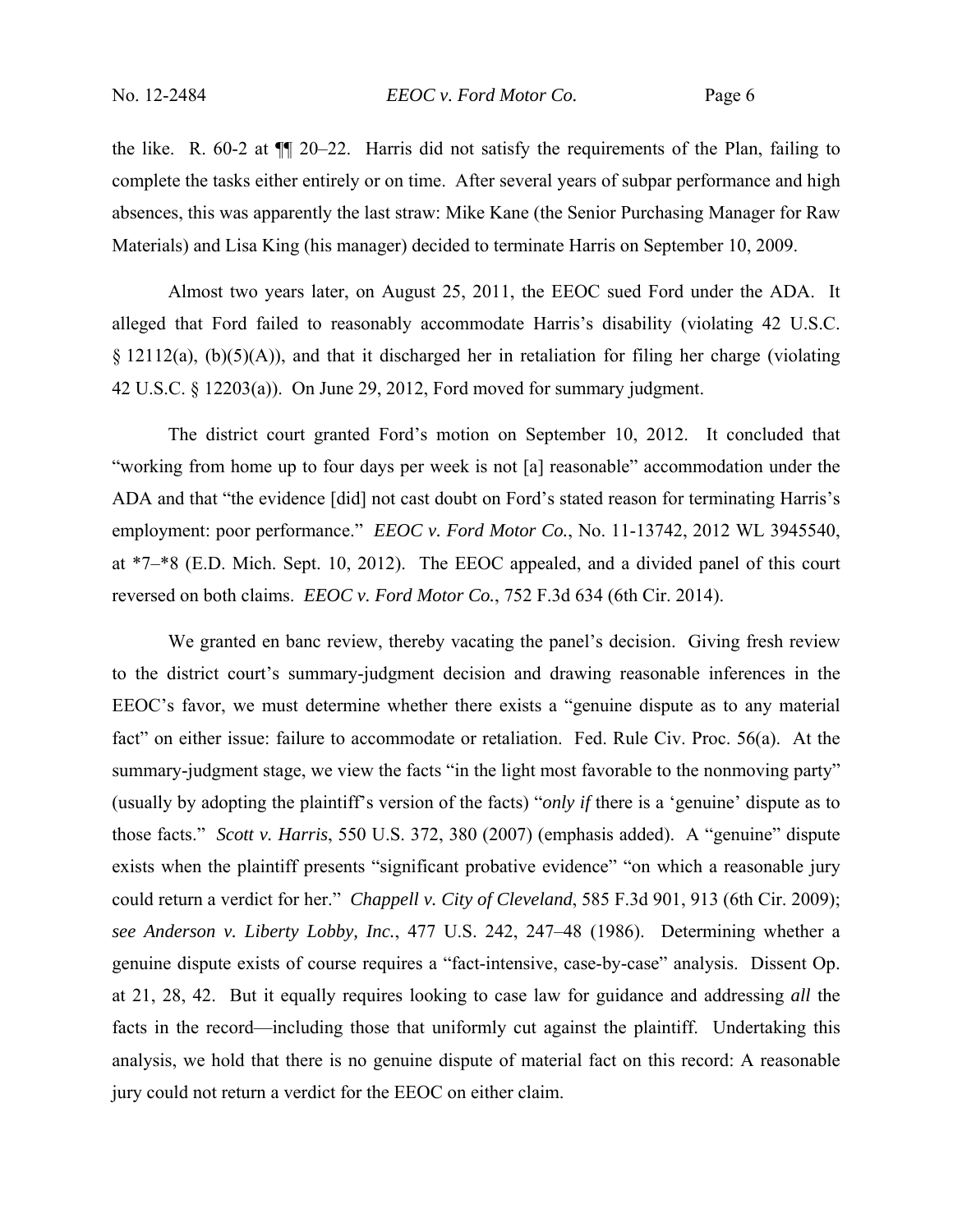II

Many disabled individuals require accommodations to perform their jobs. The ADA addresses this reality by requiring companies like Ford to make "reasonable accommodations to the known . . . limitations of an otherwise qualified individual with a disability" where such an accommodation does not cause the employer "undue hardship." 42 U.S.C. § 12112(b)(5). To comply with the ADA, then, Ford must "reasonabl[y] accommodat[e]" Harris (undisputedly a disabled individual for purposes of this appeal) if she is "*qualified*." §§ 12112(a), (b)(5) (emphasis added); *see Smith v. Ameritech*, 129 F.3d 857, 866 (6th Cir. 1997).

To be "qualified" under the ADA, Harris must be able to "perform the essential functions of [a resale buyer]" "with or without reasonable accommodation." 42 U.S.C. § 12111(8). A "reasonable accommodation" may include "job restructuring [and] part-time or modified work schedules." *Id.* at § 12111(9)(B). But it does *not* include removing an "essential function<sup>[1]"</sup> from the position, for that is *per se* unreasonable. *Brickers v. Cleveland Bd. of Educ.*, 145 F.3d 846, 850 (6th Cir. 1998); *see Sch. Bd. of Nassau Cnty. v. Arline*, 480 U.S. 273, 287 n.17 (1987). The district court held that Harris was *not* qualified because her excessive absences prevented her from performing the essential functions of a resale buyer. We agree.

#### A

Is regular and predictable on-site job attendance an essential function (and a prerequisite to perform other essential functions) of Harris's resale-buyer job? We hold that it is.

1

We do not write on a clean slate. Much ink has been spilled establishing a general rule that, with few exceptions, "an employee who does not come to work cannot perform any of his job functions, essential or otherwise." *EEOC v. Yellow Freight Sys., Inc.*, 253 F.3d 943, 948 (7th Cir. 2001) (en banc) (quoting *Tyndall v. Nat'l Educ. Ctrs.*, 31 F.3d 209, 213 (4th Cir. 1994) (internal quotation marks omitted)). We will save the reader a skim by omitting a long stringcite of opinions that agree, but they do. *E.g.*, *Samper v. Providence St. Vincent Med. Ctr.*, 675 F.3d 1233, 1237–38 (9th Cir. 2012) (collecting cases); *Mason v. Avaya Commc'ns, Inc.*, 357 F.3d 1114, 1122–24 (10th Cir. 2004) (same). Our Circuit has not bucked the trend. *E.g.*,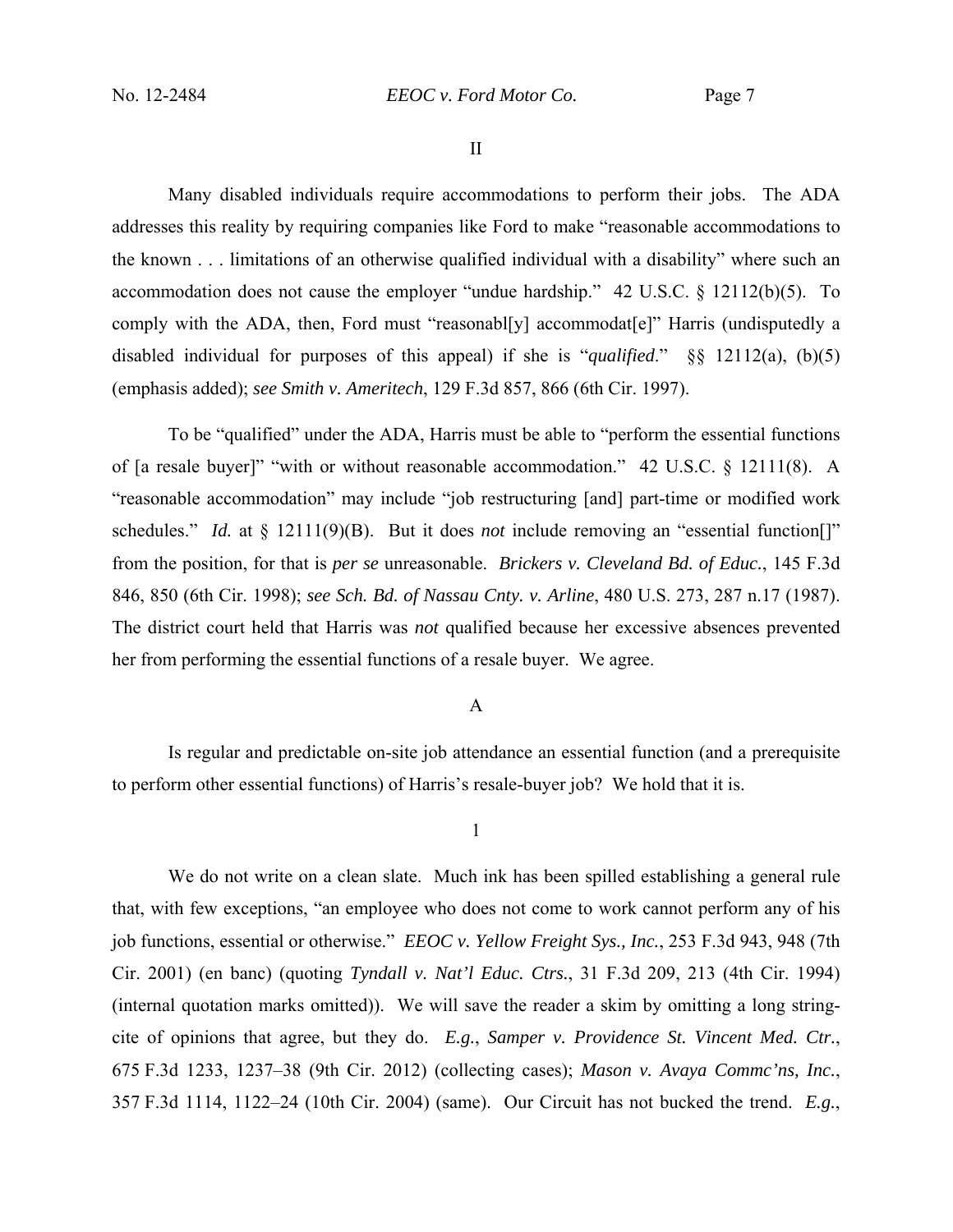*Ameritech*, 129 F.3d at 867. And for good reason: "most jobs require the kind of teamwork, personal interaction, and supervision that simply cannot be had in a home office situation." *Rauen v. U.S. Tobacco Mfg. L.P.*, 319 F.3d 891, 896 (7th Cir. 2003).

That general rule—that regularly attending work on-site is essential to most jobs, especially the interactive ones—aligns with the text of the ADA. Essential functions generally are those that the employer's "judgment" and "written [job] description" prior to litigation deem essential. *See* 42 U.S.C. § 12111(8). And in most jobs, especially those involving teamwork and a high level of interaction, the employer will require regular and predictable on-site attendance from all employees (as evidenced by its words, policies, and practices).

The same goes for the EEOC's regulations. They define essential functions as those that are "fundamental" (as opposed to "marginal"), 29 C.F.R.  $\S$  1630.2(n)(1), so that a job is "fundamentally alter[ed]" if an essential function is removed. 29 C.F.R. § Pt. 1630(n), App. at 394. To guide the essential-function inquiry, the regulations speak in factors—seven of them. The first two restate the statutory considerations. 29 C.F.R. § 1630.2(n)(3)(i)–(ii). The remaining five add other considerations. 29 C.F.R.  $\frac{1630.2(n)(3)(iii)}{10}$  (vii). In many jobs, especially the interactive ones, all seven point toward finding regular and predictable on-site attendance essential. Take the amount of time performing that function, for example, § 1630.2(n)(3)(iii): Most of one's *work* time is spent *at work*, and many interactive functions simply cannot be performed off site. Or take the consequences of failing to show up for work, § 1630.2(n)(3)(iv): They can be severe. *See* Equal Employment Advisory Council Supp. Br. 9. Ditto for the terms of the collective bargaining agreement,  $\S$  1630.2(n)(3)(v): They certainly won't typically exempt regular attendance. Other employees' work practices are no different,  $§ 1630.2(n)(3)(vi)–(vii):$  Other employees usually attend work at the worksite. And so on, such that most jobs would be *fundamentally altered* if regular and predictable on-site attendance is removed.

The EEOC's informal guidance on the matter cuts in the same direction. An employer may refuse a telecommuting request when, among other things, the job requires "face-to-face interaction and coordination of work with other employees," "in-person interaction with outside colleagues, clients, or customers," and "immediate access to documents or other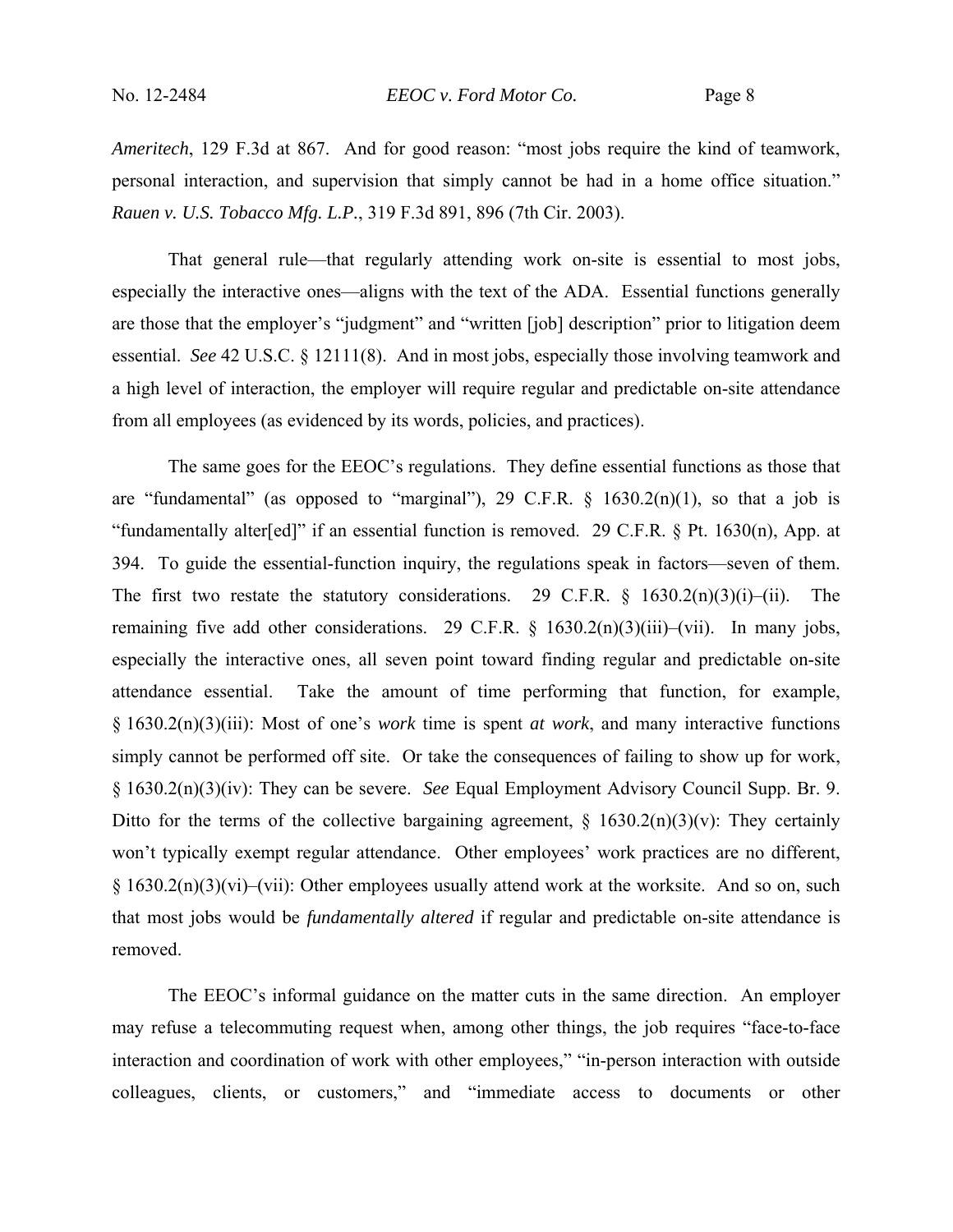information located only in the workplace." EEOC Fact Sheet, *Work At Home/Telework as a Reasonable Accommodation* (Oct. 27, 2005), http://www.eeoc.gov/facts/telework.html; *cf.*  EEOC, *Employer Best Practices for Workers with Caregiving Responsibilities*, http://www.eeoc.gov/policy/docs/caregiver-best-practices.html (Jan. 19, 2011) (explaining that "impromptu team meetings" are a valid factor for denying an employee the privilege to work in a flexible work schedule). That is because, as the EEOC elsewhere explains, "the inquiry into essential functions is not intended to second guess an employer's business judgment with regard to production standards." 29 C.F.R. § Pt. 1630(n), App. at 395. Nor is it meant "to require employers to lower such standards." *Id.* But that's what would happen in many jobs if regular, in-person attendance was not required.

A sometimes-forgotten guide likewise supports the general rule: common sense. *Waggoner v. Olin Corp.*, 169 F.3d 481, 482–84 (7th Cir. 1999). Non-lawyers would readily understand that regular on-site attendance is required for interactive jobs. Perhaps they would view it as "the basic, most fundamental" "activity" of their job. Webster's Third New International Dictionary 777, 920 (1986) (defining "essential" and "function"). But equipped with a 1400-or-so page record, standards of review, burdens of proof, and a seven-factor balancing test, the answer may seem more difficult. Better to follow the commonsense notion that non-judges (and, to be fair to judges, our sister circuits) hold: Regular, in-person attendance is an essential function—and a prerequisite to essential functions—of most jobs, especially the interactive ones. That's the same rule that case law from around the country, the statute's language, its regulations, and the EEOC's guidance all point toward. And it's the controlling one here.

2

That rule has straightforward application here: Regular and predictable on-site attendance was essential for Harris's position, and Harris's repeated absences made her unable to perform the essential functions of a resale buyer. The required teamwork, meetings with suppliers and stampers, and on-site "availability to participate in . . . face-to-face interactions," R. 60-2 at ¶ 11, all necessitate a resale buyer's regular and predictable attendance. For years Ford has required resale buyers to work in the same building as stampers, further evidencing its judgment that on-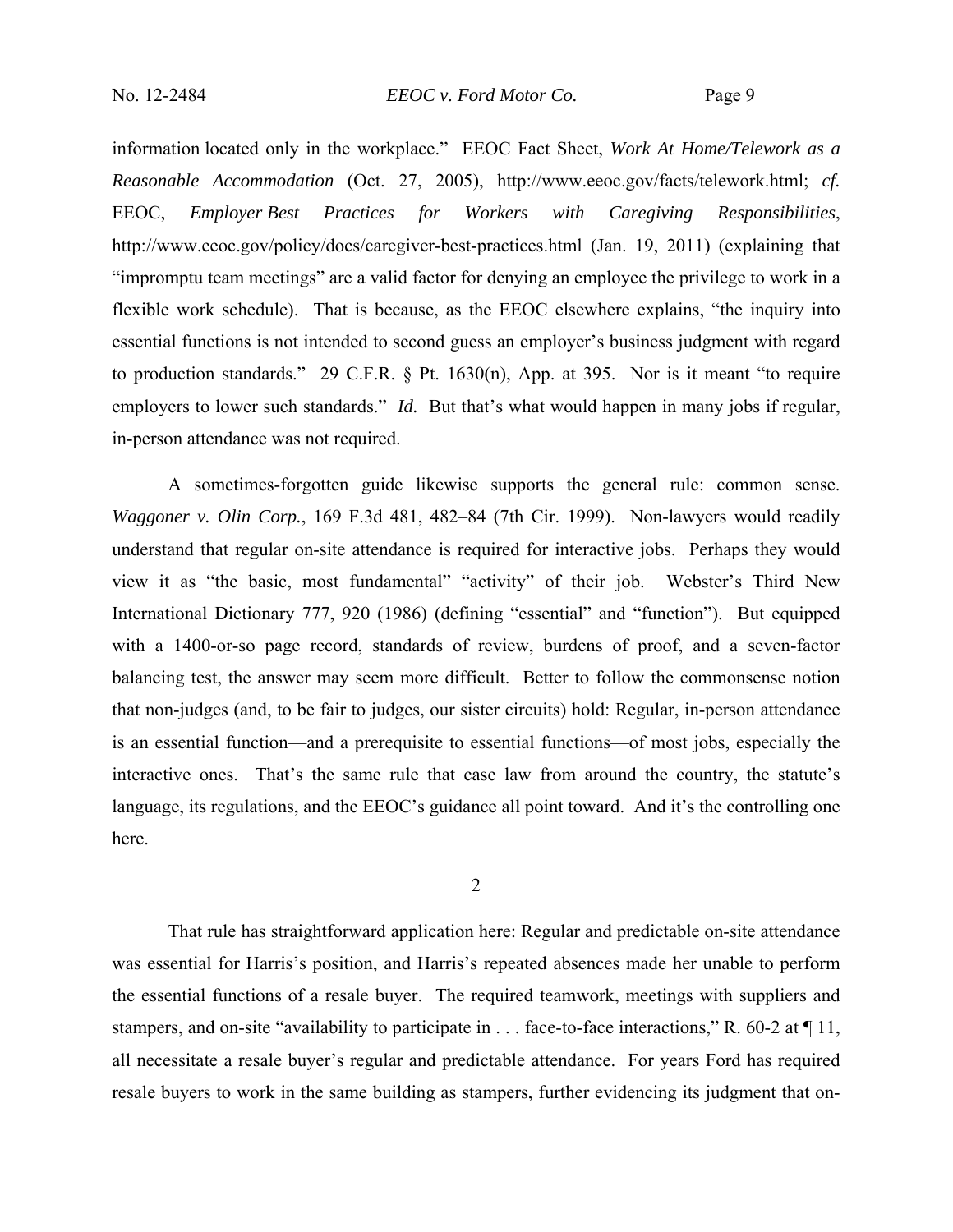site attendance is essential. And the practice has been consistent with the policy: all other resale buyers regularly and predictably attend work on site. Indeed, even those who telecommute do so only one set day per week and agree in advance to come into work if needed. Sealing the deal are Harris's experiences and admissions. Her excessive absences caused her to make mistakes and caused strife in those around her. And she agreed that four of her ten primary duties could not be performed from home. R. 66-10 at 2. On this record, the EEOC cannot show that regularly attending work was merely incidental to Harris's job; it was *essential* to her job.

It follows that Harris's up-to-four-days telecommuting proposal—which removed that essential function of her job—was unreasonable. *Brickers*, 145 F.3d at 850; *Mason*, 357 F.3d at 1124. The *employee* bears the burden of proposing an accommodation that will permit her to effectively perform the essential functions of her job. *Jakubowski v. Christ Hosp., Inc.*, 627 F.3d 195, 202 (6th Cir. 2010); *accord* Dissent Op. at 33. Harris proposed only one accommodation one that would exempt her regular and predictable attendance from her resale-buyer job. In failure-to-accommodate claims where the employee requests an "accommodation that *exempts* her from an essential function," "the essential functions and reasonable accommodation analyses [] run together." *Samper*, 675 F.3d at 1240. One conclusion (the function is essential) leads to the other (the accommodation is not reasonable). That's this case. Harris's proposed accommodation was unreasonable.

Nor could Harris perform the essential functions of her job with Ford's past reasonable accommodations. Three times Ford allowed Harris to telecommute on an as-needed basis (on flex time, no less). And three times Ford developed plans to improve her attendance. But all six efforts failed because Harris proved unable "to establish regular and consistent work hours" or "perform the core objectives of the job." R. 60-3 at ¶ 3. The ADA does not give her a seventh try. Harris is not a "qualified individual" as a matter of law. 42 U.S.C. § 12111(8).

B

The EEOC sees it differently. It argues that three sources—(1) Harris's own testimony, (2) other resale buyers' telecommuting practices, and (3) technology—create a genuine dispute of fact as to whether regular on-site attendance is essential. But none does.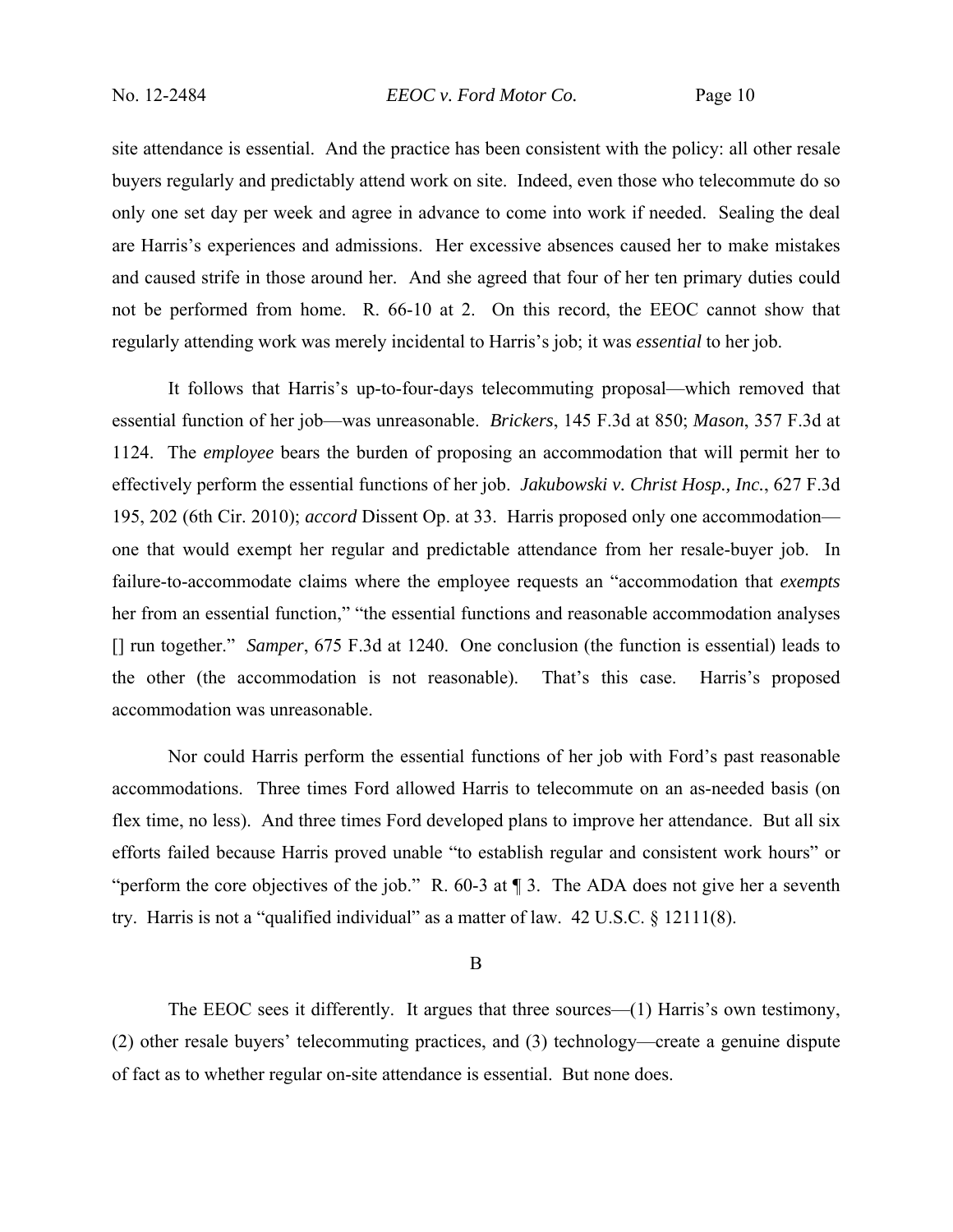(1) *Harris's testimony*. An employee's unsupported testimony that she could perform her job functions from home does not preclude summary judgment, for it does not create a *genuine* dispute of fact. Neither the statute nor regulations nor EEOC guidance instructs courts to credit the employee's opinion about what functions are essential. That's because we do not "allow employees to define the essential functions of their positions based solely on their personal viewpoint and experience." *Mason*, 357 F.3d at 1122. And for good reason: If we did, every failure-to-accommodate claim involving essential functions would go to trial because all employees who *request* their employer to exempt an essential function *think* they can work without that essential function.

In any event, Harris's testimony does not add much. Harris testified that she used conference-call capabilities to perform a "vast majority" of her otherwise face-to-face interactions. R. 66-3 at ¶¶ 3–8. But she does *not* say that she could perform the vast majority of her work *as effectively* off-site, and the essential-job-function inquiry does not require employers to lower their standards by altering a job's essential functions. *See* 29 C.F.R. § Pt. 1630, App. at 395–96 (portion titled "Section 1630.2(n) Essential Functions"). Harris's testimony thus does not contradict the uniform record evidence that a resale buyer could not work from home on an unpredictable basis without lowering production standards. *See id.* Nor does Harris say that she could perform *all* of her duties from home; she indeed admits that four of her ten main duties had to be done at the worksite. R. 66-10 at 2. And Harris's past failed telecommuting experiences put to rest any doubts as to whether she could effectively work from home—she couldn't. R. 60- 3 at ¶ 3; R. 60-7 at 2. The EEOC needs more to reach a jury.

(2) *Other employees' telecommuting schedules*. The evidence of other buyers' schedules likewise doesn't do the trick. Unlike an employee's own testimony, though, this consideration has support in the regulations, 29 C.F.R. § 1630.2(n)(3)(vii), and in our case law, *Rorrer v. City of Stow*, 743 F.3d 1025, 1042 (6th Cir. 2014). And unlike an employee's own testimony, it makes sense to look at this kind of evidence: It reflects the *employer's* judgment—which is not just what the employer *says* but also what the employer *does*. Picking up on this, the EEOC argues that because Ford allowed several other resale buyers to telecommute, working from the worksite must not have been essential.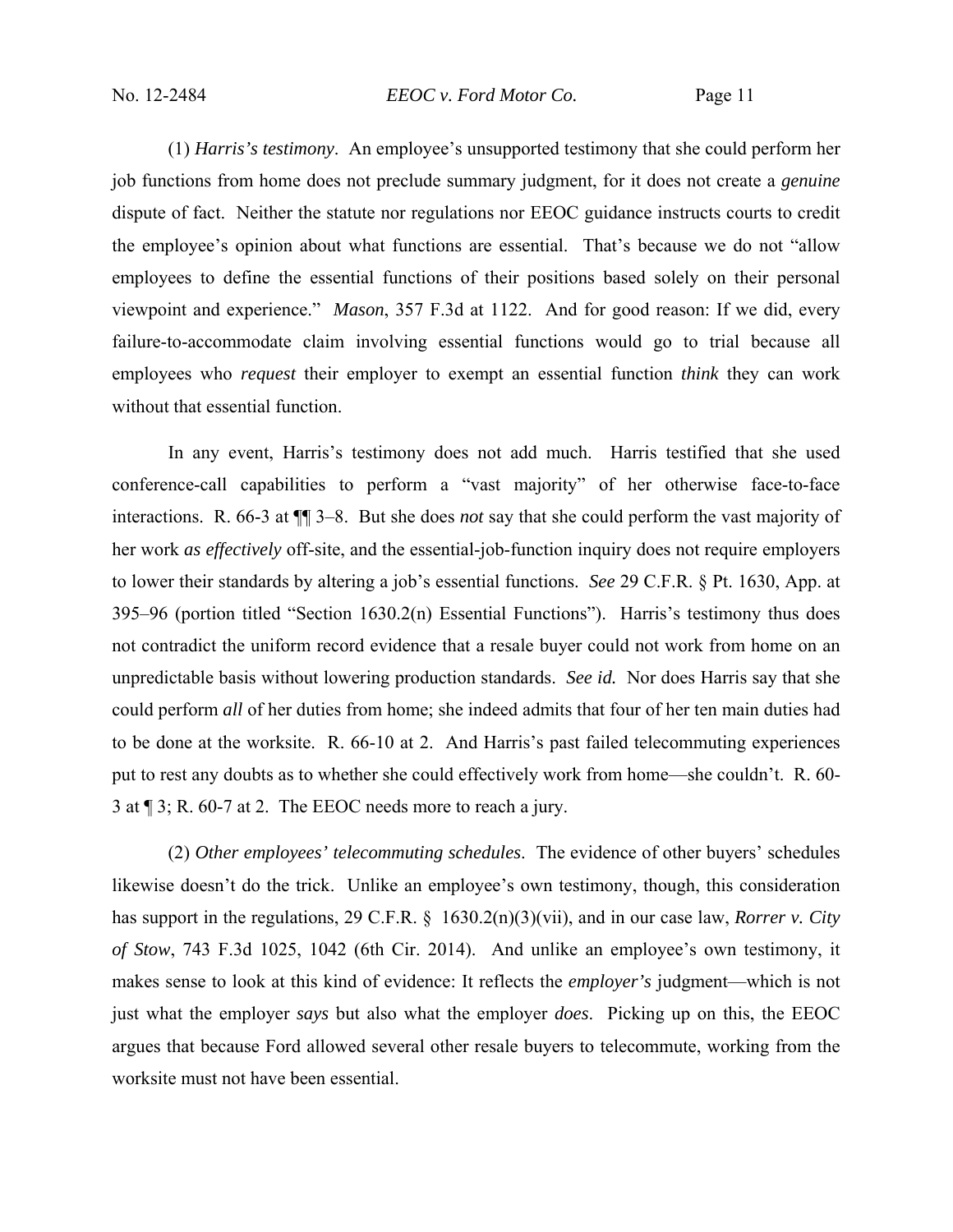On this record, we disagree. This argument might work if the other employees' schedules were materially similar (say, unpredictably telecommuting three days per week). But Harris's coworkers worked from home on materially *different* schedules: on one set day per week—no more, and sometimes less. The most any employee was even *authorized* to work from home was two days per week, and that employee actually telecommuted only one day per week. And critically, every telecommuter agreed in advance to come into work on their set telecommuting day if needed at the worksite. That's a far cry from Harris, who: (i) requested up to *four* days per week; (ii) would not schedule the days in advance; and (iii) refused to come onsite if needed. None of these other employees' more predictable and more limited schedules removed regular on-site attendance from the resale buyer's job. They thus do not create a genuine issue of fact.

In addition to being legally and factually unsupported, the EEOC's view here would cause practical harm to private employers. The ADA encourages—indeed, requires—employers to make reasonable accommodations for its employees, including allowing telecommuting under the proper circumstances. 42 U.S.C. § 12111(9)(B). But if the EEOC's position carries the day, once an employer allows *one* person the ability to telecommute on a *limited* basis, it must allow *all* people with a disability the right to telecommute on an *unpredictable* basis up to 80% of the week (or else face trial). That's 180-degrees backward. It encourages—indeed, requires—employers to *shut down* predictable and limited telecommuting as an accommodation for *any* employee. A "good deed would effectively ratchet up liability," which "would undermine Congress' stated purpose of eradicating discrimination against disabled persons." *Ameritech*, 129 F.3d at 868 (citation omitted). The practical effect? Companies would tighten telecommuting policies to avoid liability, and countless employees who benefit from currently generous telecommuting policies would suffer. A protective tool becomes a weapon if used unwisely; and telecommuting should not become a weapon.

(3) *Technology*. Despite its commonsense charm, the EEOC's appeal to technology ultimately fails to create a genuine fact issue. It is "self-evident," the EEOC declares without citation to the record or any case law, that "technology has advanced" enough for employees to perform "at least some essential job functions" at home. Reply Br. 4; *accord* Dissent Op. at 29.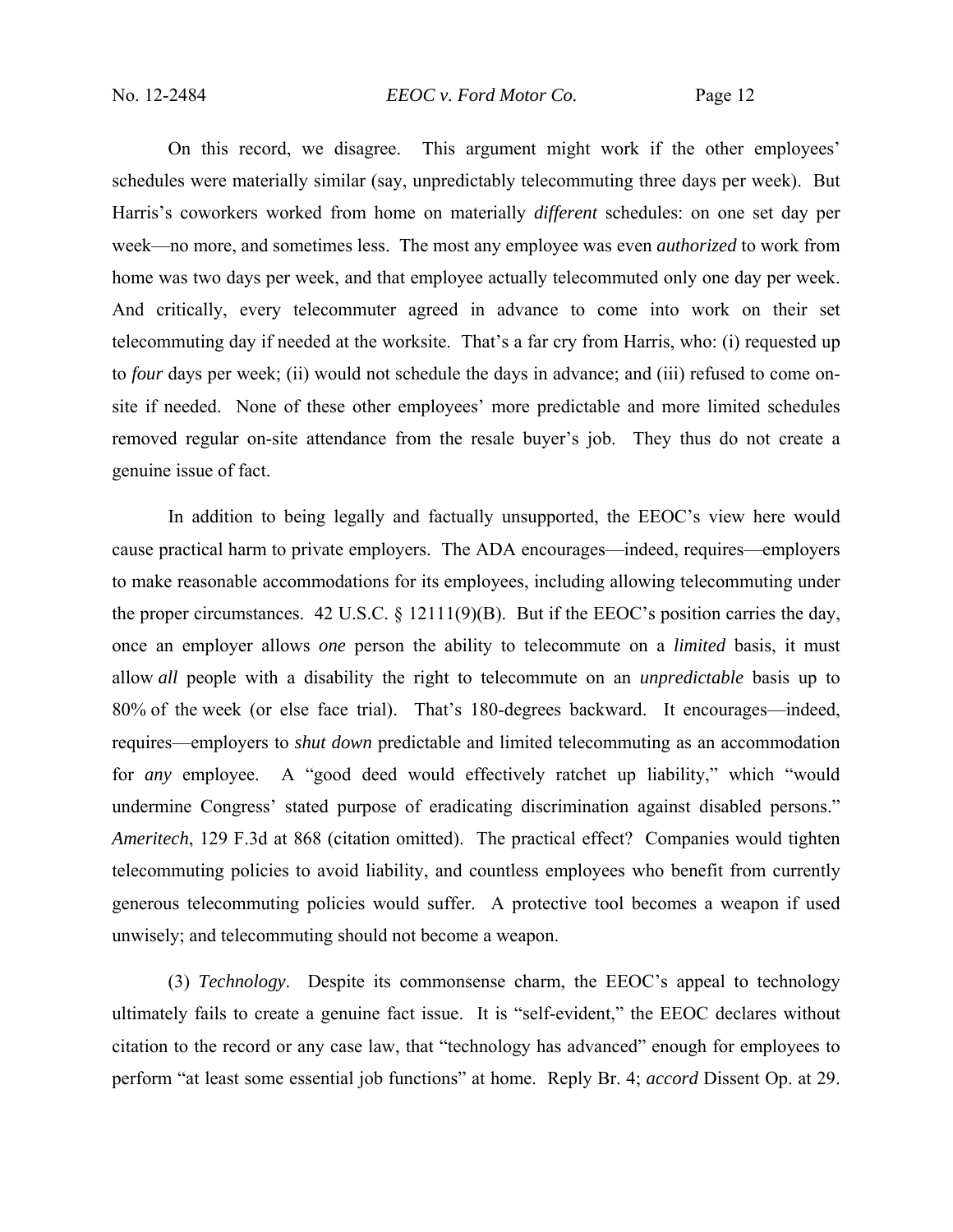In the abstract, no doubt, this is precisely right. *E.g.*, *Vande Zande v. Wis. Dep't of Admin.*, 44 F.3d 538, 544 (7th Cir. 1995) (recognizing as much). But technology changing *in the abstract* is not technology changing *on this record*. Our review of a district court's summaryjudgment ruling is confined to the record. And no record evidence—*none*—shows that a great technological shift has made this highly interactive job one that can be effectively performed at home. The proper case to credit advances in technology is one where the record *evinces* that advancement. There is no such evidence here.

In fact, the evidence here shows the opposite: technology has *not* changed so as to make regular in-person attendance marginal for this job. Ford uses "fairly limited" video conferencing and "tend[s] more towards audio conferencing." R. 60-5 at 44–48. Harris also testified that she used email and her computer. These technologies—email, computers, telephone, and limited video conferencing—were equally available when courts around the country uniformly held that on-site attendance is essential for interactive jobs. The extra-record changes in technology, like Harris's testimony and her coworkers' practice before it, therefore do not create a genuine issue of fact as to the essential nature of regularly and predictably attending work on-site. Summary judgment remains proper.

One more point, for clarification. None of this is to say that whatever the employer says is essential necessarily becomes essential. *Contra* Dissent Op. at 25; 27–28. Suppose, for instance, that a fire department regularly allows certain firefighters to refrain from driving fire trucks. But then the department denies the same accommodation to a firefighter with a known disability that prevents her from driving the trucks. A genuine fact issue might exist as to whether driving a fire truck is *actually* essential—it is contradicted by materially similar job practices. *Cf. Rorrer*, 743 F.3d at 1042; *see also Solomon v. Vilsack*, 763 F.3d 1, 12 (D.C. Cir. 2014). Our ruling does not, in other words, require blind deference to the employer's stated judgment. But it *does* require granting summary judgment where an employer's judgment as to essential job functions—evidenced by the employer's words, policies, and practices and taking into account all relevant factors—is "job-related, uniformly-enforced, and consistent with business necessity." *Tate v. Farmland Indus., Inc.*, 268 F.3d 989, 993 (10th Cir. 2001). That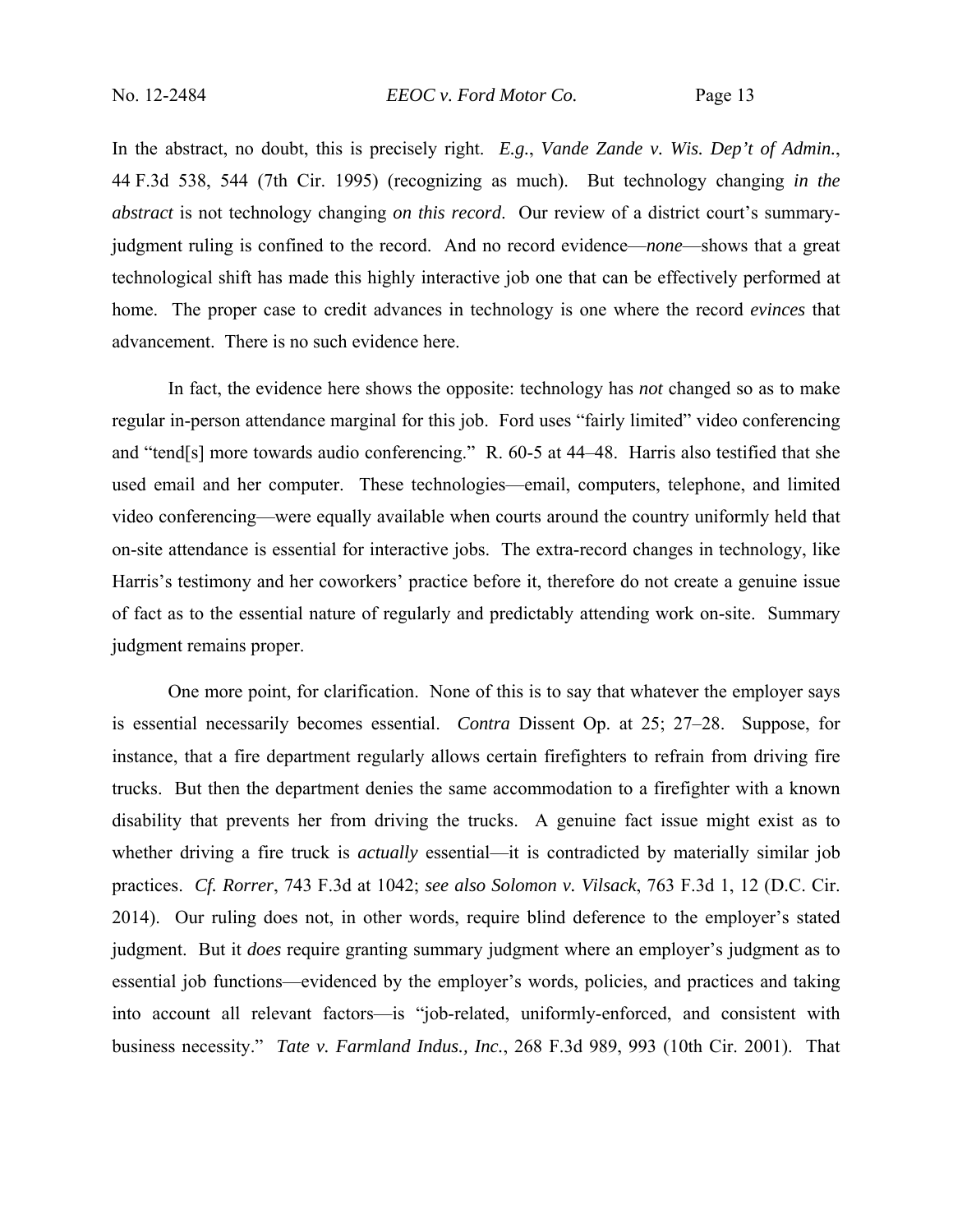aptly describes Ford's judgment regarding regular and predictable on-site attendance for resale buyers. The district court accordingly properly granted summary judgment.

#### $\mathcal{C}$

Our conclusion that Harris was unqualified for her position makes it unnecessary to consider whether Ford showed bad faith in the discussions to work out a reasonable accommodation while Harris was still employed. Even if Ford did not put sufficient effort into the "interactive process" of finding an accommodation, 29 C.F.R. § 1630.2(o)(3), "that failure is actionable only if it prevents identification of an appropriate accommodation *for a qualified individual*." *Basden v. Prof'l Transp., Inc.*, 714 F.3d 1034, 1039 (7th Cir. 2013) (emphasis added); *see Mason*, 357 F.3d at 1124 n.4. Courts thus need not consider this form of nonindependent liability "if the employee fails to present evidence sufficient to reach the jury on the question of whether she was able to perform the essential functions of her job with an accommodation." *Basden*, 714 F.3d at 1039. It suffices here to hold that any failure by Ford does not create liability because, as we just concluded, the EEOC did not produce such evidence.

But one more word on this: The record, in any event, uniformly shows that Ford *did* act in good faith "to initiate"—and maintain—"an informal, interactive process" with Harris. 29 C.F.R.  $\S$  1630.2(o)(3). It met with Harris to engage in an "interactive discussion, dialogue. and opportunity to review various options that would meet both the needs of the business as well as [Harris's] personal needs." R. 66-10 at 2. It sought clarification on Harris's telecommuting request (to which Harris reiterated that she was asking for the unpredictable "up to [four] days per week"). *Id.* at 3. It twice met with Harris and identified two alternative accommodations moving Harris closer to the restroom and changing Harris to a position with more telecommuting opportunities—even though it was not legally required to counteroffer, *Jakubowski*, 627 F.3d at 202–03. *Contra* Dissent Op. at 26–27, 32–36. And even after Harris rejected both counteroffers, Ford persisted that it was willing to "talk with [Harris] again if she identifie[d] another accommodation" because Ford wanted "her to remain in the workplace." R. 66-10 at 6. It was Harris's turn to propose a reasonable accommodation to Ford, and she never did. Having failed to do so, she doesn't get the chance to try again before a jury.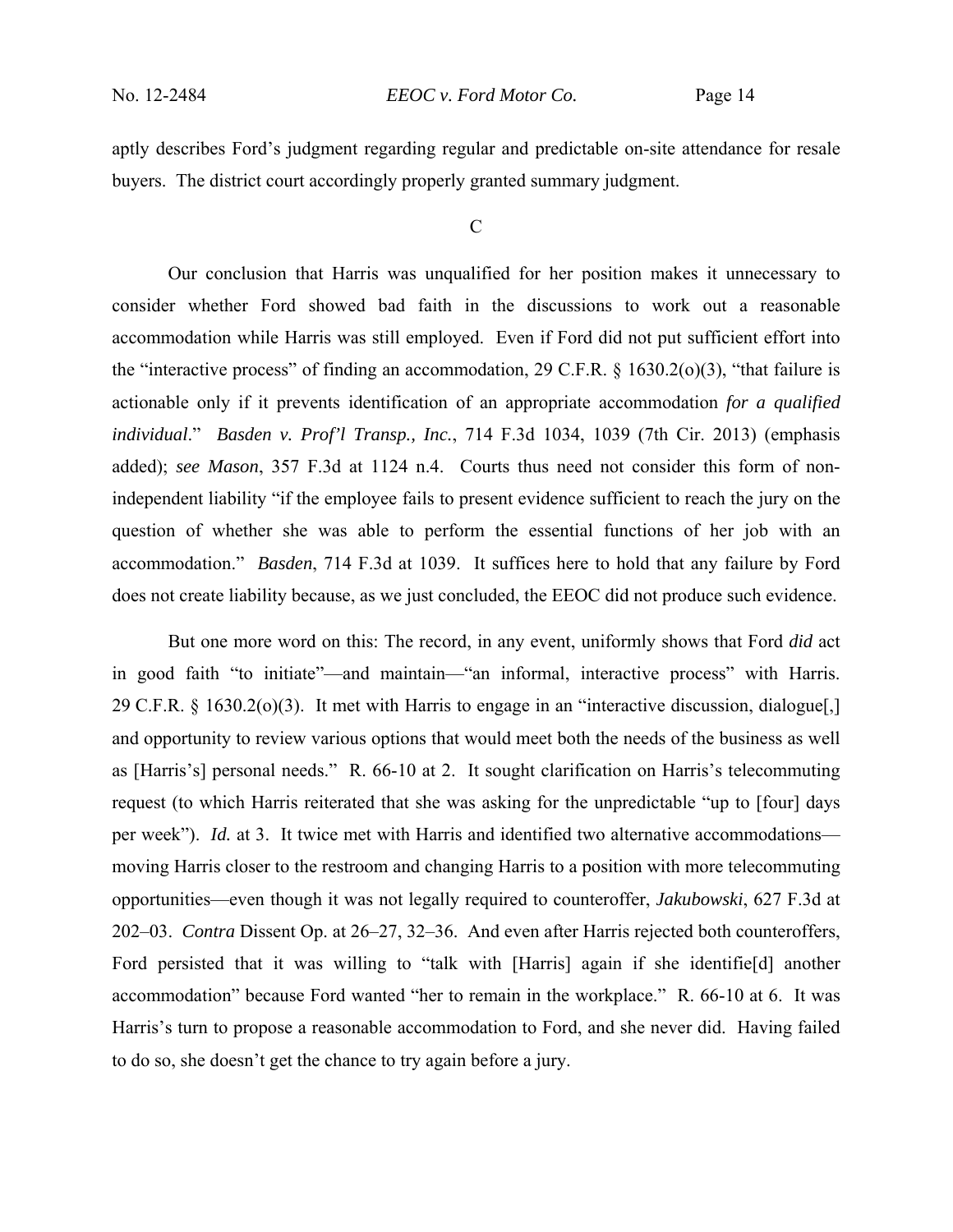\*\*\*

To sum up, the EEOC must prove that Harris is a "qualified individual," which means she can perform the essential functions of a resale buyer with a reasonable accommodation. The record shows that Harris cannot regularly and predictably attend the workplace—an essential function, and a prerequisite to other essential functions—even with the past reasonable accommodations of telecommuting trials and specialized plans to improve her attendance. And Harris's proposed unpredictable, *ad hoc* telecommuting schedule was not reasonable because it would have removed at least one essential function from her job. Harris is unqualified as a matter of law, and the district court correctly granted summary judgment on this claim.

III

That conclusion goes some way to answering the next question: Did Ford retaliate against Harris for making a charge of discrimination? We hold that it did not.

The ADA separately prohibits companies like Ford from "discriminat[ing] against any individual because such individual has . . . made a charge . . . under this chapter." 42 U.S.C. § 12203(a). Discrimination here means retaliation—that "but for" an employee's statutorily protected activity the employer would not have taken the "adverse employment action." *Univ. of Texas Sw. Med. Ctr. v. Nassar*, 133 S. Ct. 2517, 2533, 2535 (2013); *see Lewis v. Humboldt Acquisition Corp.*, 681 F.3d 312, 318–19 (6th Cir. 2012) (en banc). To assess these claims, we use the familiar *McDonnell*-*Douglas* burden-shifting framework. *See Penny v. United Parcel Servs.*, 128 F.3d 408, 417 (6th Cir. 1997). The plaintiff "must first establish, by a preponderance of the evidence, [her] 'prima facie' case." *St. Mary's Honor Ctr. v. Hicks*, 509 U.S. 502, 506 (1993). If the plaintiff does so, the defendant has a burden of *production* to articulate a nondiscriminatory reason for its action. *Id.* at 507. If the defendant meets its burden, the plaintiff must prove the given reason is pretext for retaliation. *Id.* at 515.

Assume for now that the EEOC has met its prima facie case (but more on this later). The burden shifts to Ford, which has met it by producing evidence that it fired Harris because she was a poor performer. It offered undisputed evidence of back-to-back-to-back poor performance reviews, Harris's lacking interpersonal skills, and Harris's many absences, which in turn caused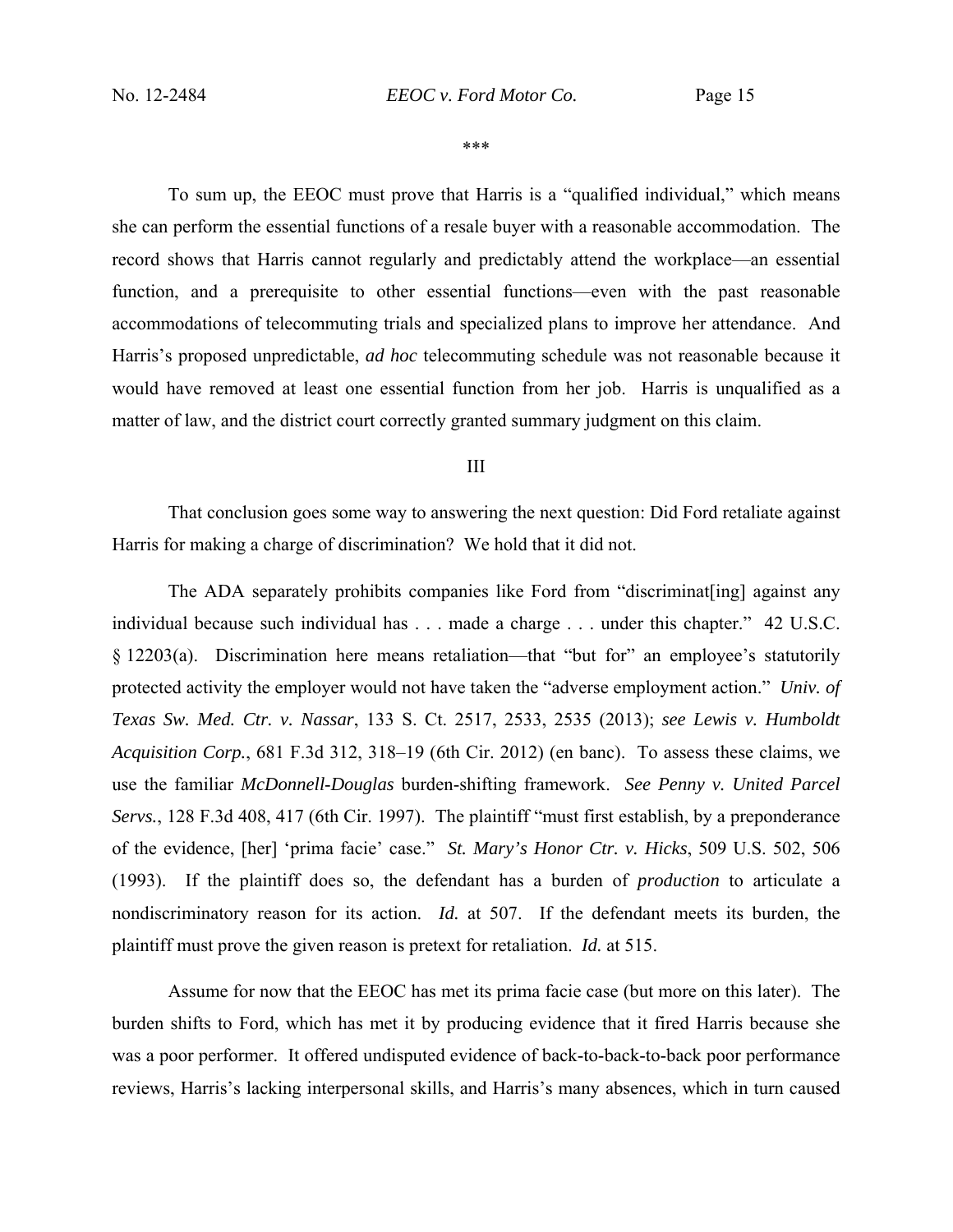mistakes. And it offered evidence that Harris failed three specialized attendance plans before it terminated her. The burden shifts back to the EEOC to show pretext to prevail on its retaliation claim.

To demonstrate pretext, a plaintiff must show *both* that the employer's proffered reason was not the real reason for its action, *and* that the employer's real reason was unlawful. *Hicks*, 509 U.S. at 515; *see Reeves v. Sanderson Plumbing Products, Inc.*, 530 U.S. 133, 148 (2000). To avoid summary judgment, then, the EEOC must present evidence from which a reasonable jury could find that poor performance was not the real reason that Ford terminated Harris, and that unlawful retaliation in fact was.

It trips over the first hurdle: No reasonable jury could find that Ford terminated Harris for a reason other than poor performance. Harris's performance and interpersonal issues have been well documented. The EEOC indeed admits they existed. Suffice it here to say that, among other problems, Harris failed to update spreadsheets, complete her paperwork, schedule her training sessions, price items correctly, and finish her work on time. Her performance issues are why she ranked in the bottom 10% of her peer group *before* she made her charge.

The EEOC offers other evidence that, in its view, shows that Ford fired Harris because she filed a charge with the EEOC, not because of these performance issues. Timing is on the EEOC's side: The mere four months between Harris's charge and her discharge seems suspicious. But while this "gives us pause," "temporal proximity cannot be the sole basis for finding pretext." *Donald v. Sybra, Inc.*, 667 F.3d 757, 763 (6th Cir. 2012). So the EEOC needs more to reach a jury. It relies on three facts or inferences to create a genuine issue of material fact: (1) the meetings between Harris and her supervisor Gordon where Harris felt threatened; (2) the post-charge negative performance review; and (3) the alleged design of the post-charge performance-enhancing plan. Even when coupled with the timing, none suffices.

(1) *Harris–Gordon Meetings*.The meetings between Harris and Gordon do not create a genuine fact issue. To start, we doubt a reasonable jury could view these meetings—which Ford says were meant to *help* Harris, a worker with a long history of attendance and performance problems—as meant to *hurt* her. We "look at the facts as they appear to the person making the decision to terminate [the employee]," not at "the employee's subjective [beliefs]." *Kendrick v.*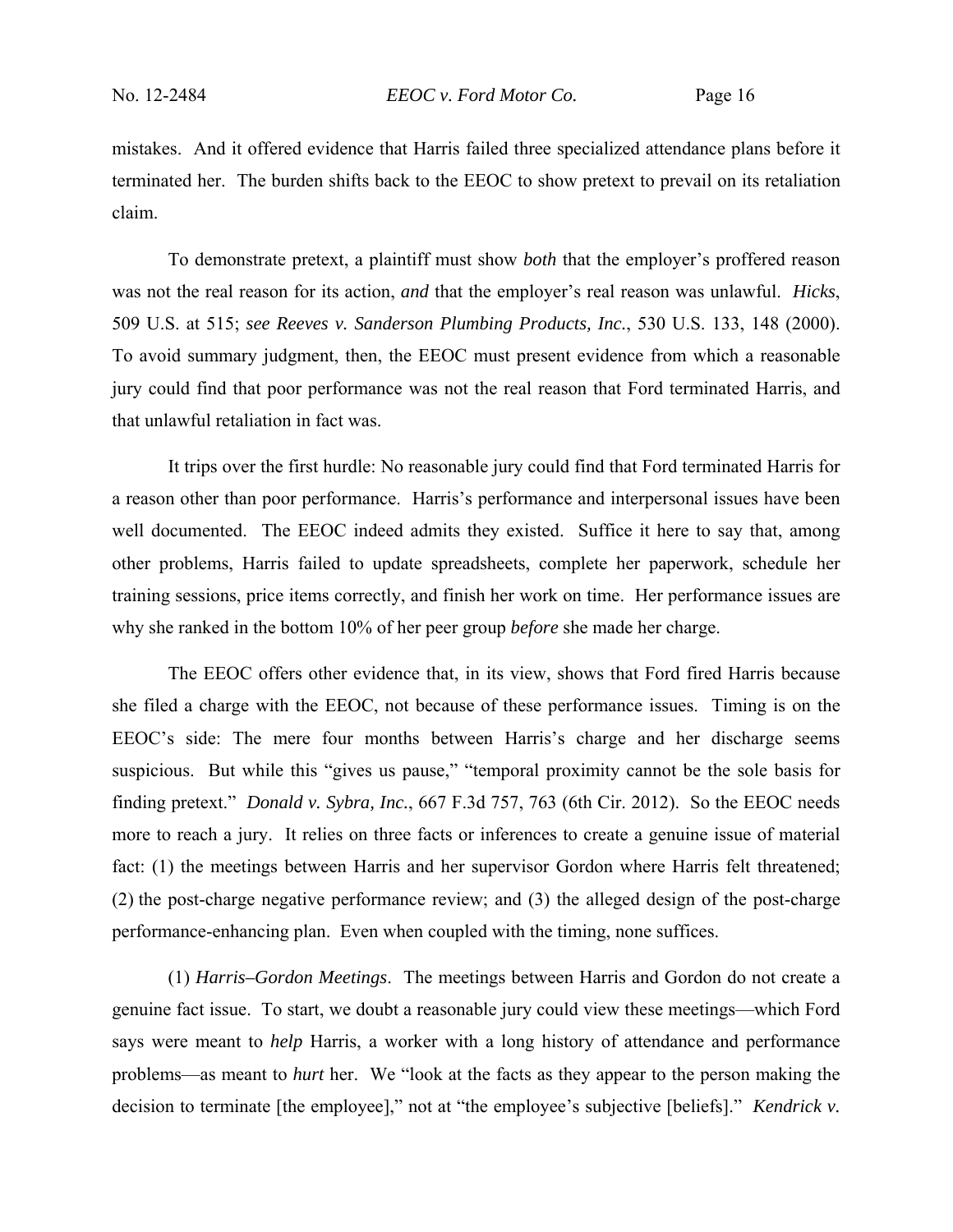*Penske Transp. Servs., Inc.*, 220 F.3d 1220, 1231 (10th Cir. 2000). Harris's unexpressed "subjective skepticism regarding the truth of" whether Gordon was actually trying to help her does not alone "raise a triable issue as to pretext." *Hedrick v. W. Reserve Care Sys.*, 355 F.3d 444, 462 (6th Cir. 2004) (citing *Mitchell v. Toledo Hosp.*, 964 F.2d 577, 584 (6th Cir. 1992)). Plus, these kinds of meetings do "not constitute harassment simply because they cause the employee distress." *Keever v. City of Middletown*, 145 F.3d 809, 813 (6th Cir. 1998).

But putting that aside, an even more fundamental point resolves this issue: The meetings involved only Gordon, a *non*decisionmaker. Actions by nondecisionmakers cannot alone prove pretext. *Bush v. Dictaphone Corp.*, 161 F.3d 363, 369 (6th Cir. 1998). Neither can decisionmakers' statements or actions outside of the decisionmaking process. *Id.*; *see Rowan v. Lockheed Martin Energy Sys., Inc.*, 360 F.3d 544, 550 (6th Cir. 2004).Both principles apply to Gordon. When Ford decided to terminate Harris, Gordon was *on vacation*. R. 60-2 at ¶ 26. And critically (and undisputedly), no one at Ford consulted with him or received a recommendation from him before making its termination decision. *Id.*; R. 60-15 at ¶ 8. So by definition, Gordon was a nondecisionmaker outside of this decisionmaking process. As Harris's direct supervisor, he of course had an *effect* on her termination: He oversaw her overall poor performance and reported her failures during the performance-enhancing plan to his supervisors. *See* R. 66-23 at 26–28; R. 60-5 at 67–68. But we do not define "decisionmaker" at such a high level of generality. The record uniformly shows that Gordon had no direct relation to the actual termination decision, and thus his allegedly harassing conduct cannot be imputed to Ford.

Nor can Gordon's conduct in these meetings be imputed to Ford through the so-called "cat's paw" theory. That theory would hold Ford liable if Gordon, motivated by retaliatory animus, intended to cause Harris's termination and proximately caused the actual decisionmakers to terminate her. *Staub v. Proctor Hosp.*, 131 S. Ct. 1186, 1194 (2011). In its five appellate briefs and in its brief below, the EEOC never so much as hinted that this theory might apply, which doubly forfeited the argument. *United States v. Huntington Nat'l Bank*, 574 F.3d 329, 332 (6th Cir. 2009) ("[C]onclusory allegations and perfunctory statements, unaccompanied by citations or some effort at legal argument, do not meet th[e] standard" for raising an argument on appeal.); *Estate of Quirk v. Comm'r*, 928 F.2d 751, 757–58 (6th Cir. 1991) ("It is well-settled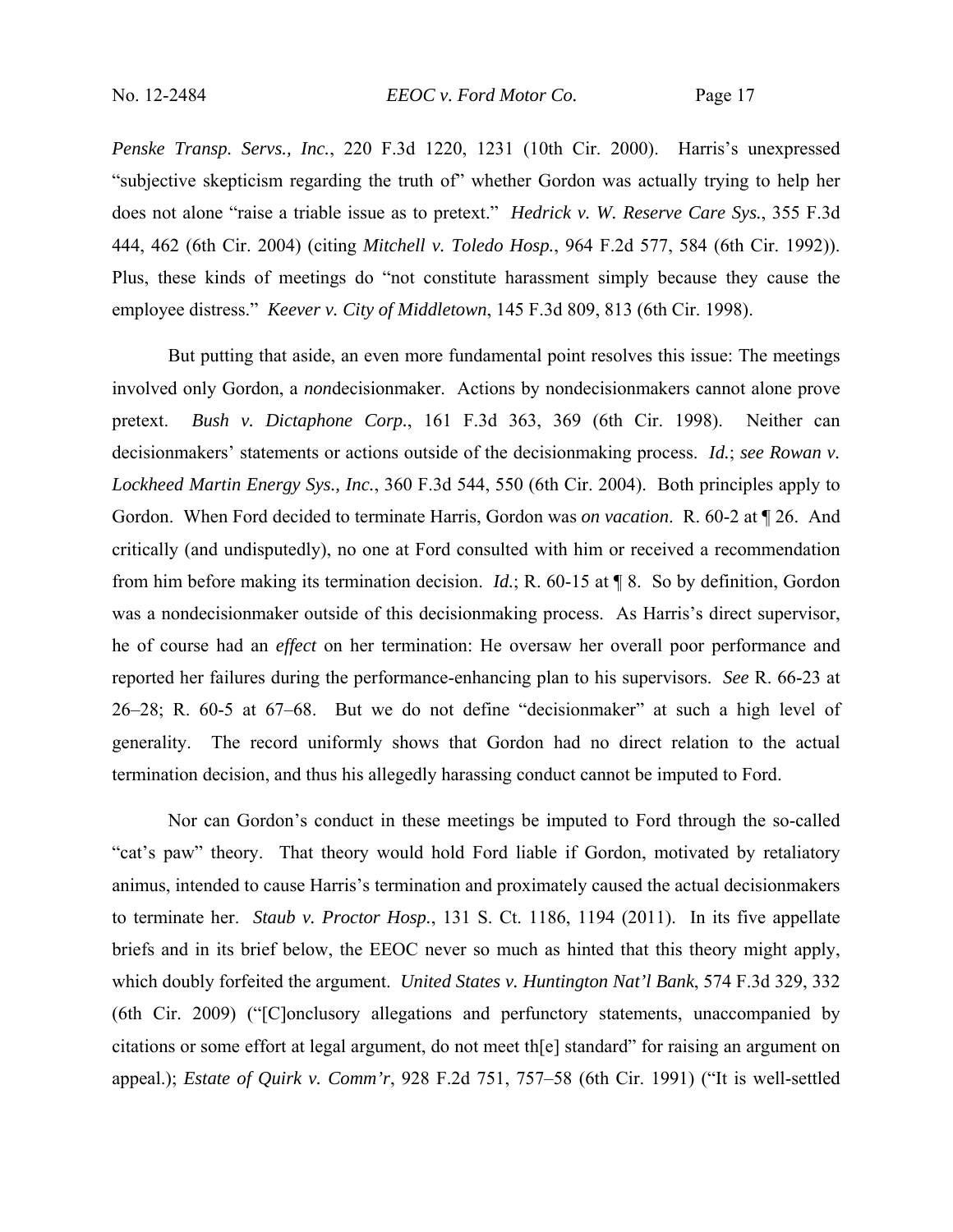that, absent exceptional circumstances, a court of appeals will not consider an argument by an appellant that was not presented to or considered by the trial court."). That was a wise move by the EEOC, for, among other reasons, no evidence shows a "direct relation between the injury asserted [termination] and the injurious conduct alleged [Gordon's intimidation]." *Staub*, 131 S. Ct. at 1192; *see Romans v. Michigan Dep't of Human Servs.*, 668 F.3d 826, 836–37 (6th Cir. 2012). The dissent would nevertheless apply this theory. Dissent Op. at 41–42. But that contravenes the rule that the *parties* (not judges) raise the arguments. And it expands this theory—fattens the cat, so to speak—far too much. This argument was forfeited, and, in any event, Gordon was no monkey, and Ford, not his cat. *Staub*, 131 S. Ct. at 1190 n.1.

(2) *Performance Review*. The 2009 post-charge negative performance review fares no better. At first glance, this looks bad for Ford. Harris received her first "lower achiever" rating post-charge, and she received only "excellent plus" ratings before her charge. The EEOC stops there. But digging deeper—and looking at the *whole* record—reveals two reasons why no reasonable jury could find this low rating proof of pretext. For one, 2009 was the only year that Harris *could have* received the lower-achiever rating. Ford overhauled its ratings system that year for all employees, ditching the default "excellent plus" category (which 80% of workers received) in favor of a more accurate description of a worker's performance. In Harris's case, that meant "lower achiever"—the first and only time she could receive that rating. For two, the change in name did not change Harris's low numerical ranking. In her only performance review *after* the charge, she ranked in the same percentile range as she did immediately *before* the charge: the bottom 10%. That's not evidence of retaliation; that's just poor performance—both before and after the charge.

(3) *Performance-Enhancing Plan*. Harris's testimony that Ford designed the post-charge performance-enhancing plan to ensure her failure does not create a genuine dispute either. Any negative inference from this testimony is unreasonable because it comes unaccompanied by facts in the record, save Harris's own speculation. And we do not accept the plaintiff's speculation where, as here, it does not create a "genuine" dispute of fact—that is, when it is "blatantly contradicted by the record." *Scott*, 550 U.S. at 380. The record shows that Harris failed *two* prior plans to improve her performance and attendance, similar to this one—and both *before* she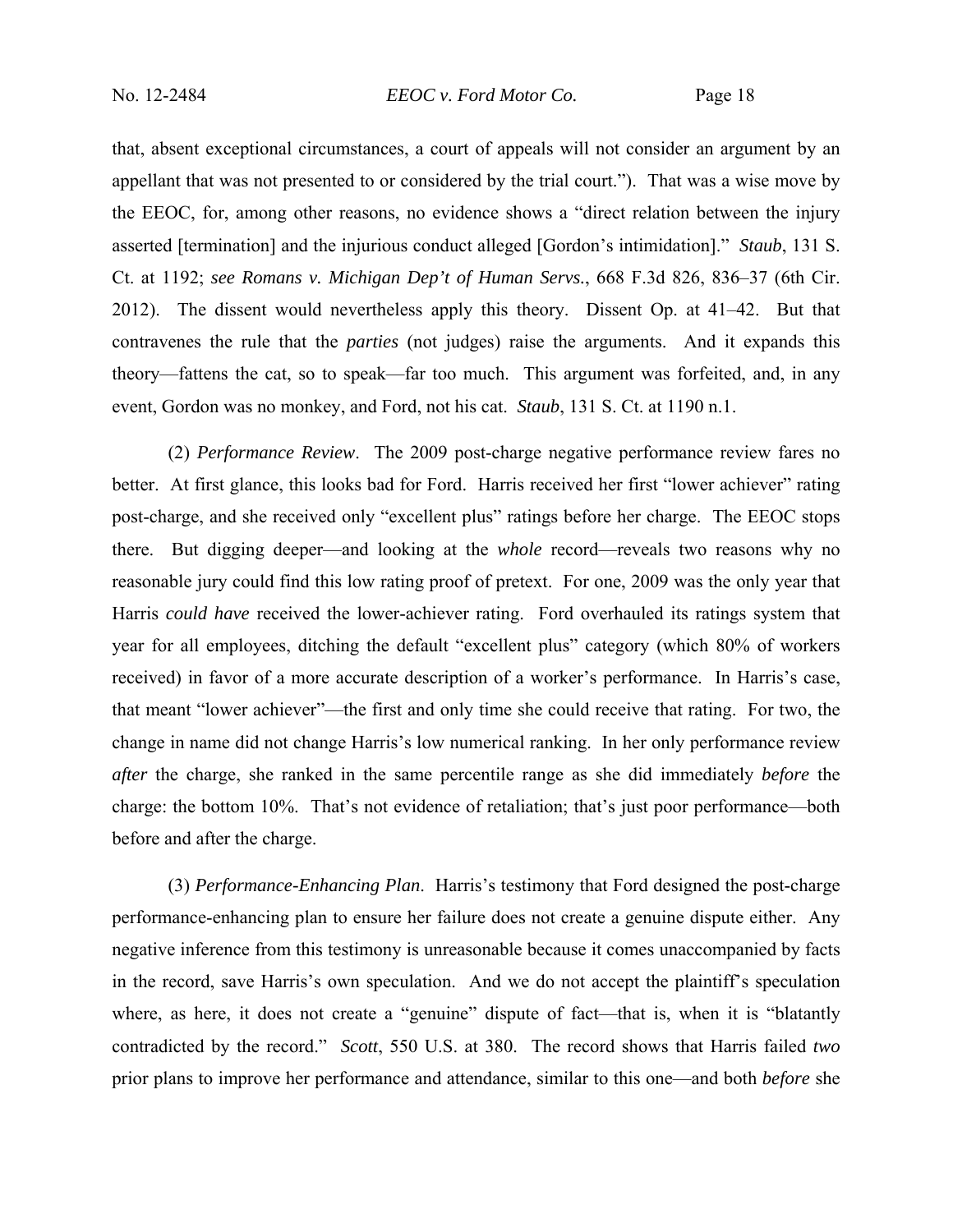filed her charge. The record also shows that Harris failed to achieve *any* of the objectives identified in post-charge plan, R. 60-2 at ¶¶ 22–25—not just the objective the EEOC says is evidence of retaliation (eliminating her backlog of paperwork, *see* Dissent Op. at 38–39.). And the record shows that Ford used similar performance-enhancing plans for other employees who, like Harris, performed poorly. *See, e.g.*, R. 60-4 at ¶ 17; R. 60-15 at ¶ 5. Harris's testimony thus fails to create a genuine dispute of fact because it is "so utterly discredited by the record that no reasonable jury" could believe it. *Scott*, 550 U.S. at 380.

The EEOC has failed to present evidence from which a reasonable jury could find that the real reason Ford terminated Harris was unlawful retaliation and not poor performance. Ford is entitled to judgment as a matter of law because the EEOC created at most "a weak issue of fact as to whether the employer's reason was untrue and there [is] abundant and uncontroverted independent evidence that no discrimination had occurred." *Reeves*, 530 U.S. at 148. Lacking evidence that creates a genuine dispute of fact, the EEOC's retaliation claim fails as a matter of law. The district court correctly granted summary judgment in Ford's favor.

Now briefly back to the EEOC's prima facie case, for it provides an alternate ground on which to grant summary judgment: The EEOC cannot establish but-for causation. To prevail on a retaliation claim, a plaintiff must "establish that his or her protected activity was a but-for cause of the alleged adverse action by the employer." *Nassar*, 133 S.Ct. at 2534. Here that means that the EEOC must present evidence from which a reasonable jury could find that Ford would not have fired Harris if she had not made her charge.

For many of the same reasons discussed above, no reasonable jury could have found such causation here. In addition to Harris's past failings, she admitted that she would not be able to attend work on-site in a regular and predictable manner in the future. And this attendance was an essential element of her job. No reasonable jury could find that Ford—a for-profit corporation would continue to pay an employee who failed to do her job well in the past, and who, by her own admission, could not perform the essential elements of her job in the future. The EEOC thus cannot demonstrate that Harris's charge was the but-for cause of Ford's decision to fire her, which means that Ford was entitled to summary judgment for that reason as well.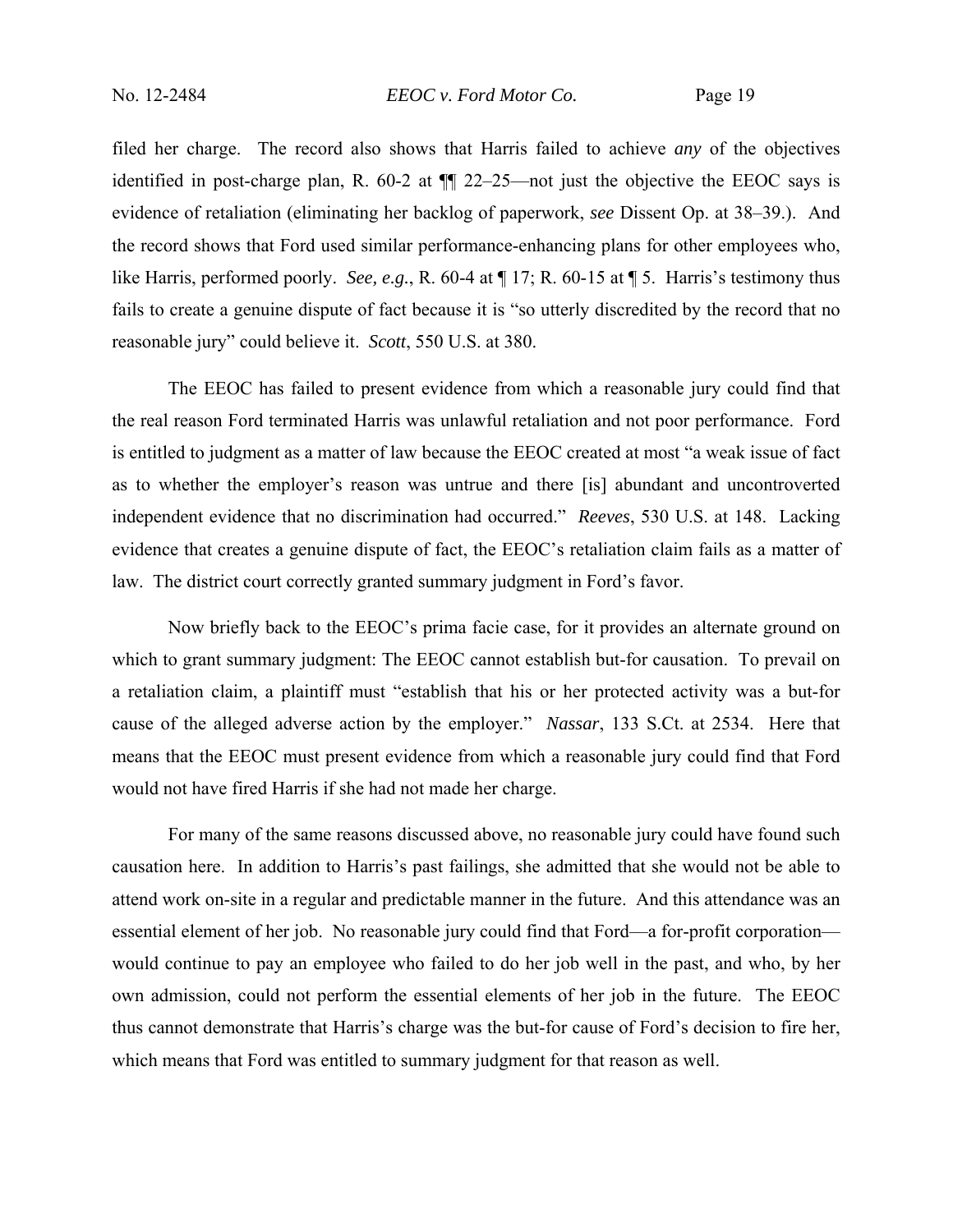IV

 Nearly thirty years later, it's worth repeating: To overcome a well-supported motion for summary judgment, the non-moving party "must do more than simply show that there is some metaphysical doubt as to the material facts." *Matsushita Elec. Indus. Co. v. Zenith Radio Corp.*, 475 U.S. 574, 586 (1986). The EEOC has not done so here. We affirm.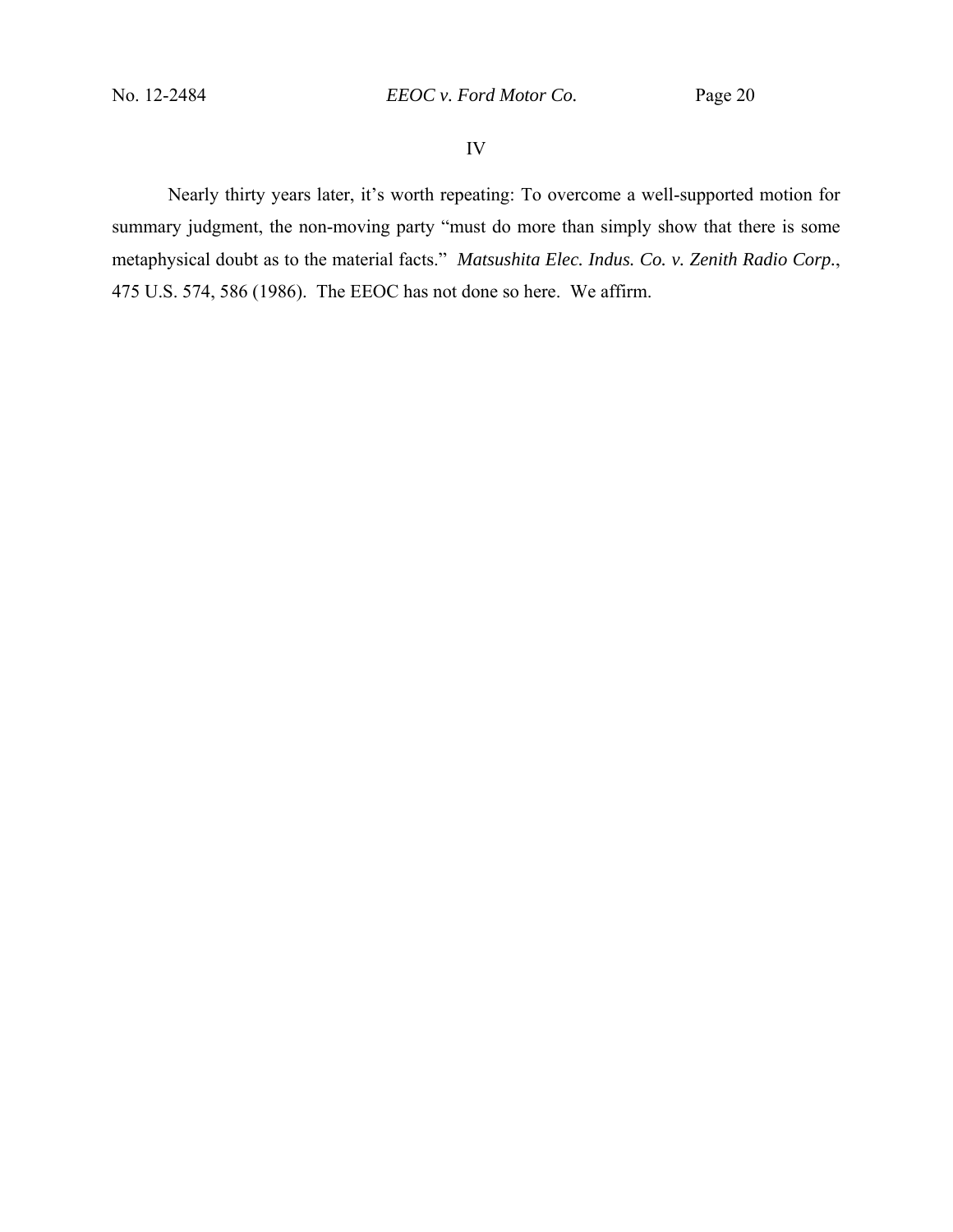# **DISSENT**  $\frac{1}{2}$

 $\frac{1}{2}$  ,  $\frac{1}{2}$  ,  $\frac{1}{2}$  ,  $\frac{1}{2}$  ,  $\frac{1}{2}$  ,  $\frac{1}{2}$  ,  $\frac{1}{2}$  ,  $\frac{1}{2}$  ,  $\frac{1}{2}$ 

KAREN NELSON MOORE, Circuit Judge, dissenting. This case concerns one person, Jane Harris, her job as a resale buyer at one Ford work-site, and the particularly difficult challenges she faces as a result of her medical condition of irritable bowel syndrome ("IBS"). She argues that Ford failed reasonably to accommodate her disability when it refused her request to telework some days each week. At this moment, this case is not even about whether Harris should prevail against Ford. The question is simply whether she has presented enough evidence to create a genuine dispute of material fact such that summary judgment for Ford is not proper.

 The key issue is whether Harris is a qualified individual to bring a discrimination claim under the ADA. 42 U.S.C. § 12111(8); *id.* § 12112(a). In this case, this requires showing that either physical presence at the work-site is not an essential function of Harris's job as a resale buyer, or relatedly, that telework is a reasonable accommodation for Harris. The ADA and the EEOC regulations implementing the statute provide courts with a non-exhaustive list of seven factors to help guide our consideration of these issues. 29 C.F.R. § 1630.2(n)(3). But the overarching focus of those regulations is that "[w]hether a particular function is essential is a factual determination that must be made on a case by case basis." 29 C.F.R. § 1630, app. § 1630.2(n). And because this case is an appeal from a grant of summary judgment, this intensive factual determination must be undertaken while "view[ing] all evidence in the light most favorable" to Harris. *Kleiber v. Honda of Am. Mfg., Inc.*, 485 F.3d 862, 868 (6th Cir. 2007).

 I dissent because the majority refuses to engage in the fact-intensive, case-by-case determination required by the EEOC regulations and repeatedly refuses to take the facts in the light most favorable to Harris, as summary judgment requires. When we apply both standards properly, the EEOC has presented sufficient evidence to dispute whether Harris is a qualified individual, either because physical presence is not an essential function of her job or because telework is a reasonable accommodation for her. There is also a genuine dispute about whether Ford retaliated against Harris for filing a charge with the EEOC.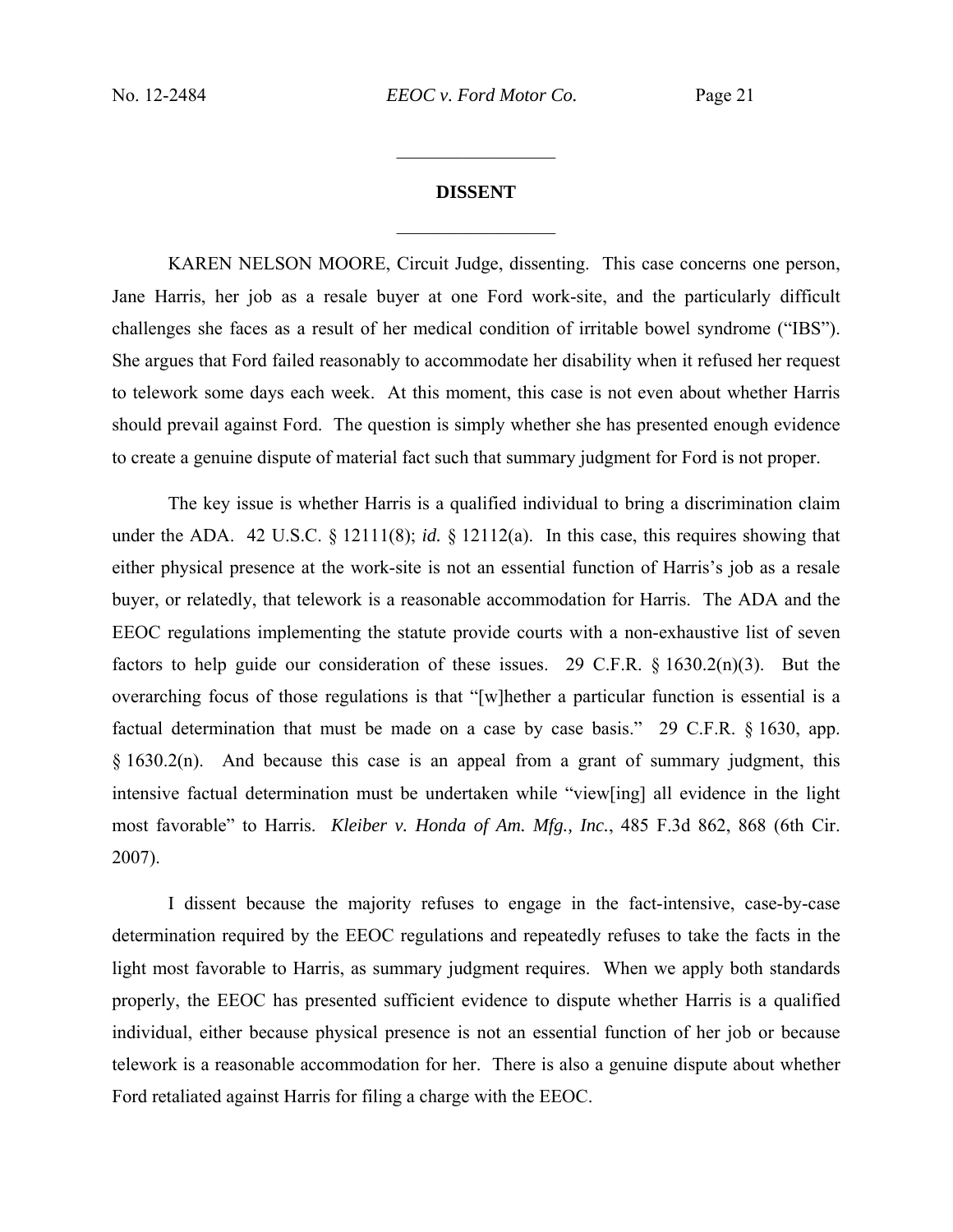### **I. ANALYSIS**

#### **A. Harris's request to telework**

It is crucial to begin with what Harris actually requested. Harris first requested telework in an email to HR, stating that "[p]er my disability and Ford's Telecommuting policy, I am asking Ford to Accommodate my disability by allowing me to work up to four days per week from home." R. 60-10 (Harris Email to Pray) (Page ID #1100). A comparison to Ford's telecommuting policy makes clear that Harris's initial request drew directly from the language of that policy, which allowed for "one to four days" of telework each week. R. 60-11 (Telecommuting Policy at 2) (Page ID #1103) ("[A]n employee may work *one to four days* from the Telecommuting/alternate work site." (emphasis added)). Ford met with Harris two times to discuss her request, on April 6 and April 15, 2009. R. 66-10 (Mtg. Notes) (Page ID #1318– 1324). In the first meeting on April 6, Harris explicitly told Ford that her request was based on the policy language and that she was not asking to telework four days per week, every week. R. 66-10 (Mtg. Notes at 3) (Page ID #1320) ("[Harris] said she is not envisioning that she would need to telecommute 4 days per week. When she was talking about it previously, she was just stating what the policy allowed for—up to 4 days per week."). Ford began the second meeting on April 15 by telling Harris that she could not telecommute. R. 66-10 (Mtg. Notes at 4) (Page ID #1321). Therefore, as discussed more fully below, Ford cut off Harris's request without attempting to clarify the specific details of what she was seeking.

The key point is that Harris proposed to be out of the office *up to* four days each week, not four days per week, every week. The relevant questions in this case are therefore whether physical presence every day of the week is an essential function of Harris's job, and whether telework some days each week is a reasonable accommodation.

## **B. The EEOC created a genuine dispute of material fact whether physical presence at the work-site is an essential function of Harris's job.**

I agree that we should consider Ford's judgment that physical presence in the office is an essential function of Harris's job. However, Ford gave *only one reason* for why physical presence is an essential function—that the resale buyer position requires a great deal of face-toface teamwork. Ford did not and could not argue that Harris needed to be in the office to use key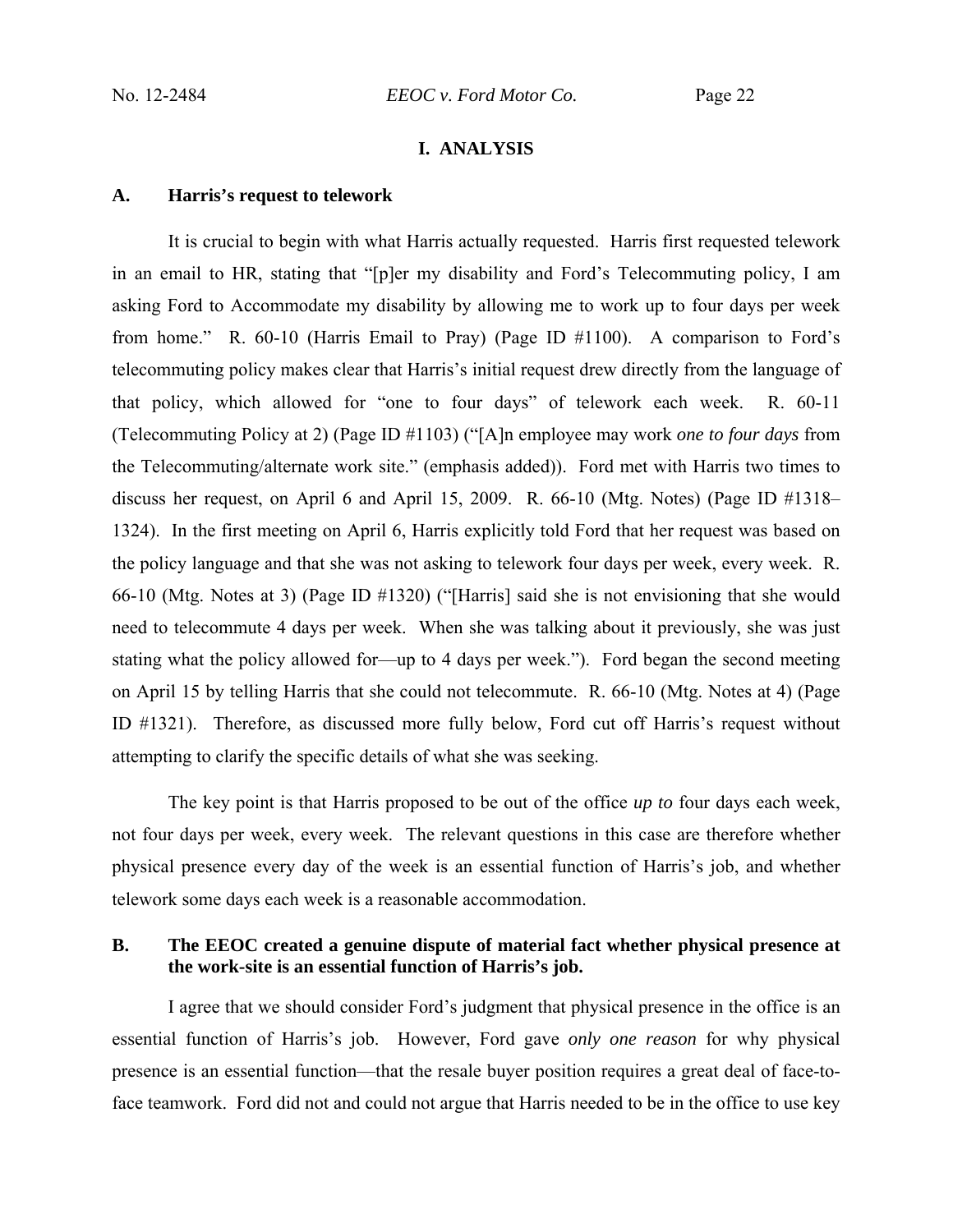equipment or to provide services to outside clients, for example. What exactly is the teamwork that Ford claims must be performed face-to-face? Based on the limited record of this case, it appears to be two things: (1) spur-of-the-moment meetings to address unexpected problems in the supply chain, and (2) scheduled meetings. Appellee Supp. En Banc Br. at 9–10.

In contrast, the EEOC presented two pieces of evidence that directly contradict Ford's claim that the teamwork functions of Harris's job required her to be physically present in the office. First, Harris attested in her declaration that she actually performed 95% of her job on the phone or through email, *even when in the office*. Second, Ford allowed other resale buyers to telework. This suggests that, to perform effectively, resale buyers do not need to be prepared to handle unexpected problems in the supply chain through face-to-face interactions every day of the week.

A reasonable jury might ultimately agree with Ford, or it might agree with Harris. The point is that there is a genuine dispute of material fact that *only* a jury should resolve.

#### **1. Harris's declaration**

Harris's sworn declaration directly contradicts Ford's insistence that the teamwork required of resale buyers—both spur of the moment trouble-shooting and scheduled meetings—is actually done face-to-face. Harris attested that she performed 95% of her job duties electronically (on the computer or telephone), even when in the office. R. 66-3 (Harris Decl. ¶ 10) (Page ID #1263) ("Approximately 70% percent [sic] of the work I did as a Buyer was done on a computer. Approximately 25% of the work I did as a Buyer was done on the telephone."). Harris added that "the vast majority of communications and interactions with both the internal and external stakeholders were done via a conference call." *Id.* ¶ 3 (Page ID #1262). She further declared that she "frequently communicated with [her] co-workers via email even though both [she] and [her] co-workers were in the office," and that she "also frequently communicated with suppliers via email and telephone." *Id.*  $\P$  5–6 (Page ID #1263). Harris attested that scheduled teamwork, like meetings, did not always occur face-to-face. She stated that Ford had "telephone conference call capabilities which would allow employees to engage in a meeting without actually having all the meeting stakeholders present in the same room," and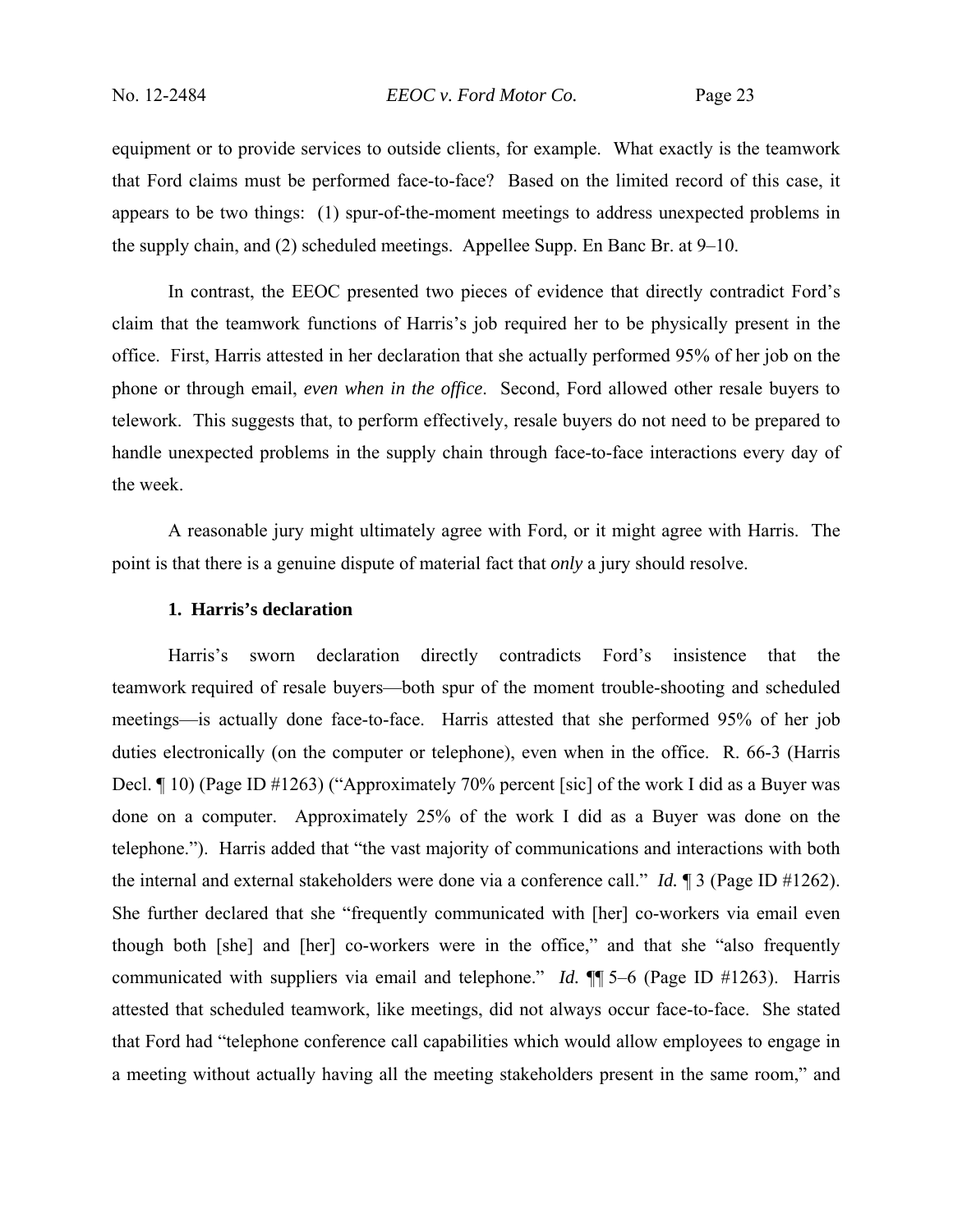that "*all* internal meetings included the conference call attendance option." *Id.* ¶¶ 7, 9 (Page ID #1263) (emphasis added).

The majority dismisses Harris's testimony because she does not say she could perform all of her duties "*as effectively* off-site." Maj. Op. at 13. But that focus certainly is not taking the evidence in the light most favorable to Harris, as the summary-judgment standard commands. Instead, the majority is actively looking for ways to read omissions—not even actual statements—in her testimony in the light *least* favorable to her.

Although Harris agreed when she first met with her supervisor that four of her ten to eleven job responsibilities could be done only at Ford, a closer look at the record reveals that she disputed that the tasks arose every day or that they could not be postponed until she was next in the office, which would be at least some days each week. R. 66-10 (Mtg. Notes at 2) (Page ID #1319).<sup>1</sup> At least one of those four responsibilities—supplier site visits—does not advance Ford's argument that physical attendance *at the Ford work site* is an essential function of Harris's job because Harris would have to travel to make those visits; whether she leaves from the office or from home should not matter.**<sup>2</sup>** Nor is there any indication in the record whether all four tasks are themselves properly considered essential functions of the resale buyer job. For example, we do not know "[t]he amount of time spent on the job performing [these] functions," one factor mentioned in the EEOC regulations. 29 C.F.R. § 1630.2(n)(3)(iii).

We can consider Harris's own experience on the job. The EEOC regulations make explicit that we can consider relevant evidence to define the essential functions of a job, even if the evidence is not explicitly articulated in the regulations. 29 C.F.R. § 1630.2(n)(3) (stating that

**<sup>1</sup>** <sup>1</sup>Ford's meeting notes are not even consistent as to how many of Harris's job responsibilities could in no way be performed remotely. In its second meeting with Harris on April 15, 2009, Ford's meeting notes list only three of Harris's ten job responsibilities as ones that "could not be conducted from home" or "could not have been done remotely." R. 66-10 (Mtg. Notes at 4–5) (Page ID #1321–22). Three tasks are labeled as ones that "[c]an be done from home" or remotely. *Id.* For Harris's remaining job responsibilities, Ford falls back on its contention that the tasks are "often done face to face" or require "a high level of interaction" with other parties. *Id.* at 4–5 (Page ID #1321–22).

<sup>&</sup>lt;sup>2</sup> Ford did not present any evidence suggesting Harris would be unable or less able to make site visits if she telecommuted for some period of time each week. In contrast, the EEOC *did* present evidence suggesting that allowing Harris to telework would likely increase her ability to make such visits reliably in the future. Harris's doctor wrote that her IBS outbreaks would likely become progressively fewer and less frequent the longer Ford allowed her to telework: "If she were allowed to work from home/telecommute when her IBS was bad . . . [h]er work productivity and her health would both improve." R. 41-5 (Ladd Ltr.) (Page ID #631). A second doctor testified in his deposition that "there was [sic] times like up to a year" when Harris was without IBS symptoms "because she wasn't stressed." R. 64-7 (Donat Dep. at 16) (Page ID  $\#1211$ ).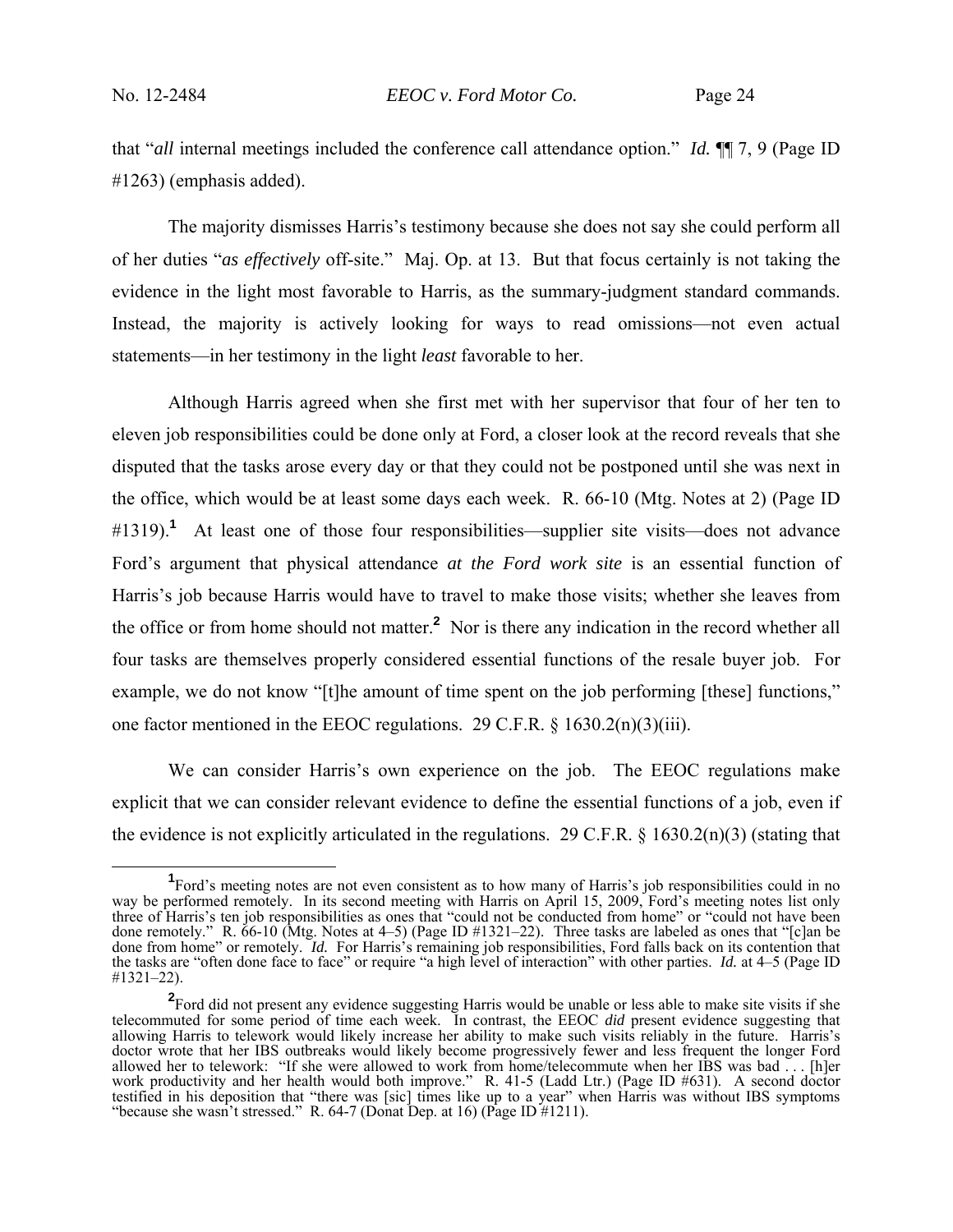"[e]vidence of whether a particular function is essential includes, *but is not limited to*" the seven listed factors) (emphasis added); *see also* 29 C.F.R. § 1630, app. § 1630.2(n) ("[T]he list [of factors included in § 1630.2(n)(3)] is *not exhaustive*.") (emphasis added). The appendix continues that "other relevant evidence may also be presented. *Greater weight will not be granted to the types of evidence included on the list than to the types of evidence not listed*." 29 C.F.R. § 1630, app. § 1630.2(n) (emphasis added). As in any case, testimony from the plaintiff can be sufficient to preclude summary judgment, provided that it creates a genuine dispute of material fact.

Giving weight to Harris's testimony in this case will not mean that "every failure-toaccommodate claim involving essential functions would go to trial." Maj. Op. at 11. Take the issue of whether physical presence at the worksite is an essential function. Some jobs clearly require an employee to be in the office—for example, an employee who works in a factory and must use large immobile equipment that is located only on-site. Testimony from that employee that he or she could nevertheless work from home on that immobile equipment will not create a genuine dispute of material fact precluding summary judgment.

What appears to be driving the majority's unwillingness to give any weight to Harris's own testimony is an unstated belief that employee testimony is somehow inherently less credible than testimony from an employer. Employers, just as much as employees, can give testimony about whether a particular function is essential that is "self-serving" or not grounded in reality. Our role is not to assess who is more credible. Rather, at the summary-judgment stage, we must take the evidence in the light most favorable to the nonmovant. As we recently explained, "[i]f an employer's judgment about what qualifies as an essential task were conclusive, an employer that did not wish to be *inconvenienced* by making a reasonable accommodation could, simply by asserting that the function is essential, avoid the clear congressional mandate that employers mak[e] reasonable accommodations." *Rorrer v. City of Stow*, 743 F.3d 1025, 1039 (6th Cir. 2014) (internal quotation marks omitted) (second alteration in original).

#### **2. Telework agreements of other resale buyers**

 The EEOC did not present just Harris's own declaration. The EEOC also argued that the fact that Ford allowed other resale buyers to telecommute helped to create a genuine dispute of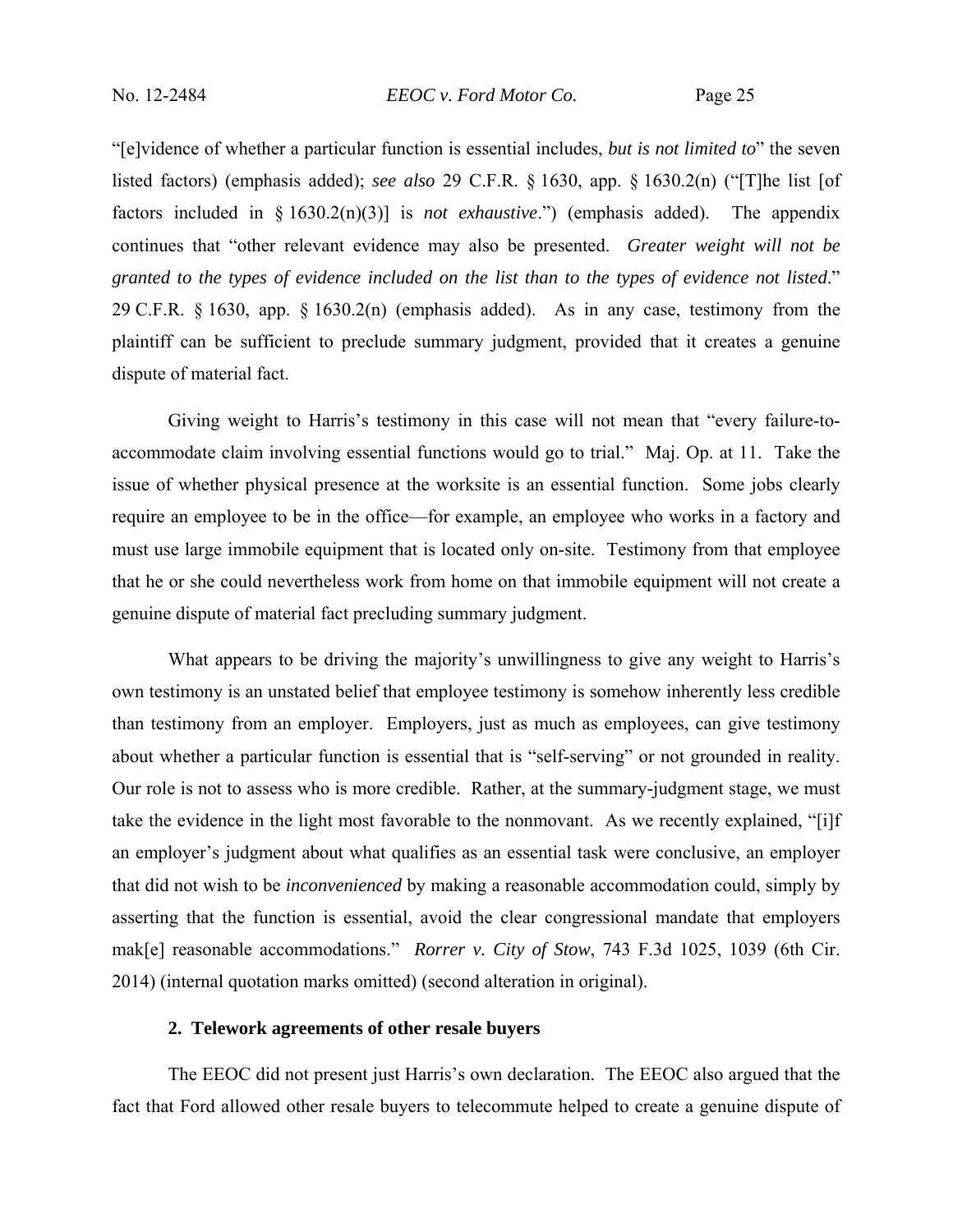material fact. Yes, other resale buyers did not telework in exactly the same manner that Harris initially proposed. They had been approved to telecommute on one to two set days per week. R. 66-21 (Telecommuting Agreements) (Page ID #1361–63); R. 60-22 (Telecommuting Agreement) (Page ID #1173); R. 66-20 (Ford Resp. to Interrogs. at 2–3) (Page ID #1359–60) ("Ford . . . has identified the following GSR buyers within the department where Ms. Harris worked . . . who participated in telecommuting arrangements in 2009: . . . Joan Mansucti (*2 days per week in agreement* but telecommuted 1 day per week)." (emphasis added)). Karen Jirik from HR characterized the telework agreements of other resale buyers as including a requirement that "an employee with an approved telecommuting arrangement should be prepared to come into the office on telecommute days when the business or management requires it." R. 60-4 (Jirik Decl. ¶ 7) (Page ID #1048).

The gulf between Harris's request and the telecommuting arrangements of other resale buyers, however, is not so wide or clear as the majority claims it is. The majority's unsupported assertion to the contrary, there is no evidence in the record that Ford ever explicitly offered Harris a similar teleworking agreement—a set schedule of days plus a commitment to come into the office if necessary. R. 66-10 (Mtg. Notes) (Page ID #1318–24). Gordon did describe the telework agreements of the resale buyers as an example of "under what circumstances he felt telecommuting would work for" a resale buyer. *Id.* at 6 (Page ID #1323). However, Gordon did so at the end of Ford's second meeting with Harris. *Id.* Ford opened that meeting by telling Harris that her telework request had been denied, so it is hard to see how Gordon's discussion could in any way be construed as an offer for Harris to telecommute in a similar fashion. *Id.* at 4 (Page ID #1321). Although Jirik claimed that the other resale buyers had agreed to come into the office if necessary, that requirement does not appear in Ford's telecommuting policy or in the telecommuting agreements of other resale buyers. R. 60-11 (Telecommuting Policy) (Page ID #1102–16); R. 66-21 (Telecommuting Agreements) (Page ID #1361–63); R. 60-22 (Telecommuting Agreement) (Page ID #1173). Even if actually enforced, there is no record evidence indicating that Harris would not have also agreed to come into the office if a work matter required it. And again, Harris did *not* request to telework four days per week, every week.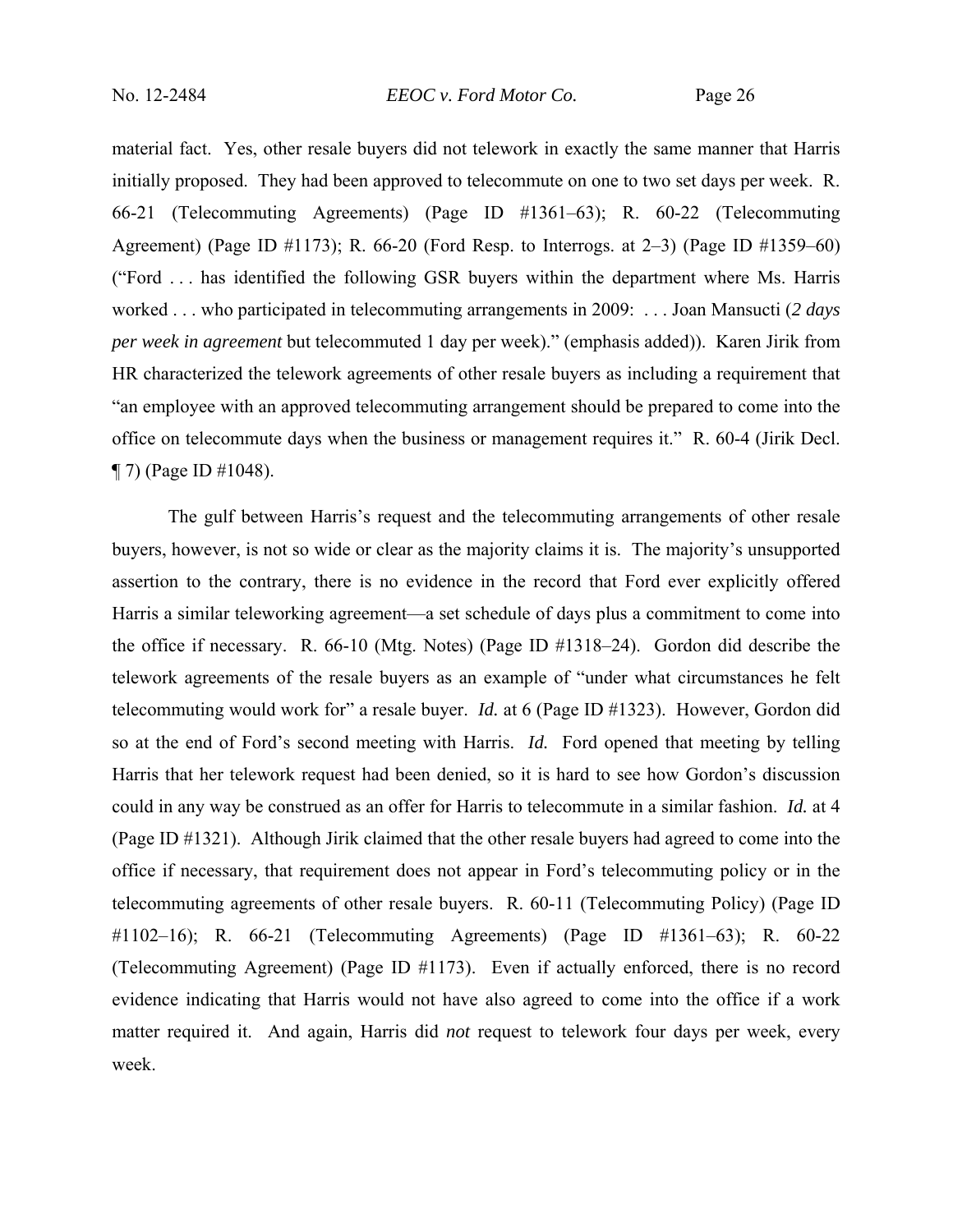Even accepting the differences from Harris's initial request, the telecommuting arrangements of other resale buyers undercut Ford's claim that, at any given moment, resale buyers must engage in spur of the moment, face-to-face trouble-shooting in order to perform their jobs effectively. By definition, unexpected problems might arise when a resale buyer is telecommuting, and he or she therefore could not participate in face-to-face, spur-of-the-moment meetings to address those problems. Yet Ford still determined that those resale buyers could effectively perform the teamwork functions of their jobs while being absent from the office one to two days per week. The potential difference in predictability in when Harris would be in the office more clearly implicates scheduled teamwork, like meetings. Again, however, Harris attested that "*all* internal meetings included the conference call attendance option." R. 66-3 (Harris Decl. ¶¶ 7, 9) (Page ID #1263) (emphasis added).

### **3. Ford's own judgment**

Ford's own judgment that physical presence in the office is an essential function of Harris's job certainly is entitled to consideration, but that judgment is not dispositive. In defining "[q]ualified individual," the ADA states only that "*consideration* shall be given to the employer's judgment as to what functions of a job are essential." 42 U.S.C. § 12111(8) (emphasis added). Noticeably absent is the word "deference." *See Rorrer*, 743 F.3d at 1042. The EEOC regulations interpreting this section similarly include the employer's judgment *as just one of seven factors* courts should consider. 29 C.F.R. § 1630.2(n)(3). Yes, the EEOC regulations provide that "inquiry into the essential functions is not intended to second guess an employer's business judgment with regard to production standards," but they also state that "whether a particular function is essential 'is a factual determination that must be made on a case by case basis [based upon] *all* relevant evidence.'" *Deane v. Pocono Med. Ctr.*, 142 F.3d 138, 148 (3d Cir. 1998) (quoting 29 C.F.R. § 1630, app. § 1630.2(n)) (alterations in original). Other circuits also treat the employer's judgment as just one factor to consider in assessing whether a particular function is essential. *See, e.g.*, *Rohan v. Networks Presentations LLC*, 375 F.3d 266, 279 n.22 (4th Cir. 2004); *Gillen v. Fallon Ambulance Serv., Inc.*, 283 F.3d 11, 25 (1st Cir. 2002); *Cripe v. City of San Jose*, 261 F.3d 877, 887 (9th Cir. 2001).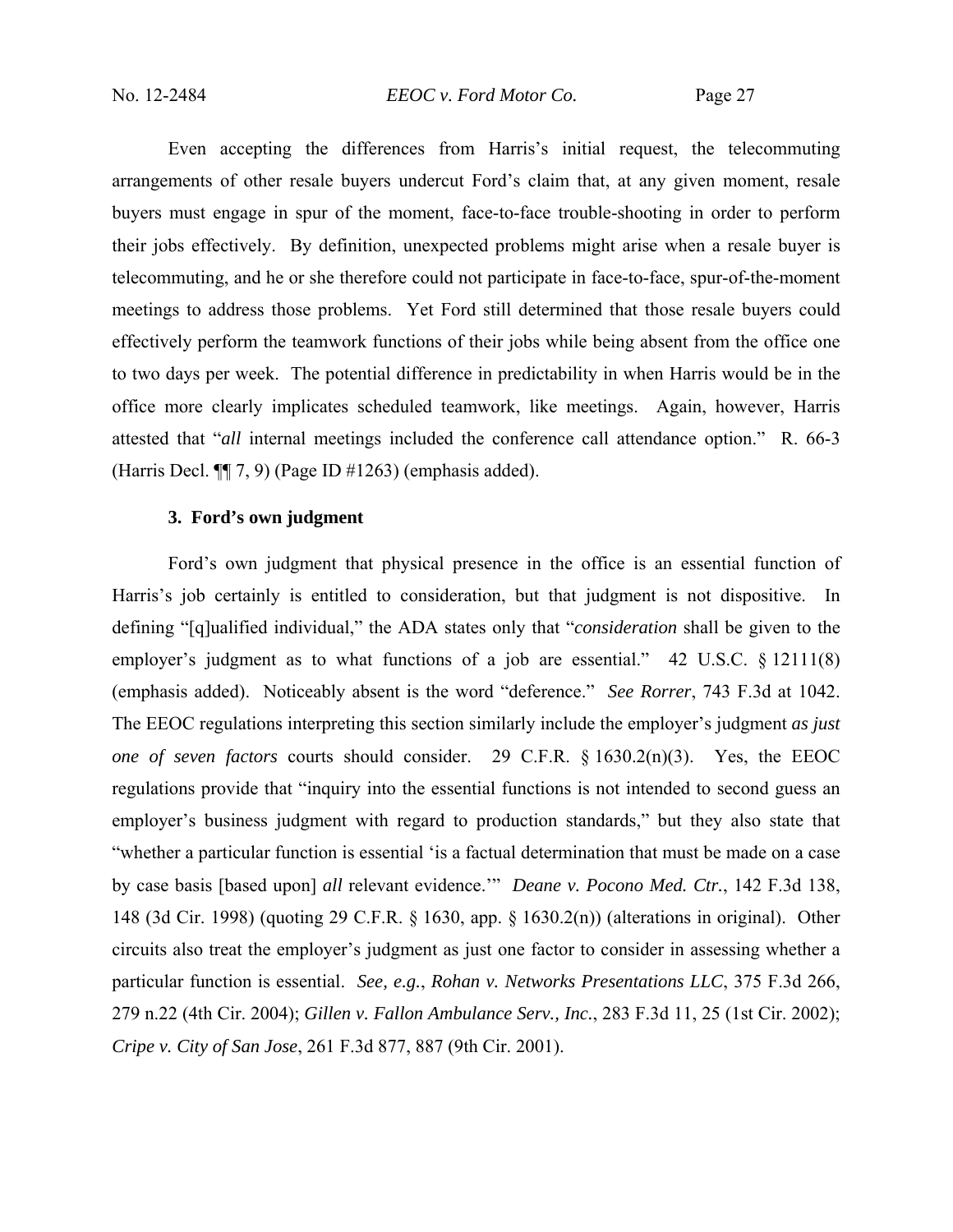The majority's test for when an employer's judgment that a function is essential can be overcome—if it is not "job-related, uniformly-enforced, [or] consistent with business necessity," Maj. Op. at 13—is thus not compelled by the ADA or the EEOC regulations. And in fact, the majority's test is in direct tension with the regulations' insistence that the inquiry is a factintensive, case-by-case determination.

Moreover, the majority's insistence that the "general rule" is that physical attendance at the worksite is an essential function of most jobs does not advance the analysis in this case. In many of the cases cited by Ford for this proposition, the courts actually held that *regular* attendance is an essential function, while assuming (without deciding) that that regular attendance must be at the physical worksite. *See, e.g.*, *Vandenbroek v. PSEG Power CT LLC*, 356 F. App'x 457, 460 (2d Cir. 2009); *Schierhoff v. GlaxoSmithKline Consumer Healthcare, L.P.*, 444 F.3d 961, 966 (8th Cir. 2006); *Gantt v. Wilson Sporting Goods Co.*, 143 F.3d 1042, 1047 (6th Cir. 1998). When courts have addressed the issue, the record had, in fact, established that the employee had to be physically present to access equipment or materials located only in the office, or to provide direct services to clients or customers. *See, e.g.*, *Samper v. Providence St. Vincent Med. Ctr.*, 675 F.3d 1233, 1238–39 (9th Cir. 2012) (neo-natal nurse who provided direct patient care); *E.E.O.C. v. Yellow Freight Sys., Inc.*, 253 F.3d 943, 949 (7th Cir. 2001) (forklift operator); *Hypes v. First Commerce Corp.*, 134 F.3d 721, 726 (5th Cir. 1998) (loan review analyst who used confidential documents that could not leave the office); *Tyndall v. Nat'l Educ. Ctrs., Inc. of Cal.*, 31 F.3d 209, 213 (4th Cir. 1994) (teacher).

 Here, in contrast, the sole reason given by Ford for why Harris needs to be physically present in the workplace is that the resale buyer position requires a high degree of face-to-face teamwork. Ford does not claim that necessary physical equipment or files can be accessed only on-site, or that Harris must interact with outside clients at Ford's work-site.

 Nor do cases noting teamwork as one reason for finding physical presence an essential job function resolve this case. Of the cases cited by Ford, all but two involved jobs that otherwise obviously require physical attendance—materials located only in the office or direct client interaction. The courts therefore did not need to consider squarely whether teamwork might be effectively accomplished remotely because other aspects of the employees' jobs clearly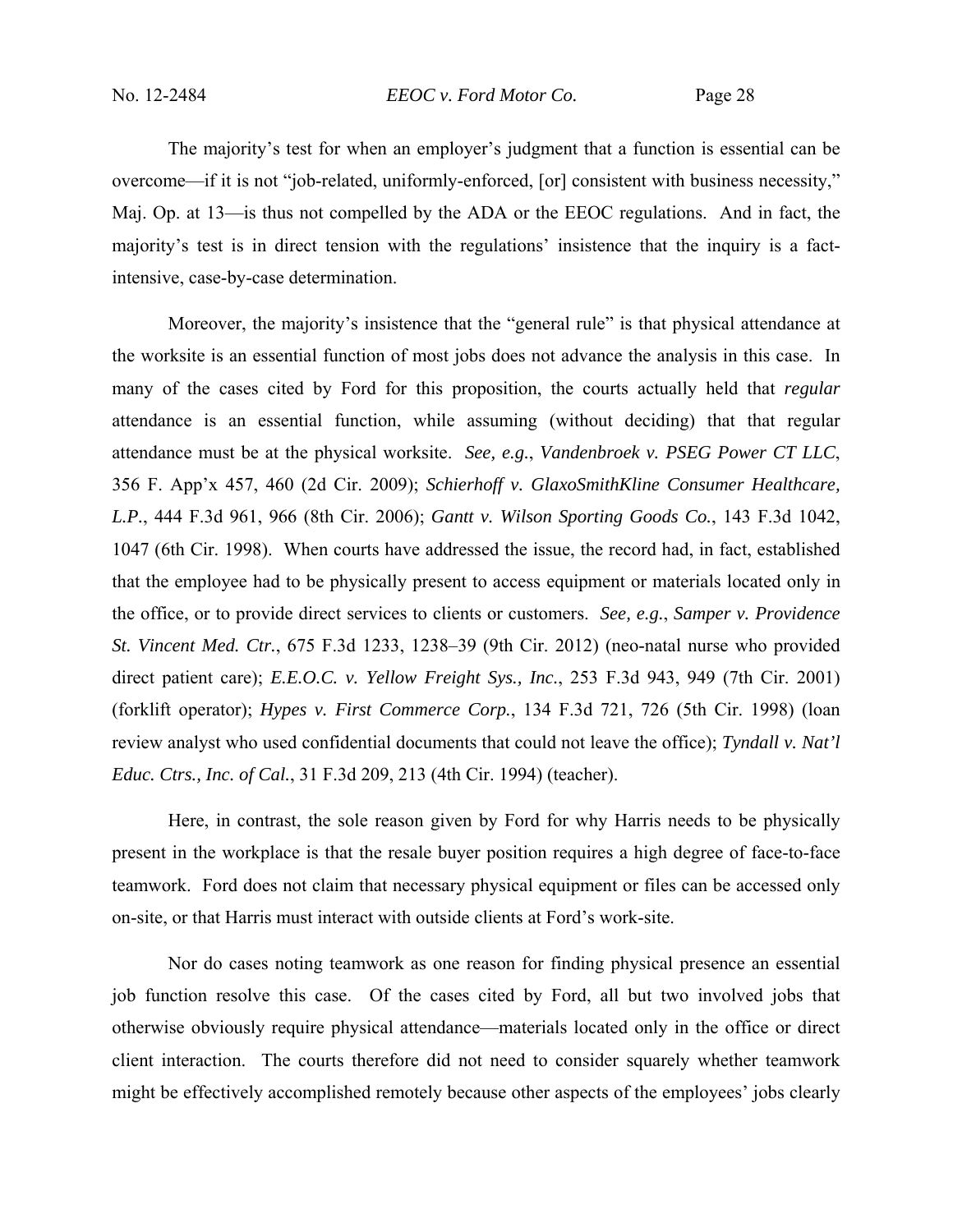required them to be physically present at work. *See, e.g.*, *Samper*, 675 F.3d at 1238 (neo-natal nurse who provided direct patient care); *Hypes*, 134 F.3d at 726 (loan review analyst who used confidential documents that could not leave the office). And in one of the two remaining cases, the employee did not actually contest that her teamwork responsibilities could be performed only on-site; rather, she argued that another employee could take up the in-person teamwork duties of her job. *Mason v. Avaya Commc'ns, Inc.*, 357 F.3d 1114, 1120–21 (10th Cir. 2004) (noting that the employee testified that "one of the other fourteen service coordinators in her group can perform the 'teaming' duties, such as covering for a co-employee on break").

Therefore, only the Seventh Circuit's decision in *Vande Zande v. Wisconsin Department of Administration*, 44 F.3d 538 (7th Cir. 1995), arguably presents a set of facts similar to the present case. In *Vande Zande*, the plaintiff had a job that did not require her to use materials present only in the workplace or to interact directly with clients on-site.**<sup>3</sup>** The *Vande Zande* court specifically stated that its conclusion that "team work under supervision generally cannot be performed at home" would "no doubt change as communications technology advances." *Id.* at 544. Technology has undoubtedly advanced since 1995 in facilitating teamwork through fast and effective electronic communication such that it should no longer be assumed that teamwork must be done in-person.

Thus, neither the general case law on physical presence at the work-site nor prior case law on teamwork resolves this case. Ford gave only one reason for why Harris's physical presence at the worksite is an essential function of her job—that the resale buyer position requires a great deal of face-to-face teamwork. The EEOC presented two pieces of evidence that directly contradict this claim. Summary judgment is therefore not appropriate.

Finally, the majority's claim that failure to grant summary judgment to Ford would turn telework into a "weapon" completely overstates the reach of this case and itself sets a problematic precedent for other failure-to-accommodate cases. First, providing telework is not just a good deed; sometimes it is legally required under the ADA. Second, in any given case, employees seeking telework as a reasonable accommodation partly on the basis that other

<sup>&</sup>lt;sup>3</sup>The court in *Vande Zande* only briefly described the plaintiff's job as "that of a program assistant, and involved preparing public information materials, planning meetings, interpreting regulations, typing, mailing, filing, and copying."  $44$  F.3d at 544.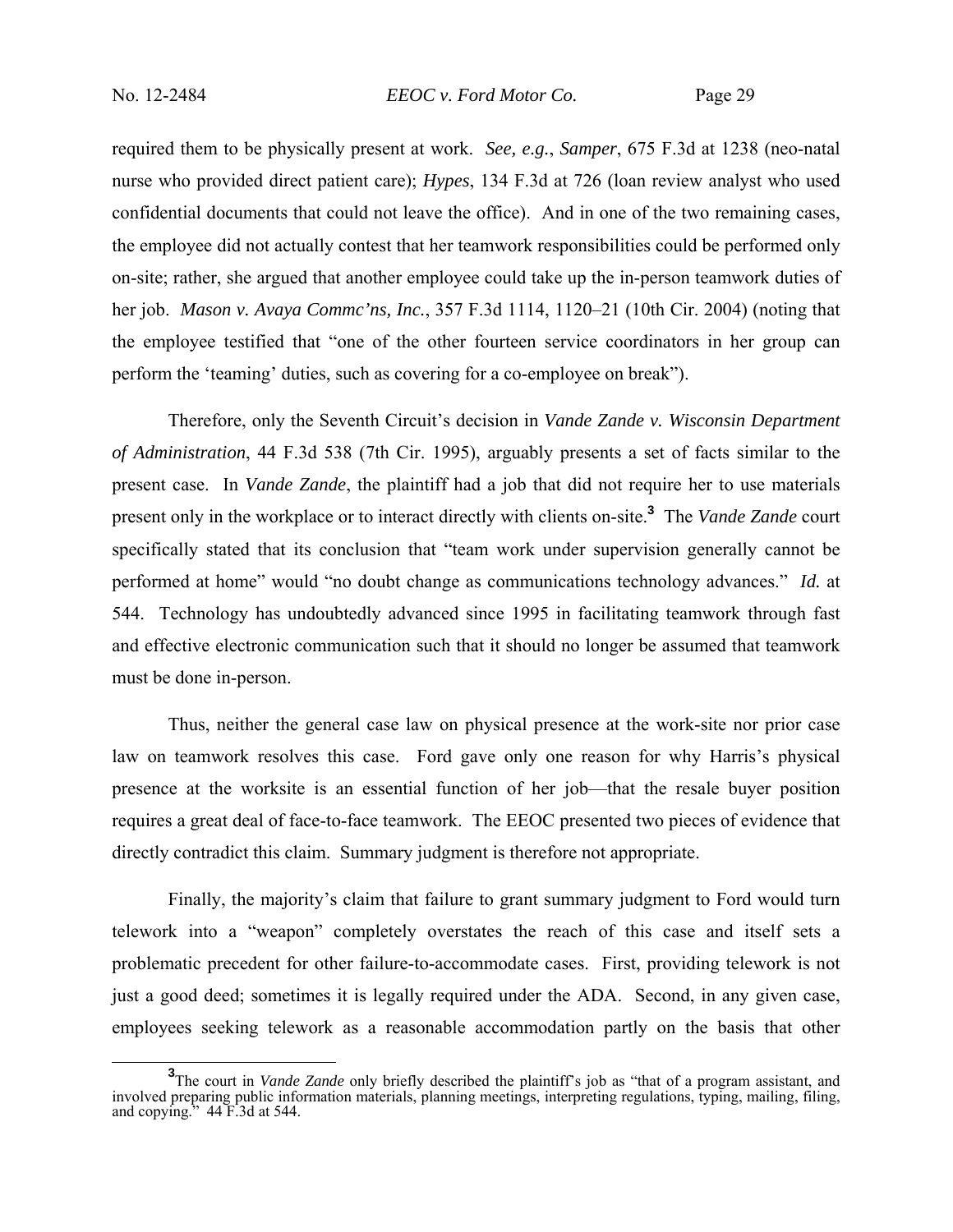employees are permitted to telework would need to show that those other employees have similar job duties to their own. They cannot point to just any employee. Here, Harris pointed to telework agreements of other resale buyers. More fundamentally, in assessing whether a function is essential, the EEOC regulations expressly invite courts to consider the experience of other employees "in similar jobs." 29 C.F.R. § 1630.2(n)(3)(vii). Indeed, the majority's test for whether a function is essential also requires assessing how the employer treats other employees. Thus, this kind of comparison is inevitable in order to evaluate properly many reasonableaccommodation claims. The majority would privilege Ford's overstated perverse-incentives argument at the expense of properly and carefully assessing reasonable-accommodation claims as the ADA and the EEOC regulations require. Finally, I doubt that Ford and other employers would actually limit telework so drastically based on the slight risk that in certain reasonableaccommodation cases, the telework agreements of employees with similar job duties might be relevant. The majority ignores the myriad other reasons why employers might choose to provide telework to their employees, such as incentivizing individuals to come work for them or reducing the size of the physical workplace.

## **C. The EEOC created a genuine dispute of material fact whether telework is a reasonable accommodation for Harris.**

Alternatively, there is a genuine dispute of material fact whether Harris was qualified with the reasonable accommodation of telework. Many of Ford's arguments that telework would not be a reasonable accommodation for Harris confuse flex-time arrangements—when an employee might work after regular business hours or on the weekends—with telework during core business hours only—when Ford's offices are open. Harris's request can be construed as a request to telework during core business hours only.**<sup>4</sup>** If Harris teleworked during core business hours only, Ford's concerns that she could not access pricing information from other Ford employees or be available to interact with team members would not arise.

**<sup>4</sup>** <sup>4</sup> Harris's request for telework did not specify whether it was for flex-time or during core business hours, stating only that "[p]er my disability and Ford's Telecommuting policy, I am asking Ford to Accommodate my disability by allowing me to work up to four days per week from home." R. 60-10 (Page ID #1100). The definition of telecommuting in Ford's policy is "a voluntary agreement between an employee and local management whereby the employee performs a portion of their *normally scheduled work* from an agreed upon alternate work site." R. 60- 11 (Telecommuting Policy at 2) (Page ID #1103) (emphasis added). Thus, Harris's request could be read as a request to telework during normally scheduled work hours only. Taking the facts in the light most favorable to Harris, Harris's request should be construed as a request to telework during core business hours only.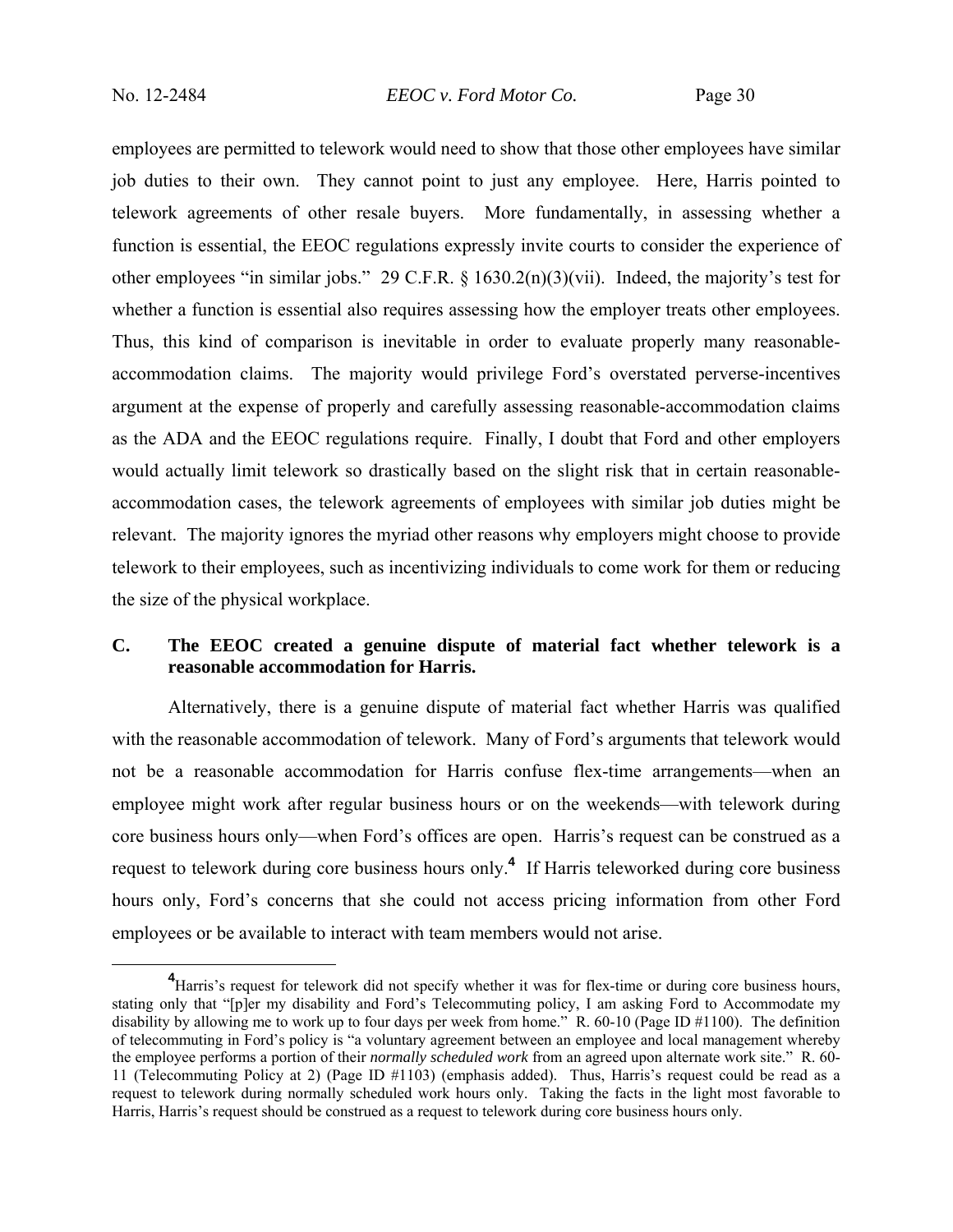That Harris had attendance issues does not make her request to telework unreasonable. Harris missed work because of her disability. As the Ninth Circuit has held, "[i]t would be inconsistent with the purposes of the ADA to permit an employer to deny an otherwise reasonable accommodation because of past disciplinary action taken due to the disability sought to be accommodated." *Humphrey v. Mem'l Hosps. Ass'n*, 239 F.3d 1128, 1137 (9th Cir. 2001). Moreover, Ford did not meet its burden to show that allowing Harris to telework would be an undue hardship.

Harris's prior experiments with telework do not compel the conclusion that the telework arrangement she requested in this case was unreasonable. The majority again refuses to take the posture that summary judgment requires, and instead reads factual disputes or ambiguity in the record in the light least favorable to Harris. Harris's prior experience with telecommuting under Gordon—to the extent the informal, sporadic arrangement can even be considered a full "experiment"—involved teleworking during non-core business hours only. R. 60-2 (Gordon Decl. ¶ 8) (Page ID #1029–30). It is not clear from the record whether Harris's two prior experiences with telecommuting under her supervisor Dawn Gontko were flex-time telework arrangements, or telework during core business hours. R. 60-3 (Gontko Decl. ¶ 3) (Page ID #1043) (stating that she "agree[d] to permit [Harris] two trial Alternative Work Schedule ('AWS')/telecommute periods" and defining AWS as "a Ford program where employees, with supervisor approval, are permitted to work four 10 hour days per week," without specifying whether or what portion of those days are during core business hours). If flex-time, the fact that Harris was unable "to establish regular and consistent work hours," as Gontko stated, does not necessarily mean that Harris would not consistently work in the set timeframe of core business hours if she were not given flexibility in her work hours. *Id.* **1** 3 (Page ID #1043). The uncertainty about the nature of Harris's two prior telework experiences also makes it difficult to evaluate Gontko's statement that Harris failed "to perform the core objectives of the job." R. 60- 7 (Gontko Dep. at 20) (Page ID #1089). If Harris were allowed to telework only outside of core business hours, as occurred with Gordon, she may not have been able to access information necessary to perform her job or to reach co-workers. Similar problems would not arise if she had been permitted to telework during core business hours. The key point is that the current record does not resolve these ambiguities. At the summary-judgment stage, we are required to read the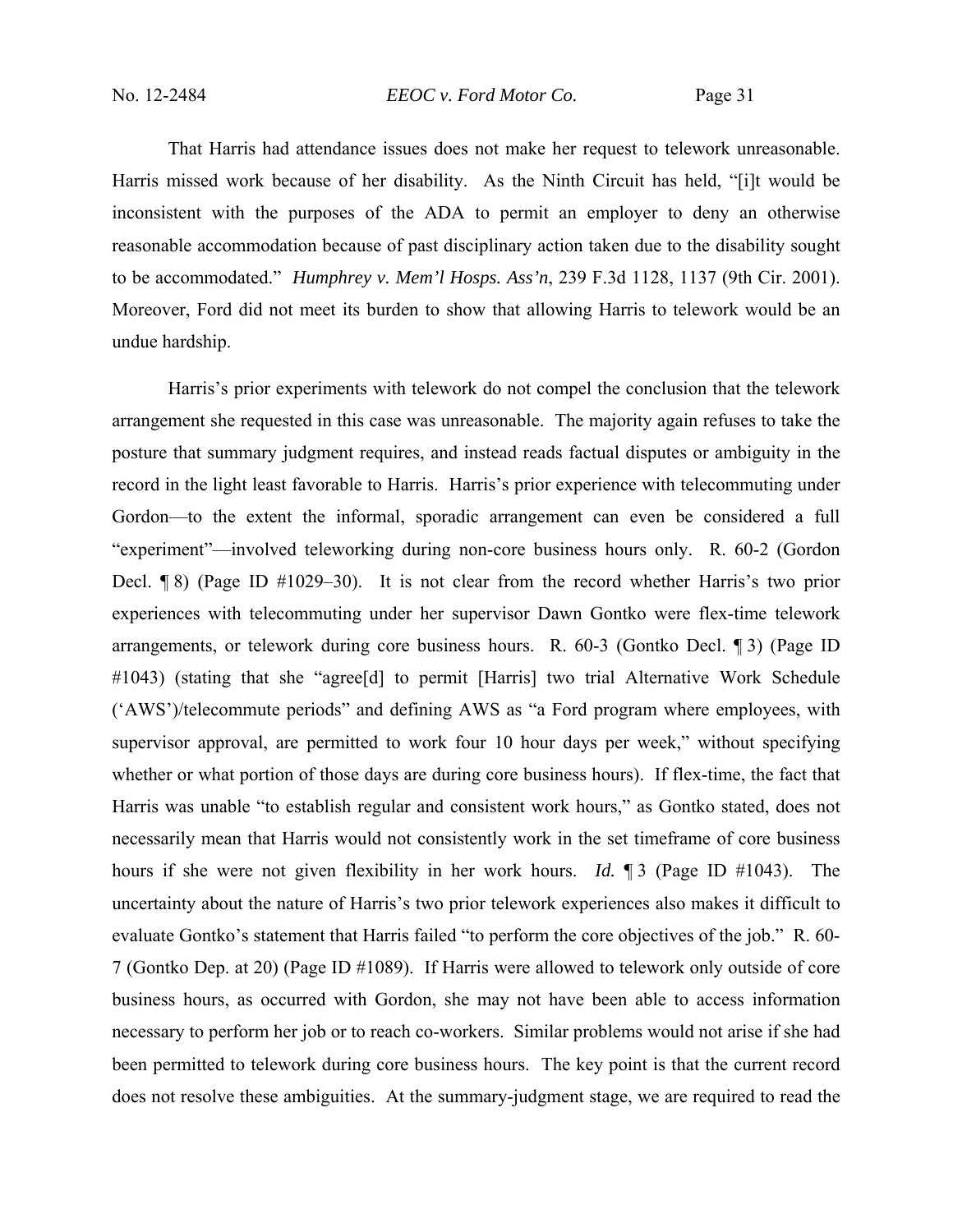facts in the light most favorable to Harris. Here, that would mean assuming such prior telework experiments were not during core business hours. The majority, yet again, assumes the opposite.

## **D. The EEOC created a genuine dispute of material fact whether Ford failed to engage sufficiently in the interactive process to clarify Harris's telecommuting request.**

There is a genuine dispute of material fact whether Ford sufficiently engaged in the interactive process to clarify Harris's telecommuting request. The majority places an unreasonable and likely unachievable burden on employees to propose the perfect accommodation from the start of the process. That burden is directly at odds with the EEOC regulations' insistence that *both* the employee and the employer have an obligation to participate in the interactive process and, through that participation, to develop and clarify whether a reasonable accommodation is possible. Ford did not seriously try to clarify Harris's initial teleworking request, and instead focused on building a case for why she could not telework.

The ADA's regulations state that, "[t]o determine the appropriate reasonable accommodation [for an employee,] it may be necessary for the [employer] to initiate an informal, interactive process with the [employee]." 29 C.F.R. § 1630.2(*o*)(3). We, along with many other circuits, have held that the employer's duty to participate in the interactive process in good faith is mandatory. *See, e.g.*, *Kleiber*, 485 F.3d at 871 (citing cases). If there is a genuine dispute of material fact whether the employer sufficiently engaged in the interactive process, summary judgment for the employer should be denied. *See, e.g.*, *Phelps v. Optima Health, Inc.*, 251 F.3d 21, 27 (1st Cir. 2001); *Rehling v. City of Chi.*, 207 F.3d 1009, 1016 (7th Cir. 2000); *Fjellestad v. Pizza Hut of Am., Inc.*, 188 F.3d 944, 954 (8th Cir. 1999).

Although the employee must trigger the interactive process by requesting a reasonable accommodation, an employee's initial request does not need to identify the perfect accommodation from the start, as the majority seemingly requires. 29 C.F.R. § 1630, app. § 1630.9 ("In general, . . . it is the responsibility of the individual with a disability to inform the employer that an accommodation is needed."). Such a requirement would render the employer's duty to engage in the interactive process to "identify the precise limitations resulting from the disability and potential reasonable accommodations that could overcome those limitations" meaningless. 29 C.F.R. § 1630.2(*o*)(3); *see also Taylor v. Phoenixville Sch. Dist.*, 184 F.3d 296,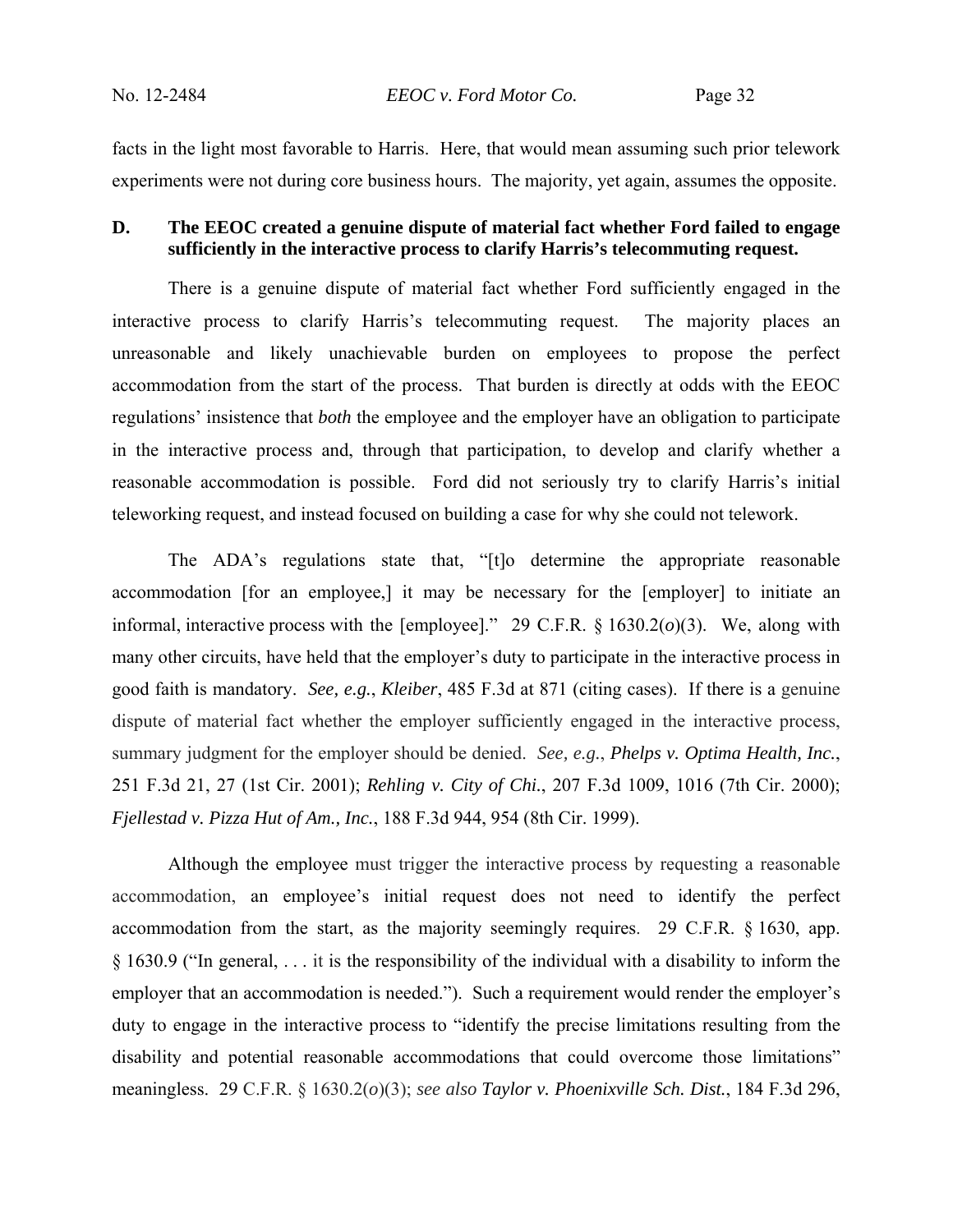316 (3d Cir. 1999) ("The ADA's regulations make clear that the purpose of the interactive process is to determine the appropriate accommodations . . . . Therefore, it would make little sense to insist that the employee must have arrived at the end product of the interactive process before the employer has a duty to participate in that process."); *Beck v. Univ. of Wis. Bd. of Regents*, 75 F.3d 1130, 1135 (7th Cir. 1996) ("The employer has at least some responsibility in determining the necessary accommodation.").

Because the interactive process is not an end in and of itself, the employee must present evidence that a reasonable accommodation could have been identified if the employer had engaged sufficiently in the interactive process. *See, e.g.*, *Keith v. Cnty. of Oakland*, 703 F.3d 918, 929 (6th Cir. 2013) (holding that summary judgment was not warranted on whether the employer adequately engaged in the interactive process because the employee "met his burden to show that a reasonable accommodation was possible"). But that reasonable accommodation does not need to be the employee's initial request.

Here, Harris met her initial burden to trigger the interactive process by initially requesting telework up to four days a week. For the reasons explained above, there is a genuine dispute of material fact whether her initial request was itself a reasonable accommodation. Even if not, however, the EEOC has identified a reasonable accommodation that Harris testified she would have accepted if Ford had engaged in the interactive process: telework on one to two specified days per week, with the requirement that she take sick leave if her IBS flared up on a different day.**<sup>5</sup>** Appellant Supp. Br. at 1. It is an accommodation that largely parallels the telework agreements other resale buyers had with Ford, and thus Ford cannot credibly claim that this proposal would be an unreasonable accommodation or that the arrangement would make it impossible for Harris to perform the essential functions of her job. The majority ignores this additional accommodation identified by the EEOC that would have rendered Harris a qualified individual. Maj. Op. at 14.

**<sup>5</sup>** Ford is correct that Harris did not specifically attest that she would have accepted one to two days of telework on prescheduled days. But neither did she attest that she would not have accepted such an arrangement. R. 66-3 (Harris Decl. ¶ 17) (Page ID #1264) ("If Ford had offered to let me telecommute 1-2 days per week, that would have been acceptable.").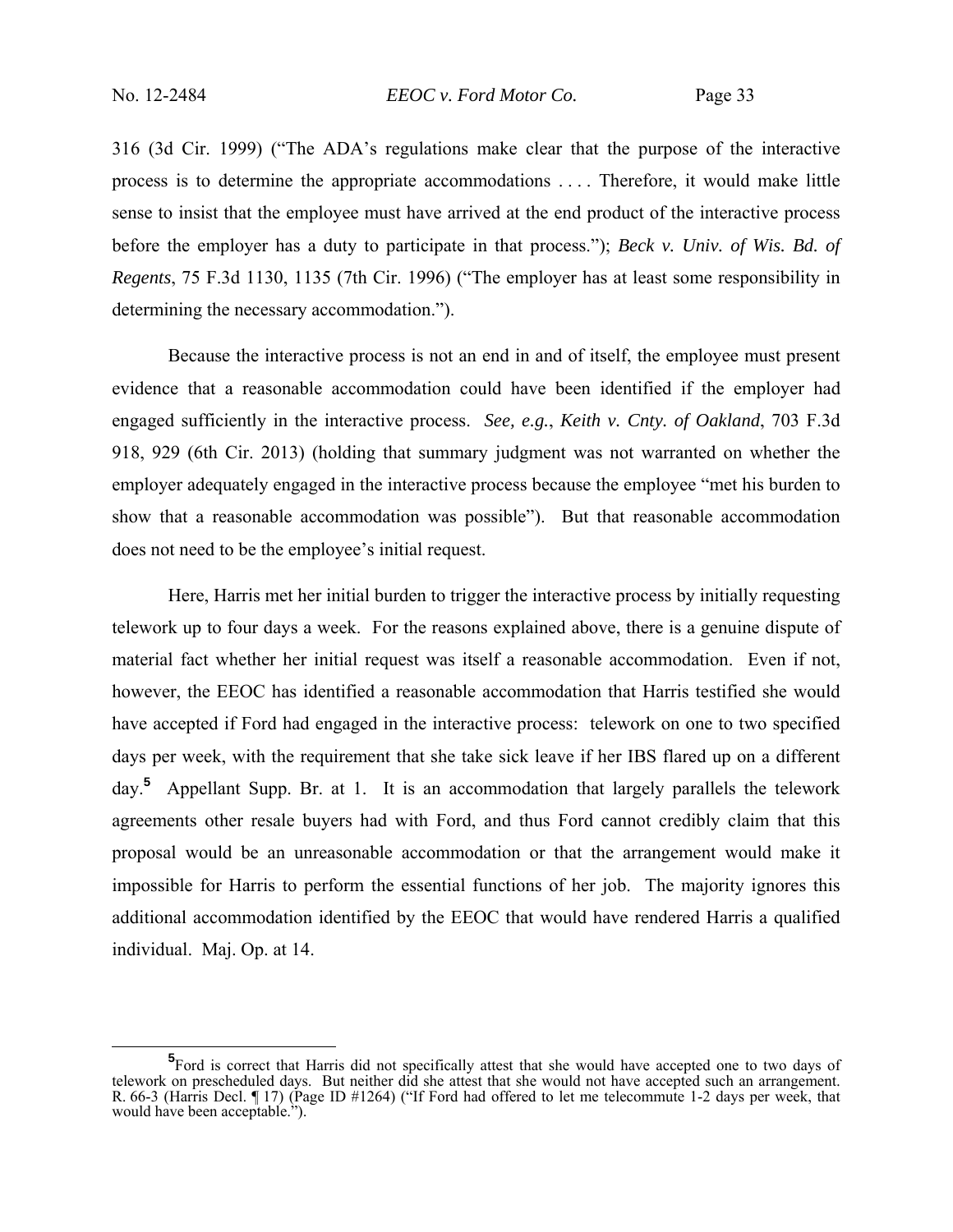A reasonable jury could find that Ford did not in good faith seek to clarify Harris's telework request or explore whether some telework arrangement was feasible. The Seventh Circuit has articulated a case-by-case approach to determining which party is most responsible for the breakdown in the interactive process. As the court explained:

No hard and fast rule will suffice, because neither party should be able to cause a breakdown in the process for the purpose of either avoiding or inflicting liability. Rather, courts should look for signs of failure to participate in good faith *or failure by one of the parties to make reasonable efforts to help the other party determine what specific accommodations are necessary*. A party that obstructs or delays the interactive process is not acting in good faith. A party that fails to communicate, by way of initiation or response, may also be acting in bad faith. In essence, courts should attempt to isolate the cause of the breakdown and then assign responsibility.

*Beck*, 75 F.3d at 1135 (emphasis added).

Taking the facts in the light most favorable to Harris, Ford is more to blame for the breakdown of the interactive process than Harris. It is true that Ford met with Harris to discuss her request and proposed alternative accommodations, factors that courts have identified as indicators of "good faith" participation. *See Taylor*, 184 F.3d at 317. However, the EEOC persuasively argued that a reasonable jury could find that the alternatives Ford suggested were not *reasonable* accommodations because they did not address the problems Harris identified. Harris still might soil herself even in the shorter time it would take her to get to the restroom from a closer work cubicle. Moreover, it is unreasonable to respond that Harris could wear Depends or clean herself up after any accidents. Harris should not have to suffer the embarrassment of regularly soiling herself in front of her coworkers. Ford's other alternative to help Harris find a different position within Ford, R. 60-4 (Jirik Decl. ¶ 9) (Page ID #1049) was not a reasonable accommodation because Ford did not guarantee that such a position existed. Further, we have previously held that reassignment is reasonable only when the employer demonstrates that it would be an undue hardship to accommodate the employee in his or her current position. *Cassidy v. Detroit Edison Co.*, 138 F.3d 629, 634 (6th Cir. 1998). Thus, Ford did not propose reasonable alternative accommodations, so those offers do not conclusively establish its good-faith participation in the interactive process. *Cf. Beck*, 75 F.3d at 1136 (holding that an employer sufficiently participated in the interactive process in part because the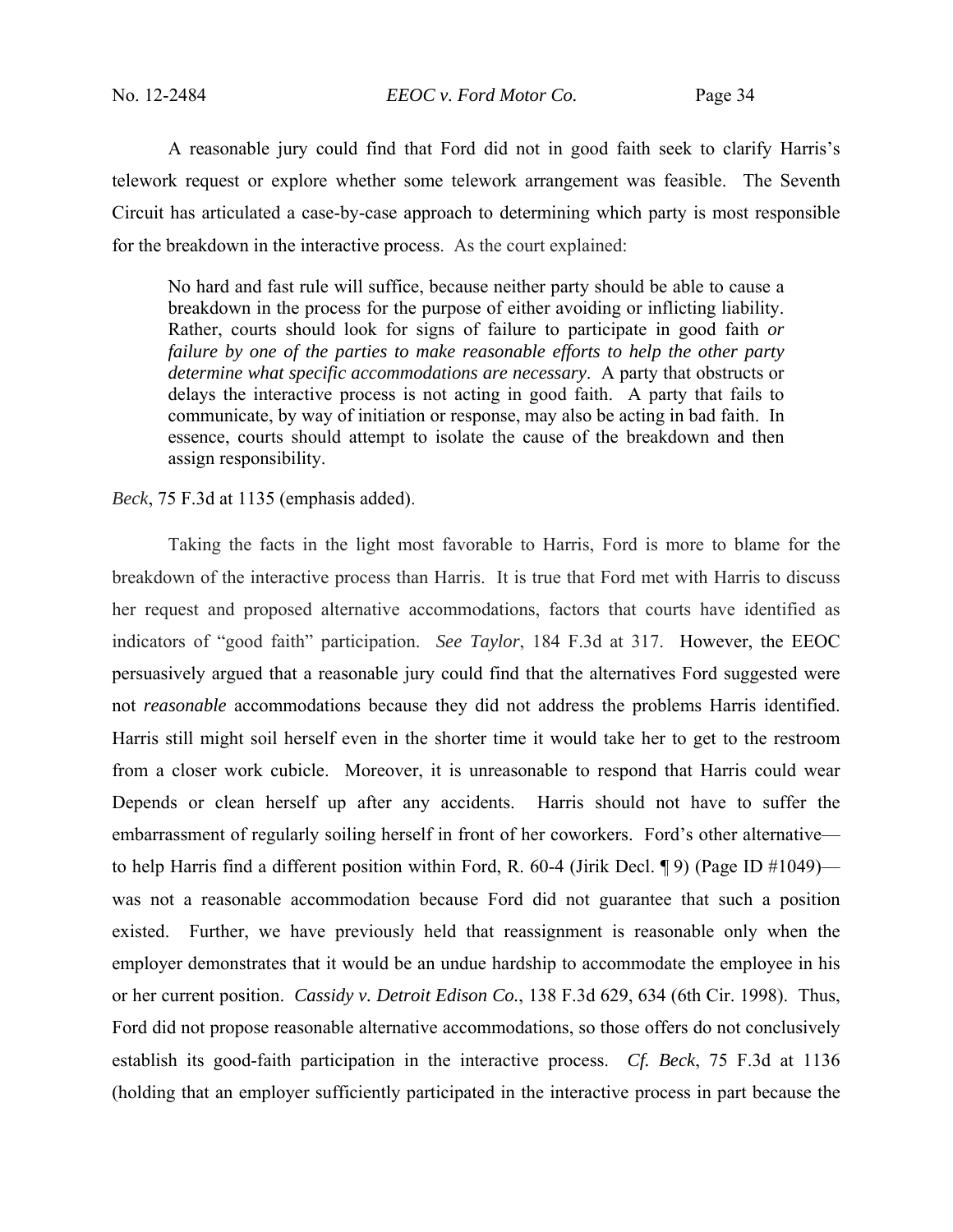employee "offer[ed] no evidence that" the alternative accommodation proposed by her employer "was an unreasonable accommodation").

 The real issue is that Ford chose to interpret Harris's request to telework as a final offer, rather than as an opening bid. Of critical importance, the notes Ford submitted from its April 6, 2009, meeting with Harris to discuss telework indicate that Ford understood that Harris was not necessarily requesting to telework four days per week. R. 66-10 (Meeting Notes at 3) (Page ID #1320). Gordon likewise indicated in his declaration that he understood Harris's request was for "*up to* four days per week" of telework, not necessarily four days per week, every week. R. 60-2 (Gordon Decl. ¶ 11) (Page ID #1033–34) (emphasis added). Nevertheless, Ford did not explore more limited telework options with her. Rather, Ford effectively shut down all discussion of telework options after the April 15, 2009, meeting when Gordon told Harris that "her job could not be performed with a telecommuting arrangement" that allowed "Harris . . . to telecommute an unpredictable '*up to* four days per week.'" R. 60-2 (Gordon Decl. ¶ 12) (Page ID #1034) (emphasis added). And Harris did not fail to provide critical information about her condition that would have enabled Ford to help clarify her request for telework, a circumstance that some courts have pointed to in placing more blame on the employee for the breakdown of the interactive process. *Cf. Beck*, 75 F.3d at 1137.

Ford cannot escape the consequences of its insufficient participation by pointing to the fact that Harris did not re-approach Ford after the April 15 meeting to discuss other accommodations, or that it proposed counteroffers even though it may not have been legally required to do so. If Ford had seriously attempted to clarify Harris's initial request, or offered indisputably reasonable alternative accommodations, the fact that Harris did not re-approach Ford might make her the more blameworthy party. But Ford never sufficiently engaged with Harris's initial request. She did not need to make another request because her original request was never sufficiently considered or explored *in the first place*. Even if Ford had sufficiently considered Harris's initial request, that does not end the matter. The EEOC Enforcement Guidance notes that "[t]he duty to provide reasonable accommodation is an ongoing one." EEOC Enforcement Guidance on Reasonable Accommodation ¶ 32, http://www.eeoc.gov/policy/docs/accommodation.html. As the Ninth Circuit has explained with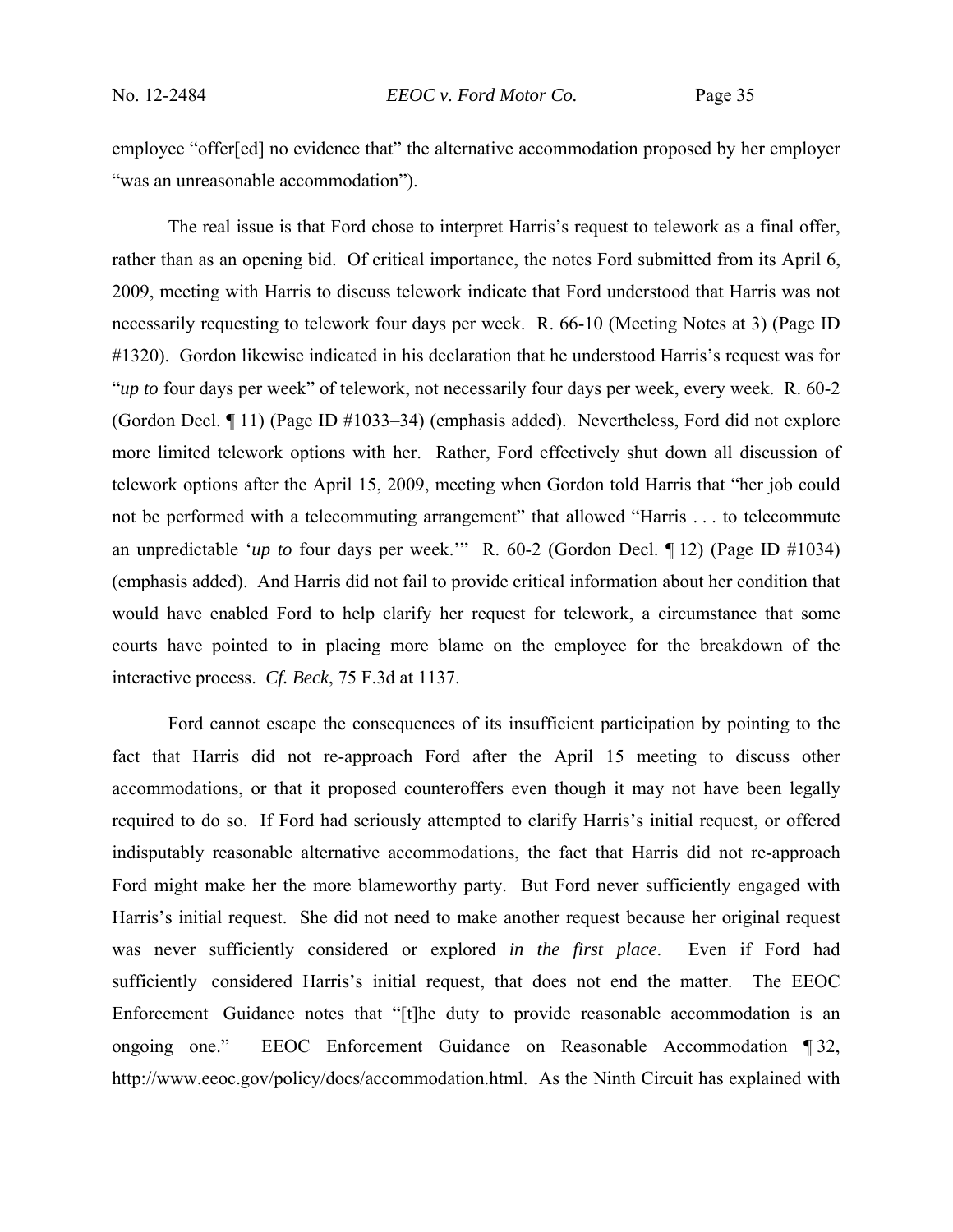reference to this guidance, "the employer's obligation to engage in the interactive process extends beyond the first attempt at accommodation." *Humphrey*, 239 F.3d at 1138. After the first attempt to identify a reasonable accommodation failed, Ford made no effort to continue the process, despite knowing that Harris continued to suffer from IBS. In fact, Ford explicitly told Harris that she bore the sole burden to identify another accommodation, abdicating any responsibility on its part to help in that process. R. 66-10 (Mtg. Notes at 6) (Page ID #1323) ("[Karen Jirik] said that she . . . is willing to talk with [Harris] *again if she identifies another accommodation*." (emphasis added)). It is understandable that Harris might have concluded that further requests would have been fruitless after Ford conclusively told her that telework would not work and ignored her insistence that her initial request merely quoted Ford's own telecommuting policy.

 In sum, Ford did not seriously pursue an accommodation with Harris that addressed the key challenge she identified—physical presence every day of the week at Ford's work site. Instead, Ford approached the discussion of telework from its first meeting with Harris by reading her request as expansively as possible and then narrowly focusing on why it would not work. Ford ignored Harris's insistence that she had merely quoted the language of the telework policy and that she was open to more limited telework arrangements. Ford proposed two alternatives that did not address the problems Harris faced with her IBS and were not reasonable accommodations. After shutting down all further discussion of telework, Ford did not make any attempt to pursue further discussions with Harris in the interactive process. This is far from sufficient participation, and thus summary judgment should be denied on this basis as well.

## **E. The EEOC created a genuine dispute of material fact whether Ford retaliated against Harris for filing a charge with the EEOC.**

Harris presented more than sufficient evidence to preclude summary judgment on her ADA retaliation claim. After Harris filed her charge with the EEOC, *three* potentially suspicious events occurred: for the first time, Ford changed Harris's performance rating to signify poor performance for problems that had been ongoing for years; Ford put Harris on a performanceenhancing plan ("PEP"), a plan that Harris testified in her deposition was in part designed for her to fail; and Harris's supervisor began holding intimidating meetings with Harris to discuss her performance problems. Ultimately, Ford fired Harris only four months after she filed her charge.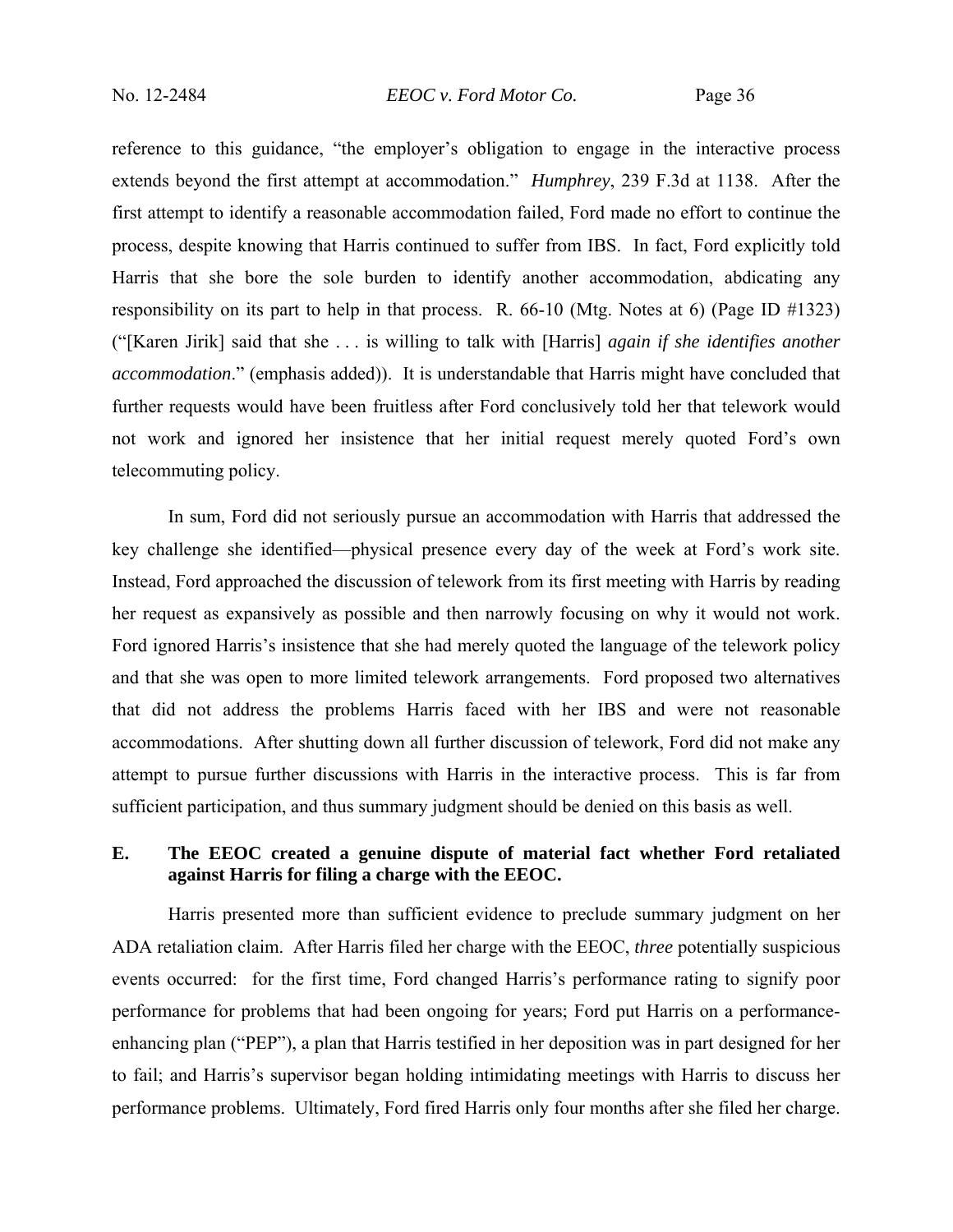A reasonable jury could certainly infer from the timing and nature of these events that Ford fired Harris in retaliation for the charge she filed with the EEOC.

 More specifically, first, the EEOC met its burden to establish a prima facie case of retaliation—that retaliation was the but-for cause of Harris's termination—by pointing to two pieces of evidence: (1) the temporal proximity between Harris filing a charge with the EEOC and her termination; and (2) that the problems Ford identified with Harris's performance existed before and after she filed her charge with the EEOC, but prompted an overall negative performance review only after she filed her charge. R. 60-13 (2008 Performance Review) (Page ID #1123–29); R. 60-12 (2007 Performance Review) (Page ID #1117–22); R. 60-14 (2006 Performance Review) (Page ID #1130–35); R. 60-16 (2009 Interim Review) (Page ID #1140– 42). It is true that Ford moved to a new rating system in 2009, but it does not follow that Ford could have given Harris a low rating only under the new system. Ford could have ranked Harris as lower than "exceptional plus" under the old rating system, but chose not to do so. Even if "exceptional plus" were the default rating under the former system as Ford now claims, and attained by 80% of employees, Ford still chose to give Harris that rating in 2008 despite the fact that Ford argues she ranked in the bottom 10% of her peers in more detailed reviews. R. 60-2 (Gordon Decl. ¶ 13) (Page ID #1035). The point is that only after Harris filed her charge with the EEOC did Ford decide to change her overall performance rating to signify poor performance for problems that had been ongoing for several years.

Under *University of Texas Southwestern Medical Center v. Nassar*, 133 S. Ct. 2517 (2013), Harris does not need to prove that Ford would never have fired her, even at some later point, had she not filed her EEOC complaint. Her burden is to present evidence suggesting that Ford would not have fired her *at the time it did* if she had not filed her EEOC complaint. The Supreme Court recently provided an example of but-for causation that helps illustrate this point:

[W]here A shoots B, who is hit and dies, we can say that A [actually] caused B's death, since but for A's conduct B would not have died. The same conclusion follows if the predicate act combines with other factors to produce the result, so long as the other factors alone would not have done so—if, so to speak, it was the straw that broke the camel's back. *Thus, if poison is administered to a man debilitated by multiple diseases, it is a but-for cause of his death even if those diseases played a part in his demise, so long as, without the incremental effect of the poison, he would have lived*.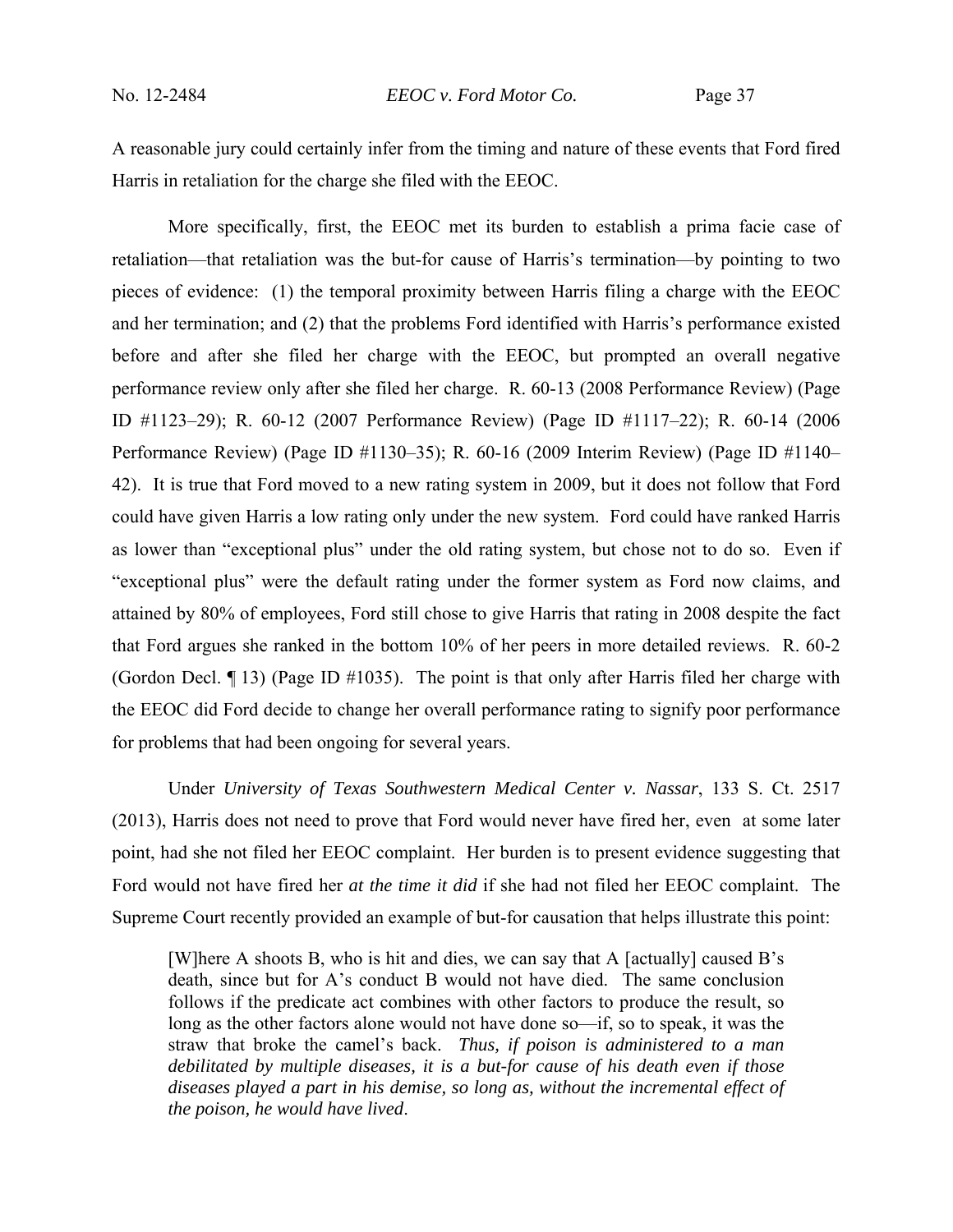*Burrage v. United States*, 134 S. Ct. 881, 888 (2014) (emphasis added) (internal quotation marks and citation omitted). Like the man with multiple diseases in the second example, Harris eventually might have been fired because of her performance problems. The key question is whether the EEOC charge she filed was the poison that precipitated that firing to occur at the particular time it did. *See also Montell v. Diversified Clinical Servs., Inc.*, 757 F.3d 497, 507 (6th Cir. 2014) ("[I]n retaliation cases, courts must determine 'what made [the employer] fire [the employee] *when it did.*'" (quoting *Hamilton v. Gen. Elec. Co.*, 556 F.3d 428, 436 (6th Cir. 2009)) (emphasis in original)).

Policy considerations also weigh against the majority's crabbed reading of *Nassar*. Under the majority's test, it would be impossible for employees with performance problems to bring a retaliation claim based on a theory that those performance problems did not truly motivate the employer to fire them. That cannot accord with the purposes of the ADA because employees with disabilities often will have performance problems precisely because of the struggles they encounter to manage those disabilities.

Second, the EEOC presented sufficient evidence to create a genuine dispute of material fact that Ford's asserted reasons for firing Harris did not actually motivate Ford to fire her. Ford claimed it fired Harris because she failed to achieve the objectives of the PEP and because of her attendance problems. In addition to the two factors discussed above (i.e., the timing of the termination and the change in Harris's overall performance rating), the EEOC pointed to two other pieces of evidence that suggest Ford was not actually motivated to fire Harris for the reasons it gave: (1) the design of the PEP; and (2) meetings Gordon held with Harris that she perceived as intimidating.

## **1. Design of the PEP**

One of the PEP's objectives was that Harris eliminate a backlog of paperwork. Harris testified in her deposition that the paperwork was pending only because she needed to wait for responses from suppliers and coworkers, not because she was slacking. R. 60-6 (Harris Dep. at 264) (Page ID #1077). Thus, a reasonable jury could infer that the PEP was designed so that Harris would fail.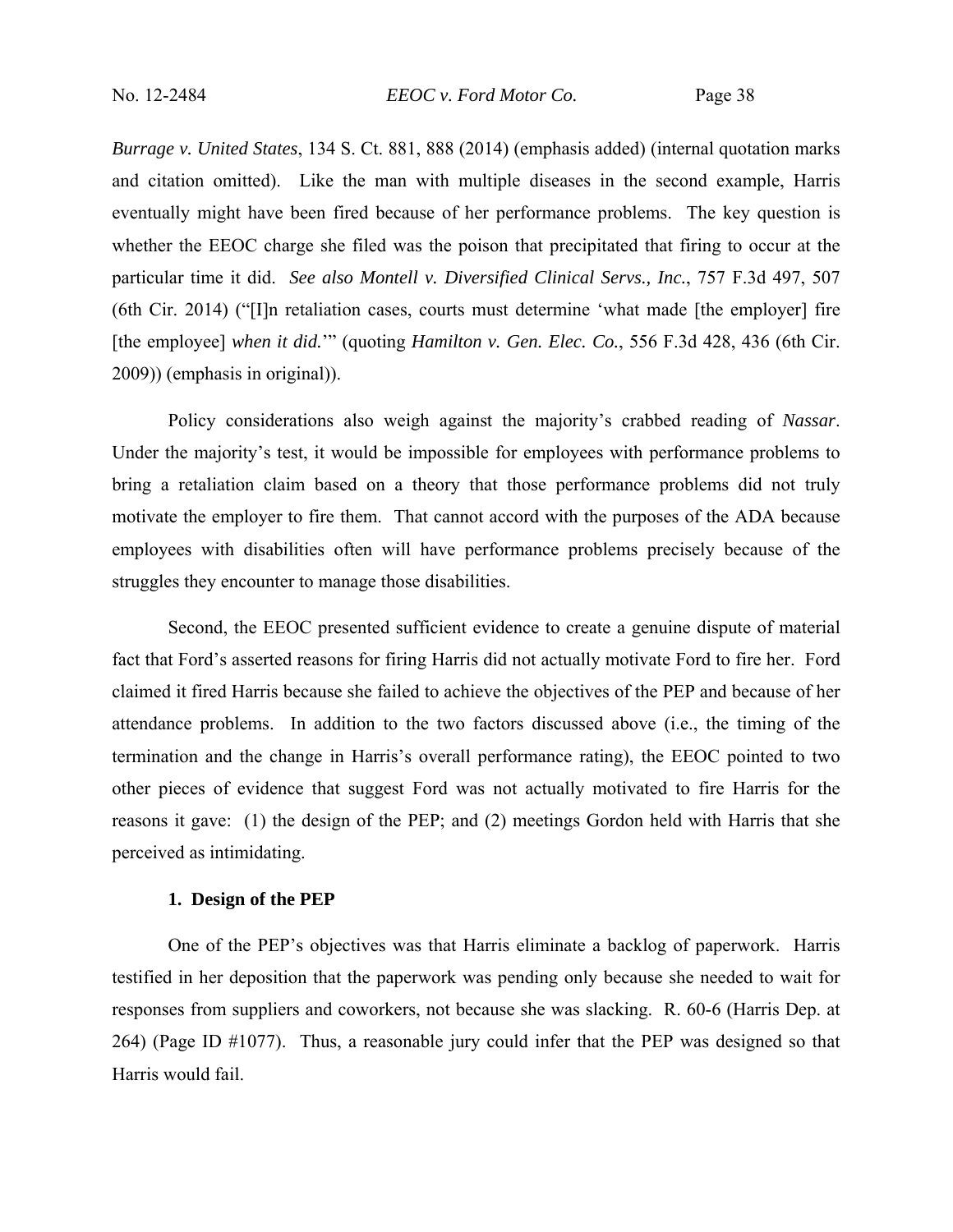Harris's testimony on why she thought the plan was designed for her to fail is not "blatantly contradicted by the record," as the majority claims. Maj. Op. at 18. First, that Harris may have failed two prior performance plans does not objectively establish that the PEP was not designed for her to fail. The majority does not claim that those prior performance plans were exactly the same as the plan given Harris after she filed her discrimination charge. Nor could it, based on the current record. Second, the majority cites nothing in the record that supports its additional assertion that Ford used "similar" PEPs for other poorly performing employees or that those PEPs were similar with respect to the critical objective for this case, that Harris eliminate a backlog of paperwork. Maj. Op. at 19.

#### **2. Meetings with Gordon**

After Harris filed her charge with the EEOC, Harris's supervisor Gordon began holding one-on-one, closed-door meetings with Harris that Harris perceived as intimidating. R. 60-6 (Harris Dep. at 218–24) (Page ID #1066–67). A reasonable jury could certainly doubt that these meetings were meant to help Harris, and instead could decide that they were designed to hurt her. Harris recounted meetings that were not normal, professional interactions between a supervisor and employee discussing that employee's performance. Rather, Harris testified that Gordon yelled at her repeatedly, threatened her, and even held one meeting on her attendance problems with all of her co-workers present. For example, Harris testified in her deposition that in one meeting Gordon "yell[ed]" at her "military style," asking her "did [she] agree he was a good manager? He was a good manager, did [she] agree?" *Id.* at 219 (Page ID #1066). In that same meeting, Harris testified that Gordon threatened her with an insubordination charge when she asked to leave to address an urgent work matter. *Id.* Gordon also held a meeting with all of Harris's co-workers to discuss Harris's attendance problems. R. 60-2 (Gordon Decl. ¶ 19) (Page ID #1038). At the meeting, Gordon discussed, in explicit terms, the nature of Harris's illness, which she had previously kept private. R. 41-3 (Harris Dep. at 329) (Page ID #627). Harris found that meeting so upsetting that she eventually left the room in tears and had a panic attack. *Id.* at 326–29 (Page ID #627). Thus, Harris did not just express "subjective skepticism regarding the truth of' whether Gordon was actually trying to help her." Maj. Op. at 17 (quoting *Hedrick v. W. Reserve Care Sys.*, 355 F.3d 444, 462 (6th Cir. 2004)). She made factual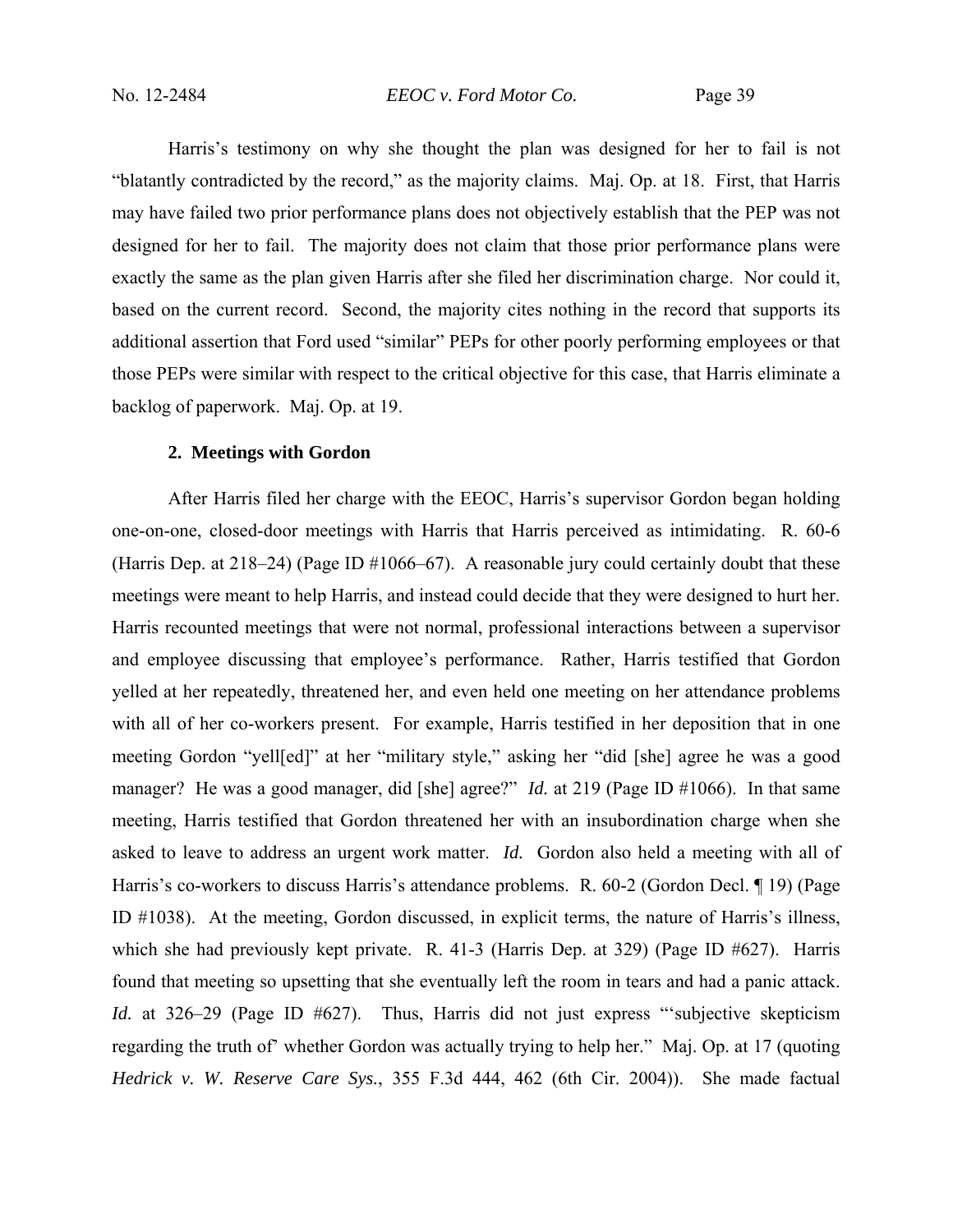allegations about the unprofessional ways in which Gordon conducted those meetings—yelling at her, threatening her, etc.—from which a reasonable juror could conclude that Gordon held those meetings to retaliate against Harris for filing her charge with the EEOC.**<sup>6</sup>**

There is also a genuine dispute of material fact concerning whether Lisa King was the sole decisionmaker in Harris's termination. Ford and the majority assert that King made the decision to fire Harris by herself and that Gordon was on vacation at the time. R. 60-2 (Gordon Decl. ¶ 26) (Page ID #1041); R. 60-4 (Jirik Decl. ¶ 17) (Page ID #1053); R. 60-15 (Kane Decl. ¶ 8) (Page ID #1138). King supervised Mike Kane, who in turn supervised Gordon. R. 66-23 (King Dep. at 26) (Page ID #1368). King's deposition testimony about the termination decision, however, portrays the decision as a group decision, involving everyone in Harris's supervisory chain, including Gordon, and people from HR. When asked about her role in Harris's termination decision, King responded:

My role was one of understanding the actions that we were taking, being responsible with the team for consensing [sic] that we were comfortable that we were taking actions, and the team in question would have been the varied levels of supervision in the chain and the HR organization. *So when we were making decisions, those were consensed* [sic] *decisions. I would be a participant within those discussions*. And then I was also responsible for oversight of the actions that we were taking to ensure that they were fair and reasonable, that we were acting within policy, those types of things.

R. 66-23 (King Dep. at 27) (Page ID #1368) (emphasis added). In response to the question "[W]ho do you recall being part of the team that you just testified . . . [was] involved in the termination of Jane Harris?" King responded, "So the folks that would be involved are the three I said operationally,"—"John Gordon, Mike Kane, and myself"—"That was her supervisory chain. And then within HR, Karen Jirik would have been involved, at certain points Leslie Pray, and at certain points Stephanie Covington." *Id.* at 27–28 (Page ID #1368).King also characterized the decision to fire Harris as having been reached over several meetings. R. 60-5 (King Dep. at 67) (Page ID #1058). Thus, a reasonable jury could conclude that Gordon was actually involved in

<sup>&</sup>lt;sup>6</sup>The majority's citation to *Keever v. City of Middletown*, 145 F.3d 809 (6th Cir. 1998), is inapposite. The plaintiff-employee in that case (Keever) did not allege that the "[c]onversations between [him] and his superiors about his performance" were conducted in any unprofessional way, as Harris alleges here. *Id.* at 813. Moreover, the passage quoted by the majority addressed whether the meetings described by Keever were sufficiently severe to create a hostile work environment, not whether those meetings might be evidence of pretext. *Id.*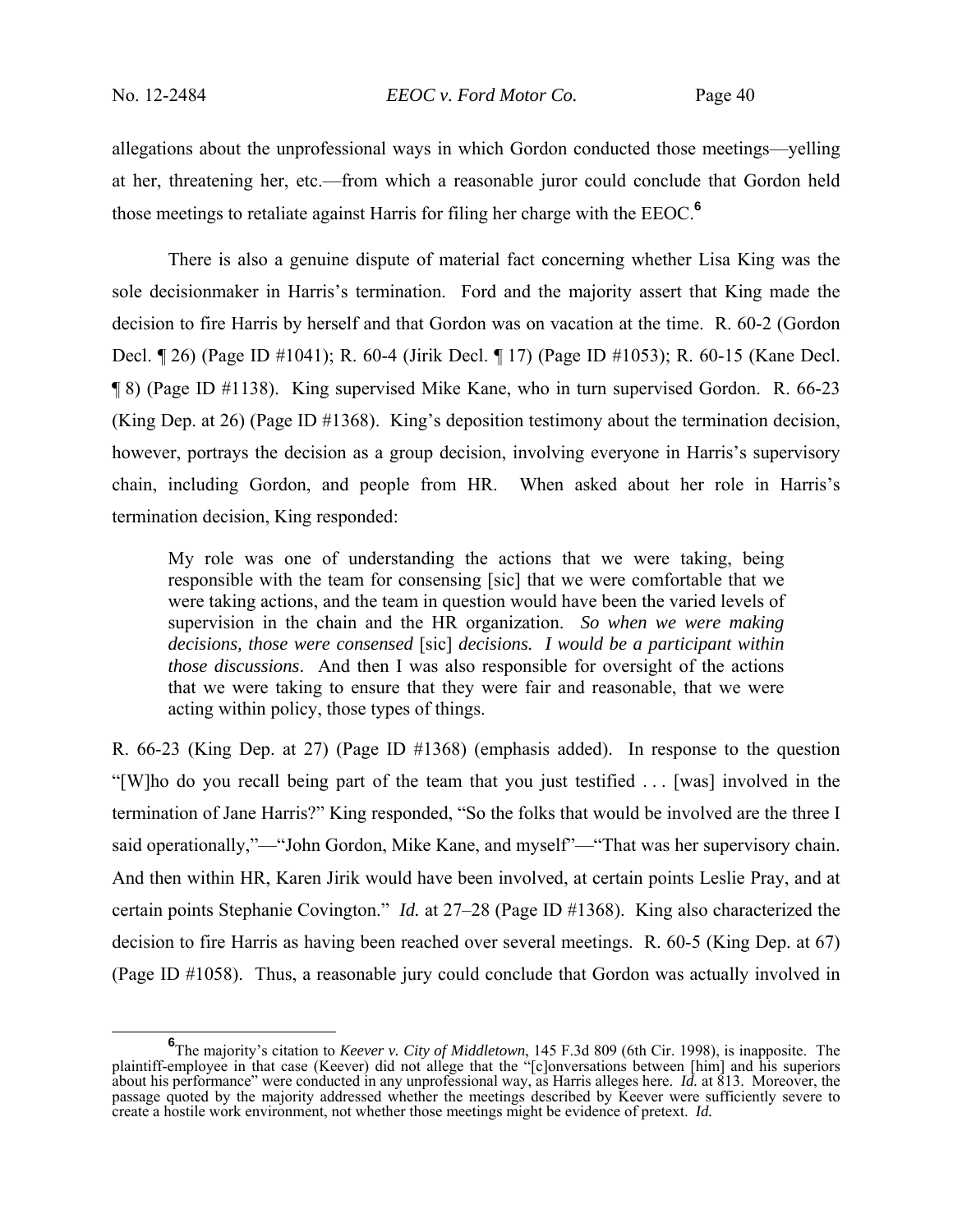the decision to fire Harris. Gordon's potentially retaliatory conduct can therefore certainly help establish pretext.

Even if King were the sole decisionmaker, there is a genuine dispute of fact whether Gordon's potentially retaliatory conduct is sufficient to establish "cat's paw" liability. In the context of retaliation claims, "cat's paw liability will lie . . . if (1) non-decisionmakers took actions intended" to cause the adverse employment action against the employee "in retaliation for his protected conduct, and (2) those retaliatory actions were a but-for cause of" the adverse employment action. *Seoane-Vazquez v. Ohio State Univ.*, 577 F. App'x 418, 428 (6th Cir. 2014).

As to the first element, a reasonable jury could infer that the meetings Gordon held with Harris about her performance demonstrated a retaliatory animus towards her. Gordon was responsible for writing Harris's performance evaluations, and he also designed the PEP along with his supervisor Mike Kane. R. 60-2 (Gordon Decl. ¶ 13, 20) (Page ID #1034–35, 1039). A reasonable jury could therefore conclude that Gordon's retaliatory animus towards Harris infected his assessment of Harris's performance and the design of the PEP. Moreover, Gordon made the assessment that Harris had not met many of the PEP objectives. *Id.* ¶¶ 21–25 (Page ID #1039–40); R. 60-18 (PEP) (Page ID #1144–50). As for intent, Gordon wrote on Harris's 2009 Interim Performance Review that "[i]f significant improvement is not noted during [the 30-day PEP] time period . . . , Ms. Harris' employment with Ford Motor Company may be terminated." R. 60-16 (2009 Interim Review at 2) (Page ID #1141). Given that Gordon knew the consequences of failing to achieve the PEP objectives, a reasonable jury could infer that, because Gordon found that Harris failed, he intended to cause Harris to be fired.

Whether King made a sufficiently independent investigation into Harris's performance such that Gordon's actions were not the but-for cause of Harris's termination is in dispute. *Staub v. Proctor Hosp.*, 562 U.S. 411, ., 131 S. Ct. 1186, 1193 (2011) ("[I]f the employer's investigation results in an adverse action for reasons unrelated to the supervisor's original biased action . . . , then the employer will not be liable."). King's deposition does not explain whether she performed an independent assessment of Harris's progress in achieving the PEP objectives or of Harris's performance generally. R. 60-5 (King Dep.) (Page ID #1054–58). Notably, she does not say that she would have fired Harris for her absences alone, a factor independent of Gordon's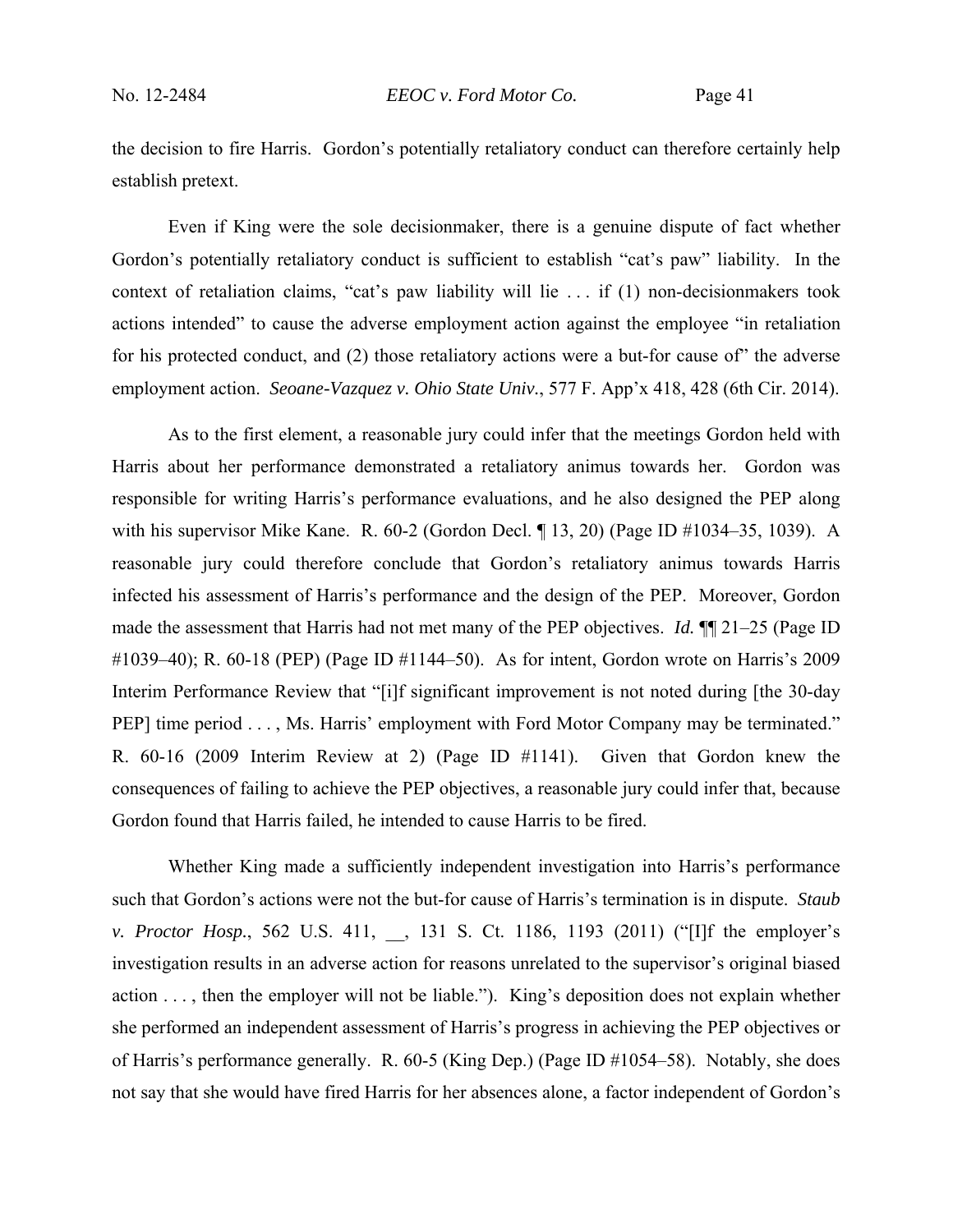influence. *Id.* Other supervisors characterized the decision that Harris had not met the PEP objectives as a group effort, with King making the final decision, but it is not clear to what extent King's decision was independent of Gordon's assessment. *See, e.g.*, R. 60-4 (Jirik Decl. ¶ 17) (Page ID #1053) ("At the conclusion of the 30 days, it is my understanding that Ms. Harris' management team (i.e., Lisa King, Mike Kane and John Gordon) determined that she had not met many of the PEP objectives."). Thus, there is a genuine dispute of material fact whether Gordon's actions could establish cat's paw liability.

Even if not sufficient to create a genuine dispute of material fact on cat's paw liability, Gordon's actions are relevant circumstantial evidence of pretext. As we have explained:

Although discriminatory statements by a nondecisionmaker, standing alone, generally do not support an inference of discrimination, the comments of a nondecisionmaker are not categorically excludable. Circumstantial evidence establishing the existence of a discriminatory atmosphere at the defendant's workplace in turn may serve as circumstantial evidence of individualized discrimination directed at the plaintiff. While evidence of a discriminatory atmosphere may not be conclusive proof of discrimination against an individual plaintiff, such evidence does tend to add "color" to the employer's decisionmaking processes and to the influences behind the actions taken with respect to the individual plaintiff.

*Ercegovich v. Goodyear Tire & Rubber Co.*, 154 F.3d 344, 356 (6th Cir. 1998) (internal quotation marks and citations omitted). This reasoning applies with equal force to retaliatory conduct. Several factors that we have found to increase the probative value of such statements or conduct are present here: Gordon is a supervisor in Ford's hierarchy, not a co-worker; Gordon's meetings were held close in time to the termination decision; and his actions "buttress[] other evidence of pretext." *Id.* at 357 (discussing these factors). Moreover, Gordon was involved in most of the meetings about Harris's poor performance before the actual termination decision, "a factor the *Ercegovich* Court found indicative of the intermediate employee's influence over the employment decisions." *Chattman v. Toho Tenax Am., Inc.*, 686 F.3d 339, 353 (6th Cir. 2012).

## **II. CONCLUSION**

The majority fails to engage in the fact-intensive, case-by-case determination required by the ADA and by EEOC regulations interpreting the ADA to assess Harris's claims. The majority consistently refuses to take the posture that summary judgment requires. Instead, it takes the